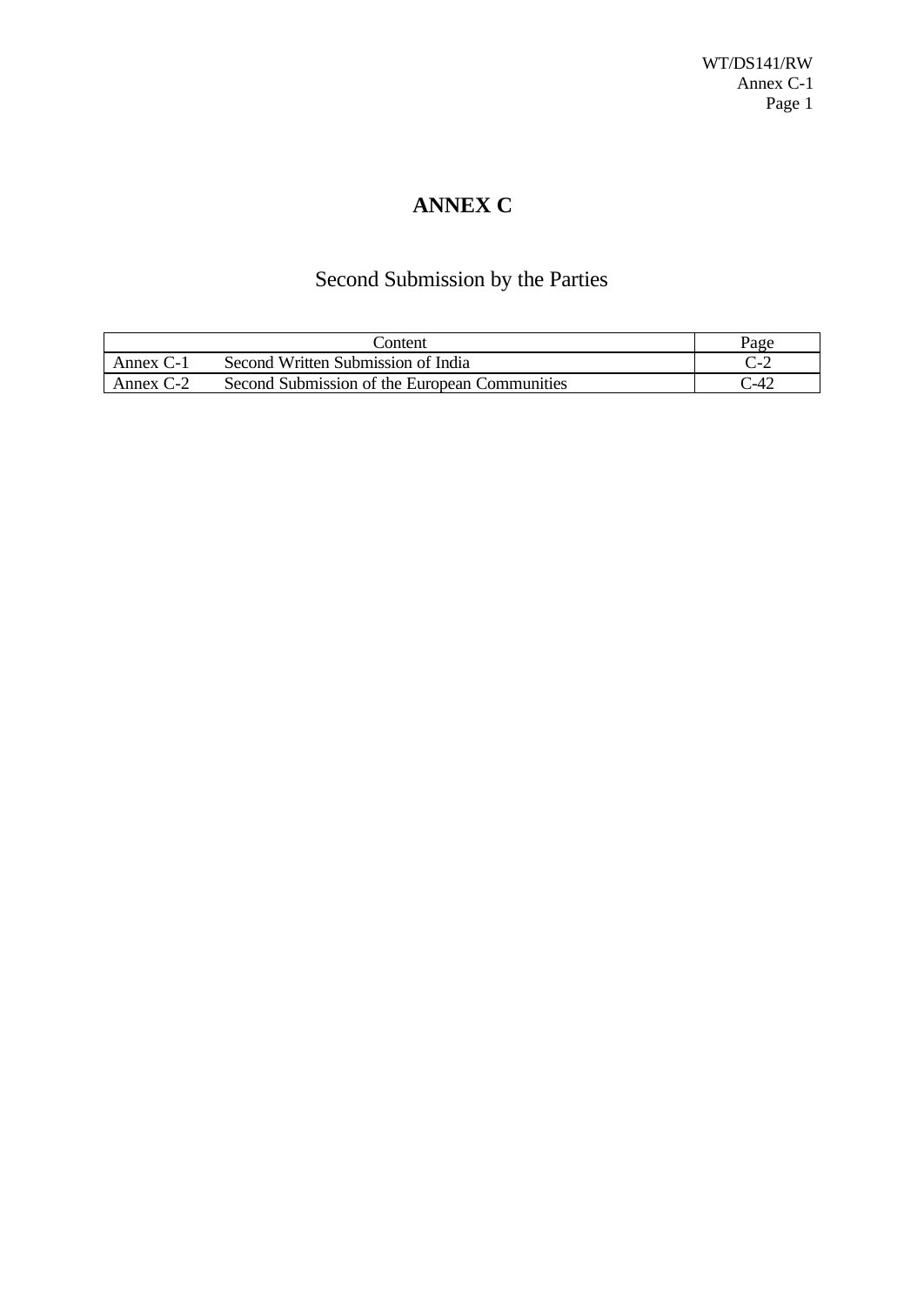# **ANNEX C-1**

# SECOND WRITTEN SUBMISSION OF INDIA

## (12 August 2002)

## **TABLE OF CONTENTS**

| I.              |                                                                          |  |
|-----------------|--------------------------------------------------------------------------|--|
| II.             |                                                                          |  |
| A <sub>1</sub>  |                                                                          |  |
| B.              |                                                                          |  |
| $\mathcal{C}$ . |                                                                          |  |
| D.              |                                                                          |  |
| E               |                                                                          |  |
| III.            |                                                                          |  |
| A <sub>1</sub>  |                                                                          |  |
| <b>B.</b>       | THE UNEXPLAINED SIZES OF BOMBAY DYEING VERSUS STANDARD INDUSTRIES 12     |  |
| $\mathcal{C}$ . | THE EC'S 'CONFUSION' BETWEEN A DUMPING MARGIN AND A DUMPING DUTY13       |  |
| D.              |                                                                          |  |
| IV.             |                                                                          |  |
| A.              |                                                                          |  |
| <b>B.</b>       | THE RELATIVE SIZE OF COMPANIES WITH DOMESTIC SALES (CLAIM 1) 15          |  |
| C.              | THE UNWARRANTED CUMULATION AND THE EX-POST REPARATIONS (CLAIMS 2         |  |
|                 |                                                                          |  |
| D.              | THE SIGNIFICANT OVERSTATEMENT OF DUMPED IMPORTS FROM INDIA (CLAIM 4).24  |  |
| E               | THE ABSENCE OF AN AUTHENTIC RE-EVALUATION OF DATA THAT WERE              |  |
|                 |                                                                          |  |
| $F_{\cdot}$     | THE IMPROPER CAUSAL LINK AND THE ABSENCE OF NON-ATTRIBUTION (CLAIM 6) 34 |  |
| G.              | THE EC'S DISREGARD FOR INDIA'S STATUS AS A DEVELOPING COUNTRY            |  |
|                 |                                                                          |  |
| V.              |                                                                          |  |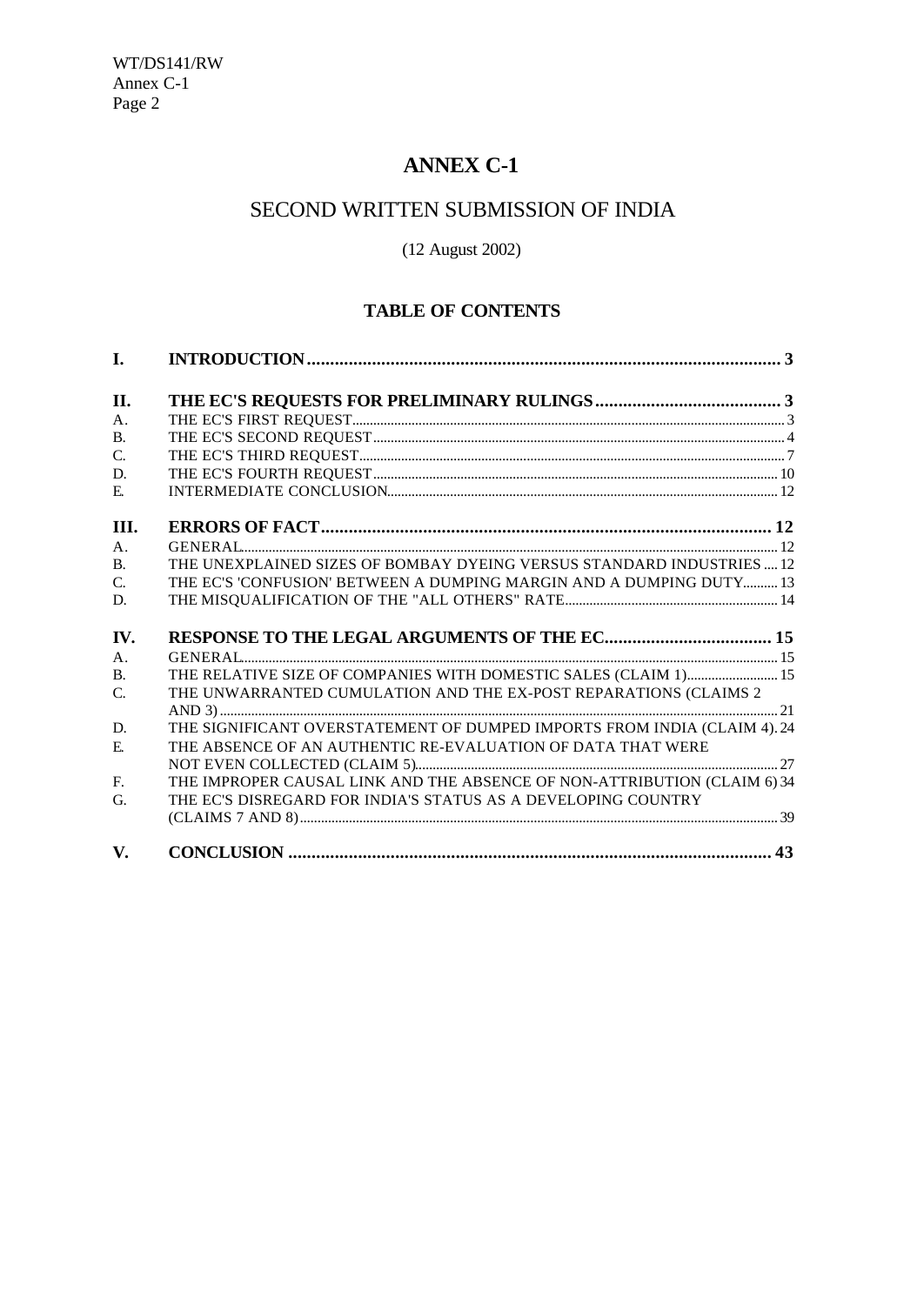## I. INTRODUCTION

1. India respectfully submits to the Panel its second written submission in rebuttal to the first written submission of the EC.

2. The EC requests four preliminary rulings. India will therefore commence this second written submission in Section II below by responding to the EC's requests for preliminary rulings. India will respectfully request the Panel to dismiss the four requests as unfounded. India will also point out that the third request contradicts the EC's own rebuttal arguments and expressly confirms India's Article 3.4 claim.

3. Another feature of the EC's first written submission is that it contains errors of fact as well as misleading arguments. Once revealed these errors well illustrate the unfoundedness of certain of the EC's defences. India will comment on these errors in Section III below in order to clarify these issues for the Panel.

4. The legal arguments of the EC, including those statements that misrepresent certain of India's arguments, are rebutted in Section IV below. India will discuss the legal issues in the following order:

- ? The relative size of companies with domestic sales (claim 1);
- ? The unwarranted cumulation and *ex-post* reparations (claims 2 and 3);
- ? The significant overstatement of dumped imports from India (claim 4);
- ? The absence of a re-evaluation of data that were not even collected (claim 5);
- ? The improper causal link and the absence of non-attribution (claim 6); and
- ? The EC's disregard for India's status as a developing country (claims 7 and 8).
- 5. Finally, India will summarize its conclusions (Section V).

## **II. THE EC'S REQUESTS FOR PRELIMINARY RULINGS**

#### A. THE EC'S FIRST REQUEST

6. The EC argues that since "in the original panel proceeding India submitted no claims against the findings of dumping with respect to imports originating in Pakistan and Egypt reached by the EC authorities in Regulation 2398/97"<sup>1</sup>, "Regulations 160/2002 and 696/2002 are not measures "taken to comply" with DSB's recommendations and rulings in Bed Linen<sup>12</sup> and, therefore, "any claims involving the findings made by the EC authorities in those two regulations are beyond this Panel's jurisdiction."<sup>3</sup>

7. Such reasoning represents a misunderstanding of the terms of reference of a 21.5 panel. Although as a matter of principle it is true that the Appellate Body stated in *Canada – Civilian*

 $1$  EC First Written Submission (FWS), paragraph 13.

 $2$  EC FWS, paragraph 27.

<sup>3</sup> *Ibid.*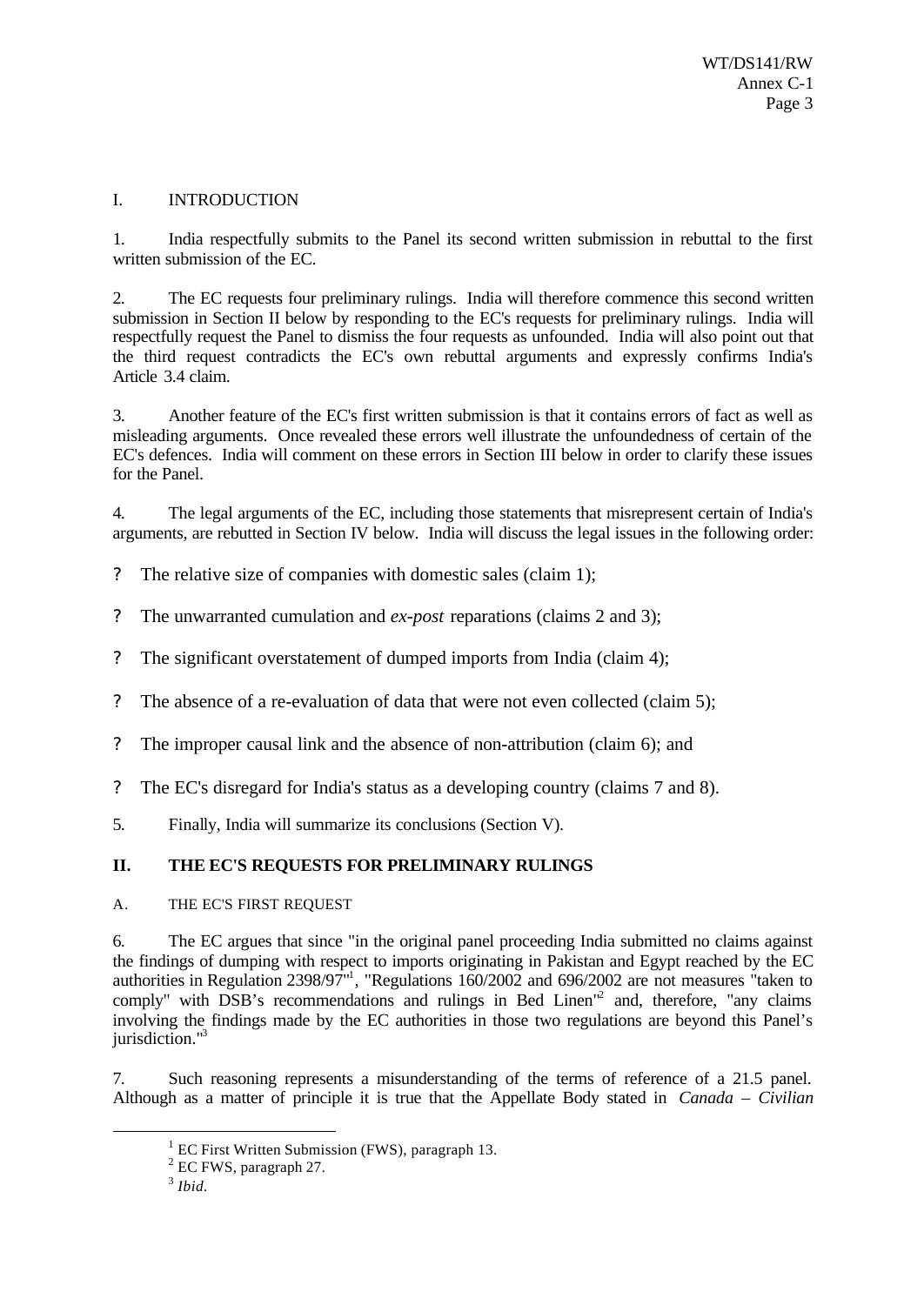WT/DS141/RW Annex C-1 Page 4

*Aircraft 21.5 AB* that "Article 21.5 proceedings are limited to those measures *taken to comply* with the recommendations and rulings<sup>"4</sup>, (emphasis in original) a clear limitation on the procedure to determine what constitutes a "measure taken to comply" is contained not in this report, but in the following statement made by the Panel in *Australia–Salmon 21.5*:

"We note that an Article 21.5 panel cannot leave it to the full discretion of the implementing Member to decide whether or not a measure is one "taken to comply". If one were to allow that, an implementing Member could simply avoid any scrutiny of certain measures by a compliance panel, even where such measures would be so clearly connected to the panel and Appellate Body reports concerned, both in time and in respect of the subject-matter, that any impartial observer would consider them to be measures "taken to comply"."<sup>5</sup>

8. It is obvious that the EC reasoning in its request for a preliminary ruling goes in a direction opposite to this finding in spite of the fact that Regulations 1644/2001, 160/2002 and 696/2002 are closely connected to the panel and Appellate Body reports concerned. To accept the request of the EC at this stage, before the Panel has undertaken any substantive consideration of the issue would amount to leaving it to the full discretion of the implementing Member to decide whether or not a measure is one "taken to comply".

9. India also recalls that in *Australia–Leather 21.5* the Panel rejected Australia's argument that the measure mentioned in the request for the establishment of a panel was not within the terms of reference of a panel since it was not part of the implementation of the DSB's ruling and recommendation:

"For us to rule, as suggested by Australia, that we are precluded from considering the 1999 loan, would allow Australia to establish the scope of our terms of reference by choosing what measure or measures it will notify, or not notify, to the DSB in connection with its implementation of the DSB's ruling."<sup>6</sup>

10. For these reasons India submits that the Panel should dismiss the EC's first request for a preliminary ruling.

## B. THE EC'S SECOND REQUEST

11. The EC argues that "the relevant date for assessing the consistency of the measures "taken to comply" is the date of establishment of the Panel. Therefore, it argues, India's claims that Regulation 1644/2001 could not be "cured" through subsequent regulations 160/2002 and 696/2002 should be dismissed.<sup>7</sup>

12. India does not see any conflict between its claim and the argument of the EC. India respectfully submits that it is possible to have as the relevant date for assessing the *overall* consistency of the measures "taken to comply" the date of establishment of the Panel while at the same time having the date of expiration of a reasonable period of time as a relevant date for assessing the consistency of measures "taken to comply" *within* the reasonable period of time.

<sup>4</sup> *Canada – Civilian Aircraft 21.5 AB*, paragraph 36. Full references of frequently quoted reports are attached in table to this submission.

<sup>5</sup> *Australia – Salmon 21.5*, paragraph 7.10, subparagraph 22 6 *Australia – Leather 21.5*, paragraph 6.4.

<sup>&</sup>lt;sup>7</sup> EC FWS, paragraphs 28 ff.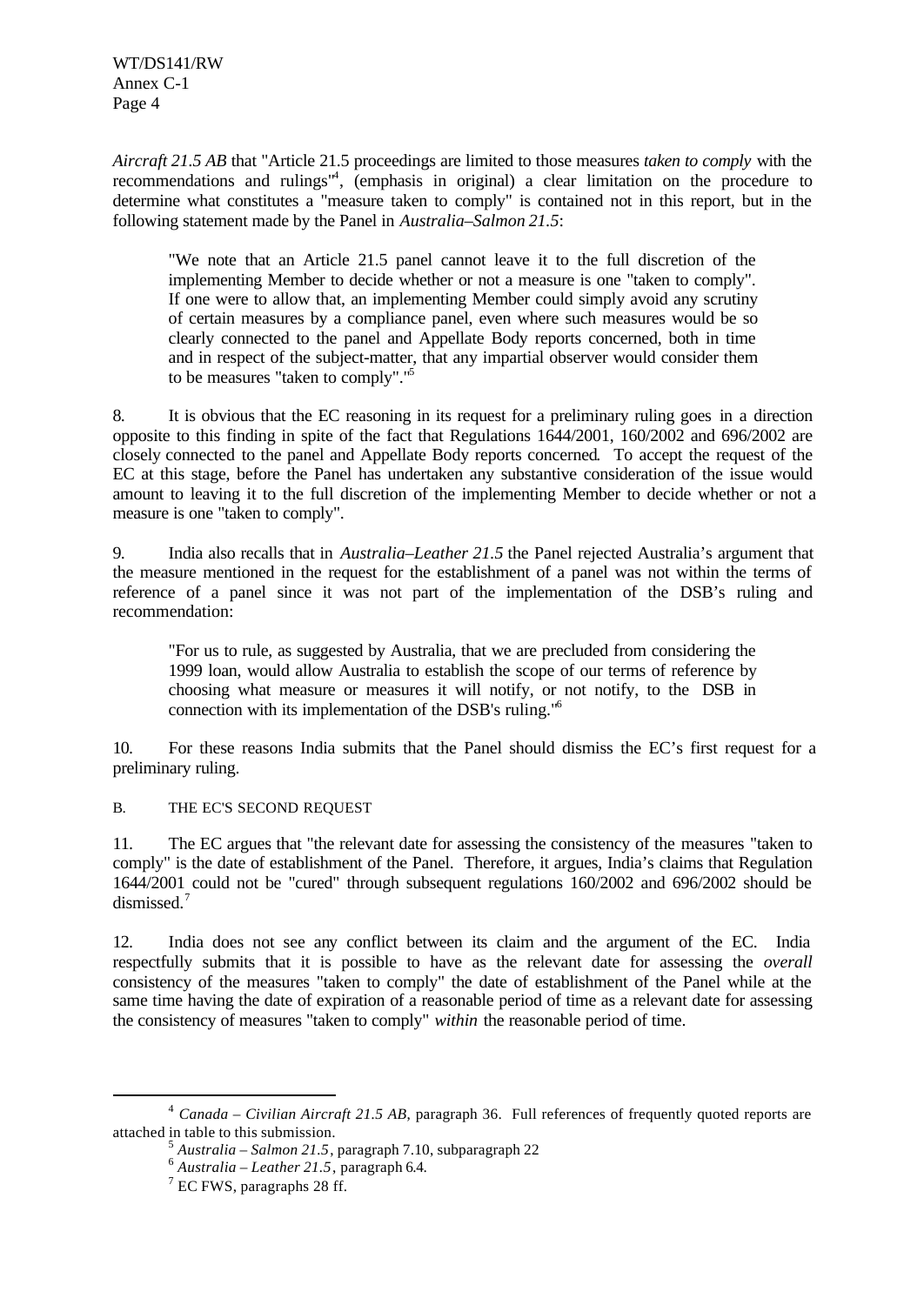13. The EC's argument once again reveals misunderstanding of terms of reference of a 21.5 panel as well as misinterprets provisions of Article 21 of the DSU.

14. As stated by the Panel in *Australia – Salmon 21.5* the terms of reference of a 21.5 panel are of 'dual nature':

"Two benchmarks apply when defining our terms of reference. First, Article 21.5 of the DSU pursuant to which this Panel was established. Second, our specific terms of reference set out in document WT/DS18/15, a document that refers, in turn, to the matter and relevant provisions of the covered agreements referred to by Canada in its request for this Panel (document WT/DS18/14)."<sup>8</sup>

15. Respectively a 21.5 panel is entitled to examine the consistency of "measures taken to comply" not only from the point of view of their consistency with the DSB's rulings and recommendations, but also from the point of view of their overall consistency with covered agreements. The Appellate Body has addressed this 'dual consistency' issue in the following terms:

"Accordingly, in carrying out its review under Article 21.5 of the DSU, a panel is not confined to examining the "measures taken to comply" from the perspective of the claims, arguments and factual circumstances that related to the measure that was the subject of the original proceedings. Although these may have some relevance in proceedings under Article 21.5 of the DSU, Article 21.5 proceedings involve, in principle, not the original measure, but rather a new and different measure which was not before the original panel. … "<sup>9</sup>

16. Besides that, the 'dual compliance' should also be examined in light of timing. Logically, the first step that a 21.5 panel should make is to examine whether a Member has complied with an adverse recommendation of the DSB *within* the reasonable period of time. The fact that there is an obligation to comply within the "reasonable period of time" is not questioned by the  $EC<sup>10</sup>$ . However, contrary to its statement, this obligation does not flow from Article 21.3 of the DSU, but from the Article 21.1 of the DSU:

"It is useful to recall the essential principle and rule that WTO Members are committed to "prompt compliance" with  $DSB$  recommendations and rulings<sup>11</sup> and that "prompt compliance" translates into "immediate" compliance.<sup>12</sup> When, however, such "immediate" compliance is "*impracticable,*" then the Member bound to comply becomes entitled to "a reasonable period of time" within which to comply.<sup>"13</sup> (Footnotes in original, emphasis in original)

17. The role of Article 21.3 is to substantiate this obligation of "prompt compliance" by determining a formal deadline to comply. Failure of a complying Member to respect this deadline gives right to initiate proceedings under Article 21.5. Otherwise such 21.5 proceeding would not even be initiated. If the deadline of 21.3 is meaningless, as the EC seems to suggest, *then when* can an applicant initiate action under Article 21.5? Could India as a matter of legal right request an establishment of panel before the expiration of a reasonable period of time?

<sup>8</sup> *Australia – Salmon 21.5*, paragraph 7.10.

<sup>9</sup> *Canada – Aircraft 21.5 AB*, paragraphs 40–41.

 $^{10}$  EC FWS, paragraph 36.

 $11$  Article 21.1 of the DSU.

 $12$  Article 21.3 of the DSU.

<sup>13</sup> *US – Hot Rolled Steel 21.3*, paragraph 25.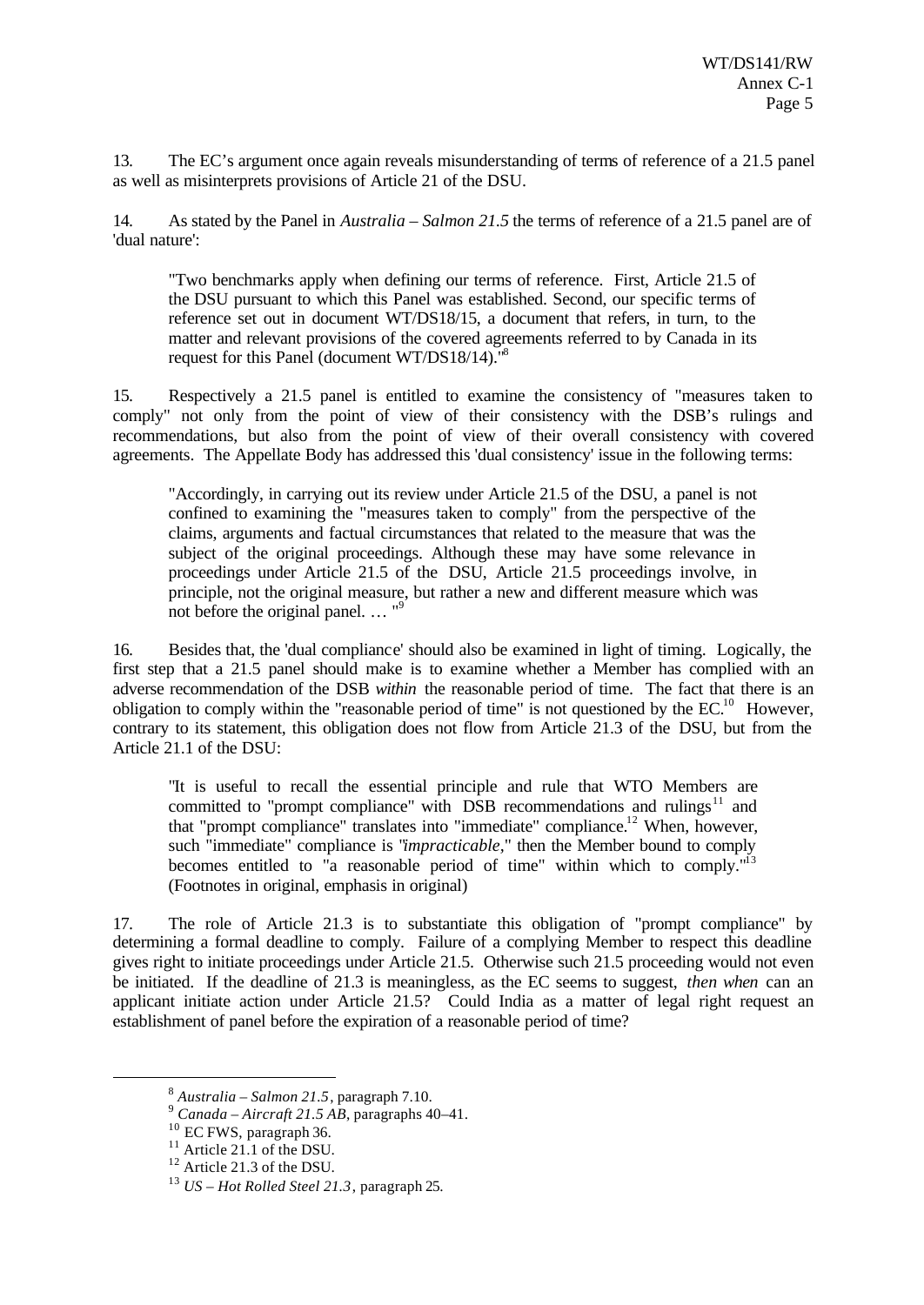WT/DS141/RW Annex C-1 Page 6

18. India also submits that this obligation under Article 21.1 is further served by the obligation contained in Article 21.2:

" … where the DSU, immediately after stressing that "prompt compliance" with the recommendations and rulings of the DSB is essential for the WTO dispute settlement system, provides that: "Particular attention should be paid to matters affecting the interests of developing country Members with respect to measures which have been subject to dispute settlement"."<sup>14</sup>

19. It is obvious that the "particular attention" to "the interests of developing country Members" as for the "prompt compliance" with the DSB's recommendations in its favour is best served by a strict interpretation of the binding nature of the obligation to comply.

20. Once the Panel has finished its analysis as to whether measures taken to comply *within* the reasonable period of time are consistent with covered agreements, it can also examine due to its 'dual' mandate the subsequent measures taken to comply which were taken, however, *outside* of the reasonable period of time:

"The Panel takes the view that it should take into account all the relevant facts occurring until the date the matter was referred to it. By applying this approach, an Article 21.5 panel can reach a decision that favours a prompt settlement of the dispute. Indeed, it avoids situations where implementing measures allowing for compliance with the DSB recommendations and rulings would be disregarded simply because they occur after the end of the reasonable period of time. The Panel, while mindful of the obligation of the United States to bring its legislation into conformity by the end of the reasonable period of time, considers that it is consistent with the spirit of Article 3.3 of the DSU to take into account any relevant facts until the date on which the matter was referred to the Panel."<sup>15</sup> (Footnotes omitted)

21. Thus, the 'dual' terms of reference of a 21.5 panel allow for a finding by a 21.5 panel in a preliminary way of (in)consistency of measures taken to comply that were taken *within* the reasonable period of time and, at a later stage, for a final finding of whether the preliminary finding should be corrected due to subsequent developments. It may be the case that these two findings are identical or divergent. Naturally, in the latter case the decisive finding for the purpose of drafting recommendations to the DSB will be the one that takes into account the subsequent developments up to the date of the request for the establishment of the panel. Respectively, the finding of nonconsistency of measures taken to comply *within* the reasonable period of time will be "necessarily declaratory" that, however, does not whatsoever diminish its value from the point of view of nullification and impairment.

22. As a side comment, India notes that the obligation of "prompt compliance" under Article 21.1 does nothing else, but to substantiate in terms of timing the general obligation contained in the DSU to comply with rulings and recommendation of the DSB. Therefore, the inconsistency of a measure with the covered agreements under Article 21.5 proceedings automatically results into a violation of Article 21.1. This makes it unnecessary for a complaining Member to raise violation of Article 21.1 as an independent claim.

23. For these reasons India respectfully submits that the Panel should dismiss as unfounded the EC's second request for preliminary ruling stating that subsequent Regulations 160/2002 and 696/2002 could cure inconsistencies contained in the measure "taken to comply" *within* the reasonable

<sup>14</sup> *Chile – Alcoholic Beverages* 21.3, paragraph 44.

<sup>15</sup> *US – Shrimp 21.5*, paragraph 5.13.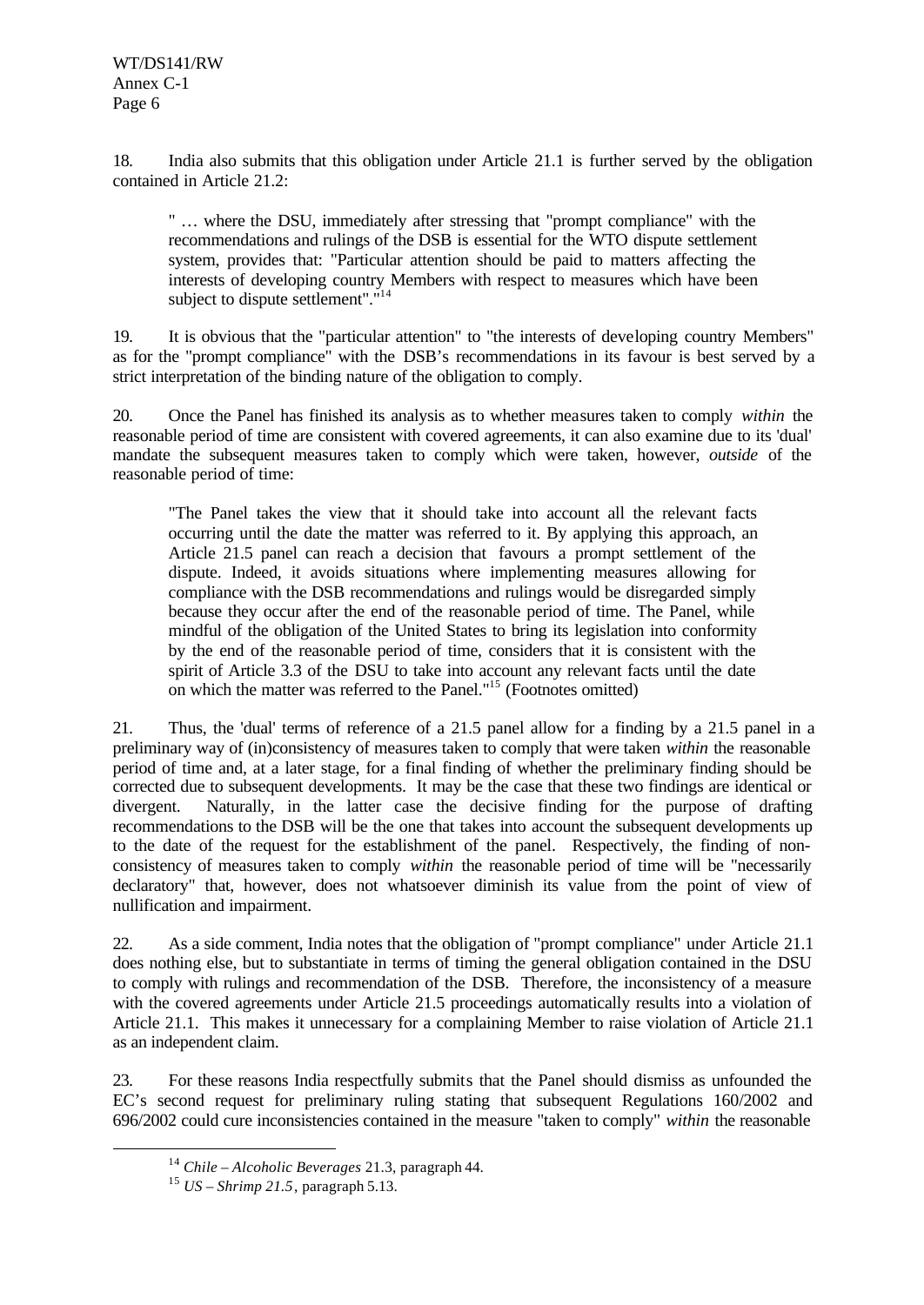period of time, which is the Regulation 1644/2001. This is without prejudice to the right of the Panel to assess the overall consistency of the measures "taken to comply" up to the date of, and specified in, the request for the establishment of the Panel.<sup>16</sup>

C. THE EC'S THIRD REQUEST

24. The EC argues in its third request for a preliminary ruling that India's claims under Articles 3.5 and 3.4 could have been raised during the original proceeding but were not.<sup>17</sup>

25. First of all, as regards Article 3.5 and the non-attribution language, the assertions of the EC are not correct. India *had* originally made a claim regarding the EC's violations of the non-attribution language under Article 3.5 but the Panel determined that India had in that instance not met its burden of presenting a *prima facie* case (Panel report paragraph 6.144).<sup>18</sup> For that reason alone the EC's assertion is without basis since the claim was made.

26. India also recalls that the fact that the claim was dismissed in the original proceedings does not preclude a 21.5 panel from its examination within the Article 21.5 proceedings. In *US – Shrimp 21.5* the Appellate Body found that the measure which had been found WTO consistent in the original proceeding and remained therefore unchanged was not immune from scrutiny by a 21.5 panel.<sup>19</sup>

27. As regards Article 3.4 India first wishes to highlight some startling statements before addressing that request for a ruling. First, the EC expressly states that:

" … India claims that the evaluation of factors such as sales, market share, price development, production, profitability or employment is inadequate, even though Regulation 1644/2001 limits itself to confirm the findings with respect to those factors made in Regulation 1069/1997."<sup>20</sup> (Footnotes omitted, underlining added)

28. This latter statement is not even incidental but repeated in the next paragraph where the EC immediately even draws the logical conclusion itself:

"The EC submits that, to the extent that the re-determination at issue in this dispute does nothing but confirm the findings already set out in the measure at issue in the original proceeding, it cannot be considered that such re-determination constitutes a measure "taken to comply" within the meaning of Article 21.5 of the *DSU*." (Underlining added) $^{21}$ 

29. India agrees and said as much in paragraph 157 of its first written submission where it stated that:

<sup>16</sup> *E.g. US – Shrimp 21.5*, paragraph 5.13. See *supra* at paras. 0-0.

<sup>&</sup>lt;sup>17</sup> EC FWS, paragraph 40, last sentence, and EC FWS, paragraph 41.

<sup>18</sup> Original Panel Report at paragraph 6.144:

<sup>&</sup>quot;Finally, with respect to India's claim that the European Communities failed to properly consider "other factors" which might have been causing injury to the domestic industry, as required by Article 3.5 of the AD Agreement, we note that, with the exception of the argument concerning improper consideration of "dumped" imports, India has made no other arguments in support of this claim. Having rejected India's position in that regard, we consider that India has failed to present a *prima facie* case in this regard."

<sup>19</sup> *US – Shrimp 21.5 AB*, paragraph 91.

<sup>&</sup>lt;sup>20</sup> EC FWS, paragraph 41.

 $21$  EC FWS, paragraph 42.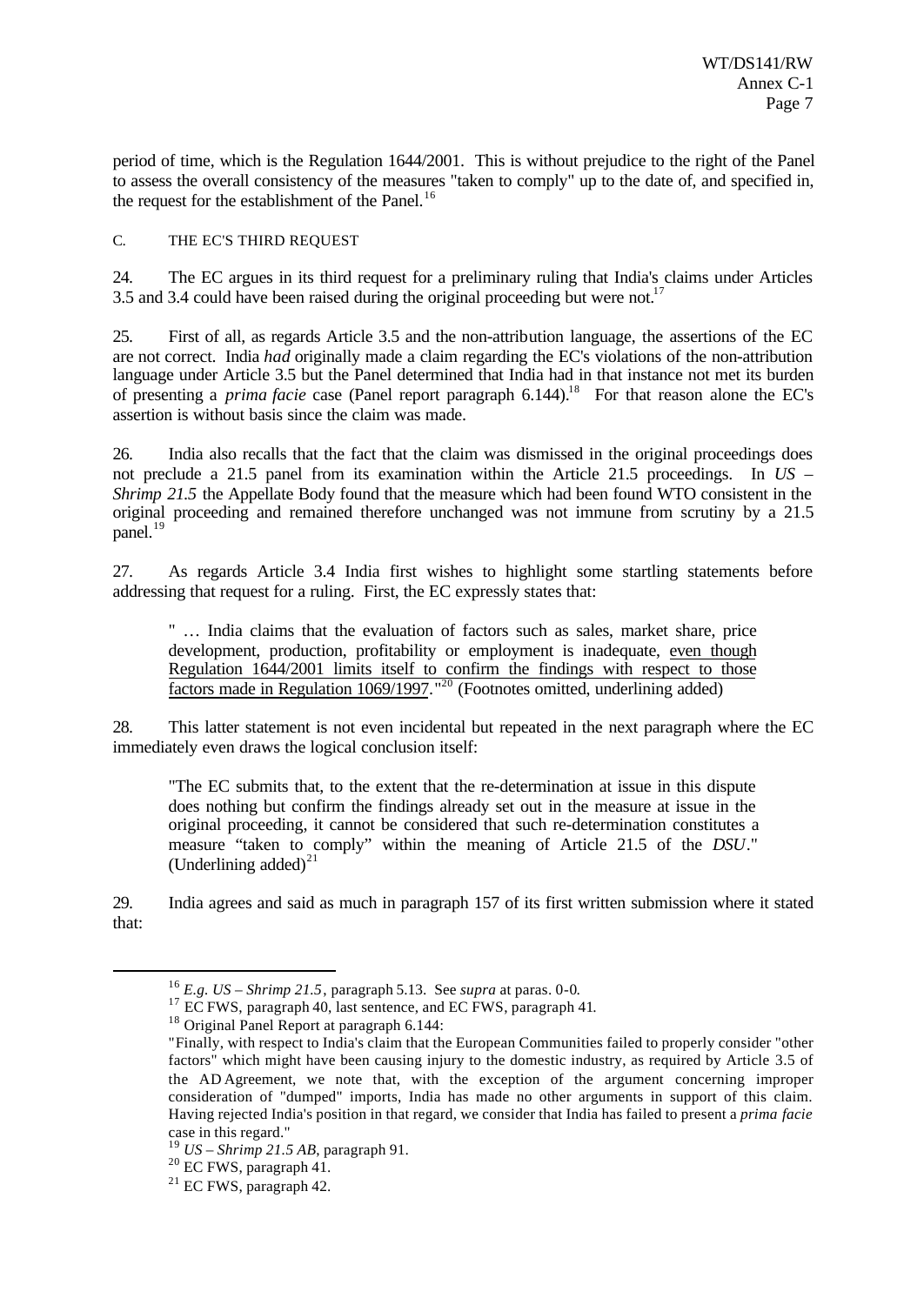"In the view of India the EC has in fact done nothing else other than to issue a new determination that, while professing to comply with the Panel's conclusions and findings, is essentially a restatement of its original determination. …"

30. The statements by EC are further proof that India's second argument under its claim 5 was correct: $2<sup>2</sup>$  the EC did simply not engage in an overall reconsideration and analysis even though the findings of the Panel and the Appellate Body warranted exactly that. The Panel will recall that the "EC-type" of "re-determination" can *indeed not* be considered as a measure "taken to comply" in light of the case law pronounced in *Mexico–HFCS 21.5* (Panel, confirmed by Appellate Body):<sup>23</sup>

" … Part of the difficulty with SECOFI's redetermination in this case is that while SECOFI apparently undertook to respond to the specific criticisms set out in the original Panel's report, and has set out additional information relevant to the specific points made by the Panel in that report, there does not appear to have been an overall reconsideration and analysis of the information in light of the requirements of the AD Agreement, as clarified by the original Panel." (Emphasis added)

31. In the admitted absence of this overall reconsideration and analysis, the Panel is entitled to find that India's claim 5, argument 2, was correct and that, accordingly the EC did not comply with the findings of the original Panel and the relevant case law on such matter.

32. To the extent that the EC later in its first written submission argues, in response to India's second argument of claim 5, that it had engaged in a "careful analysis"<sup>24</sup>, this contradicts the statement in paragraph 42 that the EC did "nothing but confirm" the original findings. Accordingly, the EC's third request for a preliminary ruling should be dismissed outright as a mere "litigation technique" for which the EC has appropriately quoted the Appellate Body in *US – FSC.* As the EC quoted the Appellate Body:

" … The procedural rules of WTO dispute settlement are designed to promote, not development of litigation techniques, but simply the fair, prompt and effective resolution of trade disputes."<sup>25</sup>

33. The fact that the EC merely engages in "litigation techniques" becomes even clearer when the relevant case law is reviewed in more detail. In *Canada–Aircraft 21.5* the Appellate Body overruled the Panel's refusal to examine new arguments put forth by the complainant because that argument did not form part of the reasoning of the original panel:

" … a panel is not confined to examining "the measures taken to comply" from the perspective of the claims, arguments and factual circumstances that related to the measure that was the subject of the original proceedings."<sup>26</sup>

34. "Rather", the Appellate Body stated, "the Article 21.5 Panel was obliged to examine the revised TPC programme. $\mathbb{R}^{27}$  Otherwise, "the utility of the review envisaged under Article 21.5 of the DSU would be seriously undermined."<sup>28</sup>

 $22$  India's FWS, paragraphs 157 ff.

<sup>23</sup> *Mexico–HFCS* Panel, at paragraph 6.37. In the present *Bed Linen* case the EC itself takes away any doubt by stating that it merely confirmed its original findings.

 $24$  EC FWS, paragraph 158.

 $^{25}$  EC FWS paragraph 46, last sentence.

<sup>26</sup> *Canada – Aircraft AB 21.5* paragraph 41.

<sup>27</sup> *Canada – Aircraft AB 21.5* paragraph 42.

<sup>28</sup> *Canada – Aircraft AB 21.5* paragraph 41.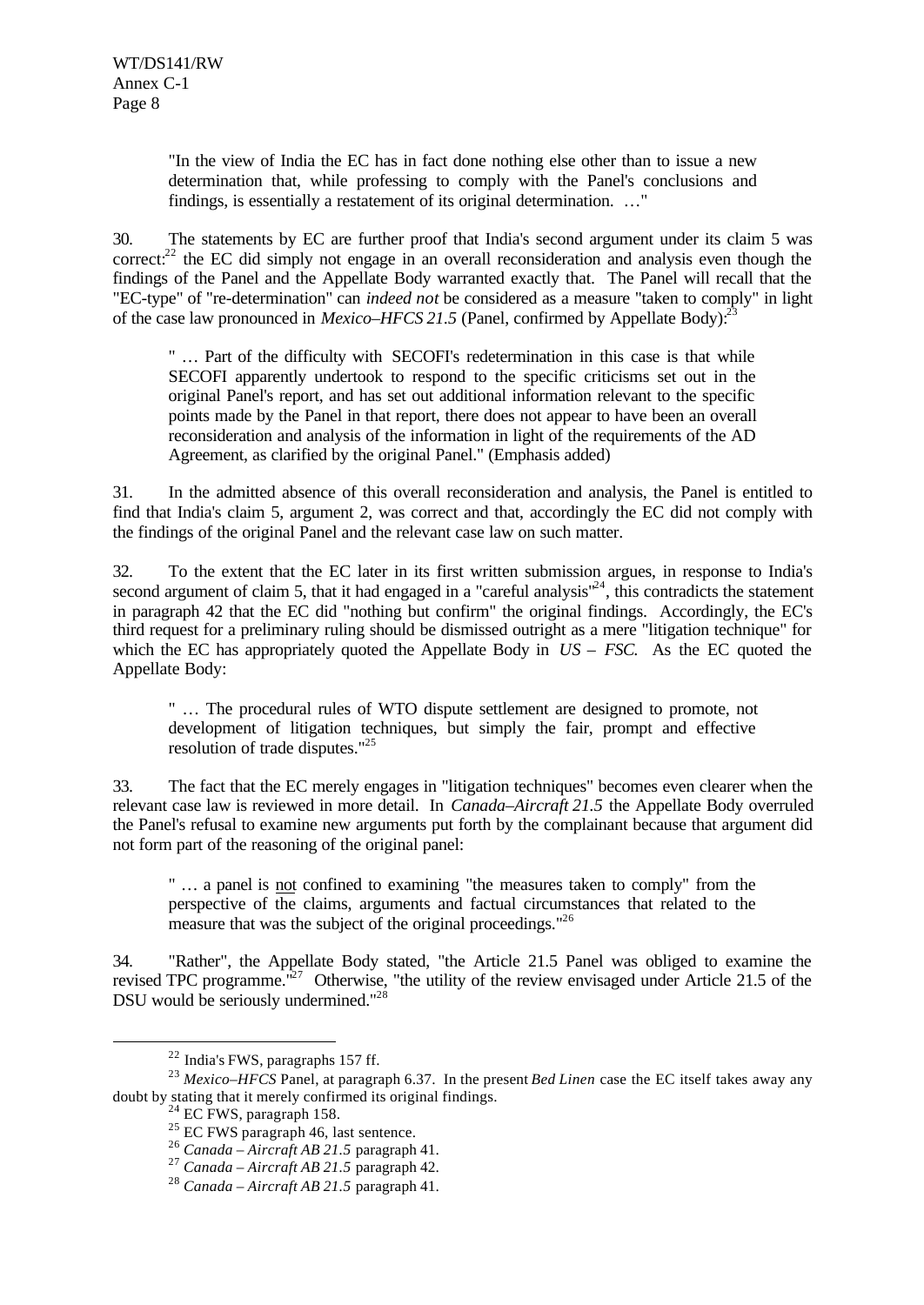35. In *US – Shrimps 21.5*, where the scope of panel review under Article 21.5 was again an issue, the Appellate Body reiterated its above-cited ruling from *Canada–Aircraft 21.5*. The Appellate Body quoted with approval the Panel's observation that a 21.5 Panel:

"is fully entitled to address all the claims … whether or not these claims, arguments and the facts supporting them were made before the Original Panel and in the Appellate Body proceedings ... ".<sup>29</sup>

36. The Appellate Body also approved the Panel's examination of whether the (US) compliance measure would amount to a 'disguised restriction on international trade' under GATT Article XX, *chapeau*, an issue which was not examined by the original Panel/Appellate Body.

37. In the context of the EC's third request one may therefore say that the only limitation on a 21.5 Panel is that it cannot go beyond the claims raised by the complainant in its request for establishment of 21.5 Panel.<sup>30</sup>

38. In light of the above, India respectfully submits that the EC's third request for a preliminary ruling should be dismissed as unfounded. To the extent that the EC is admitting the correctness of India's second argument of its fifth claim (no overall reconsideration and analysis) India trusts that the Panel takes note of the EC's express admission of its violation of Article 3.4.

39. As regards the EC's point raising of claims in a timely manner, $31$  India fails to see the problem of the EC. The claims and the measure were duly identified before the Panel. Claims and measures together form the matter, which forms the basis for the terms of reference for a Panel.<sup>32</sup>

D. THE EC'S FOURTH REQUEST

40. The EC claims that India is raising claims outside the terms of reference.

41. This is an attempt of the EC to deliberately misrepresent the nature of India's claims and arguments.

<sup>29</sup> *US – Shrimp AB 21.5* footnote 46. See also paragraphs 101 and 102 of that same report.

<sup>30</sup> *Ibid.* paragraphs 87 and 88.

 $31$  EC FWS paragraph 47.

<sup>32</sup> *Cf. Guatemala–Cement AB*, paragraph 72:

<sup>&</sup>quot; ... Article 7 of the DSU itself does not shed any further light on the meaning of the term "matter". However, when that provision is read together with Article 6.2 of the DSU, the precise meaning of the term "matter" becomes clear. Article 6.2 specifies the requirements under which a complaining Member may refer a "matter" to the DSB: in order to establish a panel to hear its complaint, a Member must make, in writing, a "request for the establishment of a panel" (a "panel request"). In addition to being the document which enables the DSB to establish a panel, the panel request is also usually identified in the panel's terms of reference as the document setting out "the matter referred to the DSB". Thus, "the matter referred to the DSB" for the purposes of Article 7 of the DSU and Article 17.4 of the Anti-Dumping Agreement must be the "matter" identified in the request for the establishment of a panel under Article 6.2 of the DSU. That provision requires the complaining Member, in a panel request, to "identify the specific measures at issue and provide a brief summary of the legal basis of the complaint sufficient to present the problem clearly." (Emphasis added) The "matter referred to the DSB", therefore, consists of two elements: the specific measures at issue and the legal basis of the complaint (or the claims)." (Emphasis added by Appellate Body)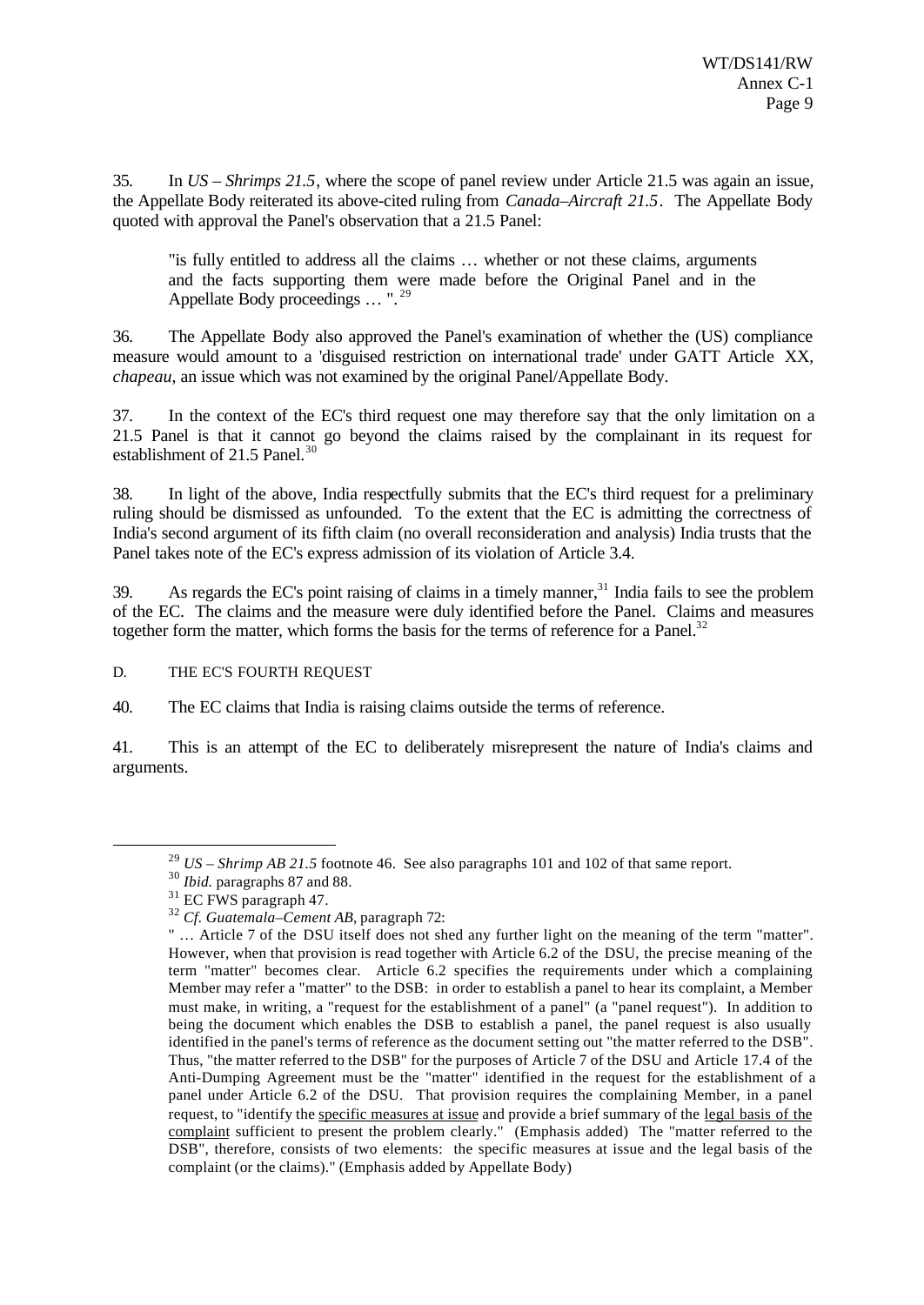WT/DS141/RW Annex C-1 Page 10

42. As regards the first Article referred to by the EC, Article  $4(1)(i)$ , it is clear that India has nowhere made a claim under that provision. India trusts that it is clear to the Panel that it is not making such a separate *claim*.

43. While even the EC cannot create claims that are not there, it still tries to create one. The EC states that Article 3.1 "involves necessarily a claim based on Article  $4(1)(i)$ ".<sup>33</sup>

44. This statement from the EC is a less than candid characterization of India's claim 5 with respect to Articles 3.1 and 3.4. India had explained, as an *argument* in support of its *claim* (that the EC's injury finding was inconsistent with Articles 3.1 and 3.4), that factual evidence on the record had been disregarded.<sup>34</sup> The deliberate disregard of evidence of one EC producer who *had* been verified was one such example to illustrate the fact that no overall reconsideration and analysis had, nor could have, taken place. India made no separate claim under Article 4(1)(i)—even though it could have done so given the pertinent violation.

45. Indeed, for the difference between claims and arguments India needs only to recall one example from the original Panel report. In the original *Bed Linen* Report the Panel found (a second) violation of Article 3.4 since the EC had for its injury determination included EC producers that did not even form part of the domestic industry. India had at that time raised no separate *claim* under Article 4 (definition of domestic industry) but had focused on the violations of Article 3 alone. Nowhere did the Panel find, or did the EC argue, that in order to find fault with Article 3 there should first be a separate claim of a violation of Article 4. The EC did not appeal that finding of the Panel.

46. In the current situation India restricted claim 5 to Articles 3.1 and 3.4—even though the EC's actions undoubtedly would also violate Article 4(1)(i) separately.

47. Nowhere has India requested or suggested the Panel to go beyond the claims raised in the request for the panel. The sweeping statement that "India has done the same again"<sup>35</sup> is baseless and should be dismissed as such.

48. Finally, the EC mentions that India should have mentioned Article 21.3 of the DSU rather than Article 21.5. Probably fully aware of the surreal nature of this preliminary request the EC does not spend more than three curt sentences on this issue.<sup>36</sup>

49. Article 21.3(b) deals with the reasonable period of time in a situation where parties mutually agree on that period. An Article 21.5 proceeding in itself is all about *compliance* within that reasonable period of time. If the complaining party would consider that compliance within the RPT did exist then it would not have initiated an Article 21.5 proceeding.

50. India did therefore not mention Article 21.3(b) in its request for the Panel as a separate *claim*. In no other Article 21.5 proceeding has an applicant ever mentioned the inconsistency of Article 21.3 as a separate claim. <sup>37</sup>

l

<sup>36</sup> See also the discussion at para. 0 *supra*.

<sup>37</sup> *See: Canada – Measures Affecting the Importation of Milk and the Exportation of Dairy Products*, Recourse by New Zealand to Article 21.5 of the DSU, Request for the Establishment of a Panel, WTO

<sup>&</sup>lt;sup>33</sup> EC FWS, paragraph 54.

<sup>34</sup> Doubtless, the EC is fully aware of the distinction between *claims* and *arguments* such as for example explained in *European Communities – Regime for the Importation, Sale and Distribution of Bananas*, Appellate Body Report, WT/DS27/AB/R, 9 September 1997, paragraphs 141-145 or *Korea – Dairy Products AB* at paragraph 123. The EC's attempt to confuse the two concepts may therefore be characterized as a simple litigation technique for which, as noted above, the EC has already quoted the relevant views of the Appellate Body in *FSC*.

 $35$  EC FWS paragraph 52, first sentence.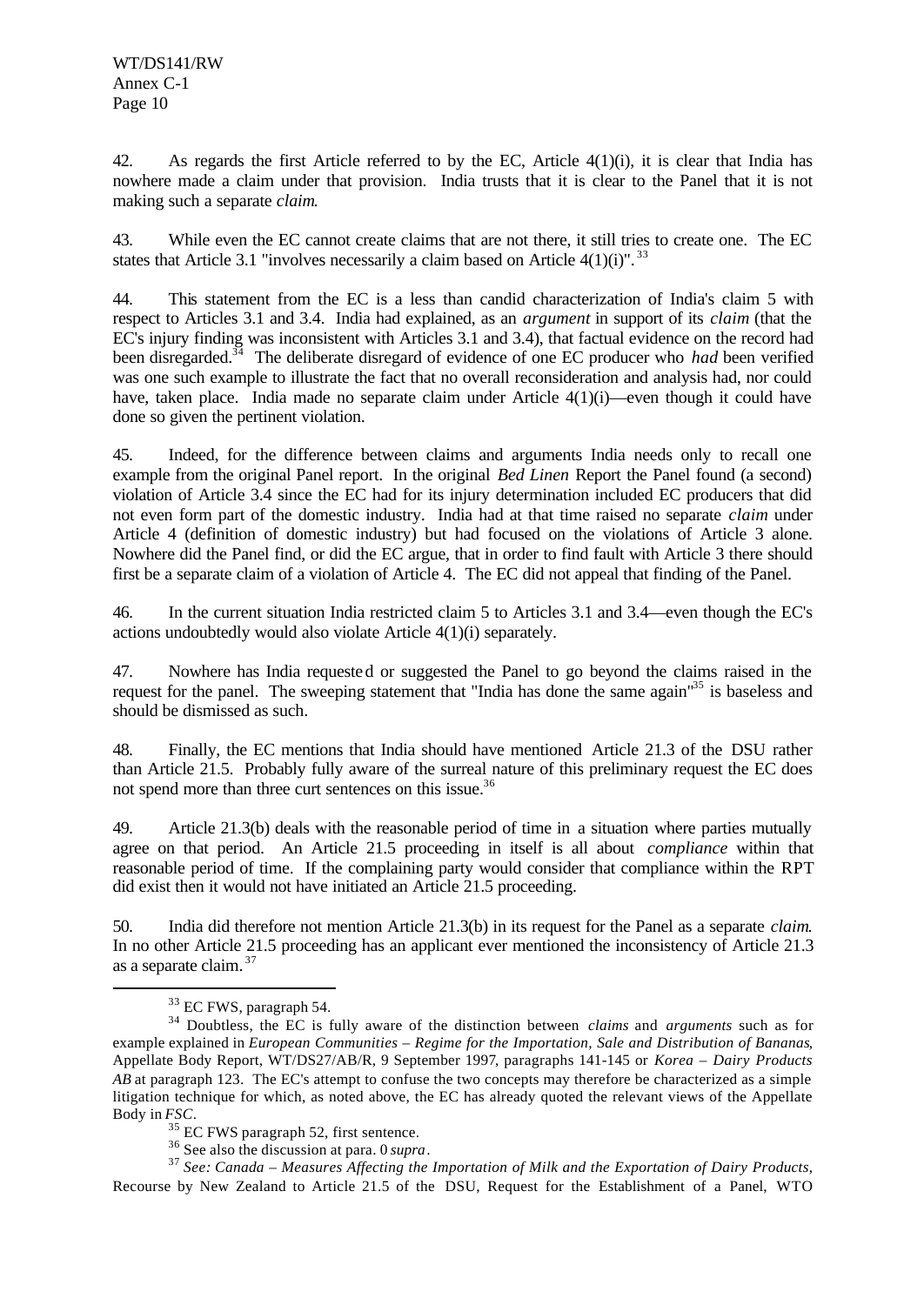51. For these reasons India respectfully submits that also the EC's fourth request should be dismissed.

#### E. INTERMEDIATE CONCLUSION

52. India has explained above why the EC's requests for preliminary rulings are unfounded. As India has shown, the EC has with its requests merely engaged in "litigation techniques" in order to deviate attention from the real violations that were committed by the EC.

53. For the above reasons, India respectfully submits that the Panel dismiss all of the EC's requests for preliminary rulings.

## **III. ERRORS OF FACT**

#### A. GENERAL

l

54. As mentioned above, there are a number of incorrect and/or misleading statements in the EC first written submission. India will comment on and correct the statements that it considers most relevant and important for a proper understanding of the case.

#### B. THE UNEXPLAINED SIZES OF BOMBAY DYEING *VERSUS* STANDARD INDUSTRIES

55. The EC's 'defence' in paragraph 79 of its first written submission as regards the original relative size of Bombay Dyeing and Standard Industries—as quoted by India in its first written submission in paragraphs 61 through 63—is limited to a mere reference back to the EC's earlier contention that these quantities were *already* based on sales *value* rather than sales *volume*.

Document WT/DS113/23, 6 December 2001; *Canada – Measures Affecting the Importation of Milk and the Exportation of Dairy Products*, Recourse by the United States to Article 21.5 of the DSU, Request for the Establishment of a Panel, WTO Document WT/DS103/23, 6 December 2001; *Canada – Measures Affecting the Importation of Milk and the Exportation of Dairy Products*, Recourse by New Zealand to Article 21.5 of the DSU, Request for the Establishment of a Panel, WTO Document WT/DS113/16, 19 February 2001; *Canada – Measures Affecting the Importation of Milk and the Exportation of Dairy Products*, Recourse by the United States to Article 21.5 of the DSU, Request for the Establishment of a Panel, WTO Document WT/DS103/16, 19 February 2001; *Brazi l– Export Financing Programme for Aircraft* , Second Recourse by Canada to Article 21.5 of the DSU, WTO Document WT/DS46/26, 22 January 2001; *United States–Tax Treatment for 'Foreign Sales Corporations'*, Recourse to Article 21.5 of the DSU by the European Communities, Request for the Establishment of a Panel, WTO Document WT/DS108/16, 8 December 2000; *Brazil – Export Financing Programme for Aircraft*, Recourse by Canada to Article 21.5 of the DSU, WTO Document WT/DS46/13, 26 November 1999; *Canada – Measures Affecting the Export of Civilian Aircraft*, Recourse by Brazil to Article 21.5 of the DSU, WTO Document WT/DS70/9, 23 November 1999; *United States – Anti-Dumping Duty on Dynamic Random Access Memory Semiconductors (DRAMS) of One Megabit or Above from Korea*, Recourse by Korea to Article 21.5 of the DSU, WTO Document WT/DS99/12, 25 October 2000; *Mexico – Anti-Dumping Investigation of High Fructose Corn Syrup (HFCS) from the United States*, Recourse by the United States to Article 21.5 of the DSU, WTO Document WT/DS132/6, 13 October 2000; *United States – Import Prohibition Of Certain Shrimp And Shrimp Products*, Recourse by Malaysia to Article 21.5 of the DSU, WTO Document WT/DS58/17, 13 October 2000; *Australia – Subsidies Provided to Producers and Exporters of Automotive Leather*, Recourse by the United States to Article 21.5 of the DSU, WTO Document WT/DS126/8, 4 October 1999; *Australia – Measures Affecting Importation of Salmon*, Request by Canada for Determination of Consistency of Implementation Measures, WTO Document WT/DS18/14, 3 August 1999; *European Communities – Regime for the Importation, Sale and Distribution of Bananas*, Recourse by Ecuador to Article 21.5 of the DSU, WTO Document WT/DS27/41, 18 December 1998; *European Communities – Regime for the Importation*, Sale and Distribution of Bananas, Request for the Establishment of a Panel by the European Communities, WTO Document WT/DS27/40, 15 December 1998.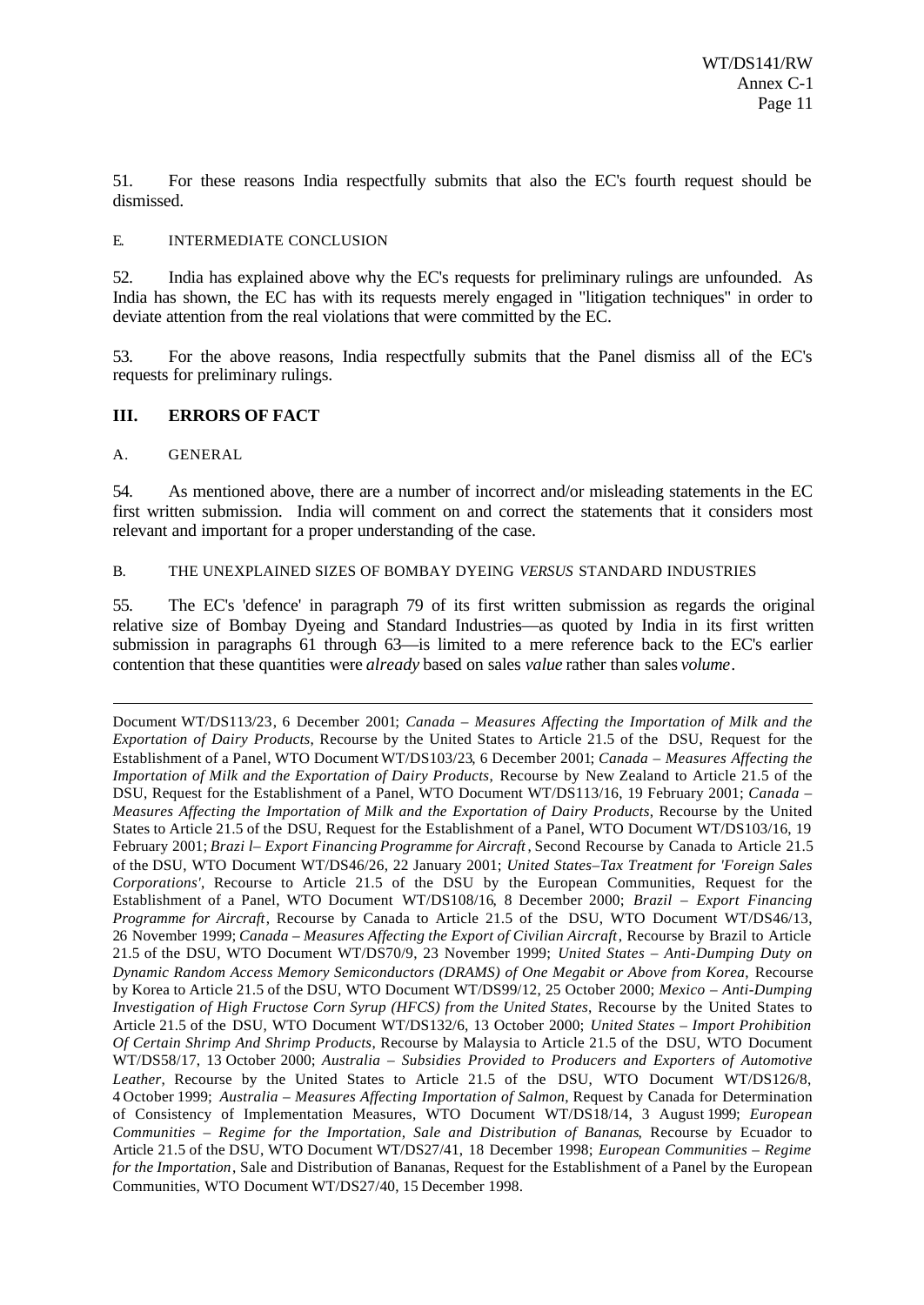56. More specifically, the EC explains that the percentages as quoted by India ("almost 80 per cent of the domestic market"; "80 per cent of its domestic market"; and "80 per cent of the market … than one with only 14 per cent") were already value-based percentages of *all* domestic sales.

57. The EC offers no proof for its assertion but merely states that it had *already* explained this earlier on page 2 of India-Exhibit-RW-17. In that exhibit the EC had asserted that Bombay Dyeing held 80 and Standard Industries 14 per cent of the domestic market, respectively. The current explanation in the EC's first written submission remains therefore no more than a repeated assertion not sustained by evidence. Indeed, the repetition of the explanation raises more questions than answers while it would have been for the EC to produce the contrary *evidence*.

58. Let us accept for a moment that there were indeed a few more companies with domestic sales for the missing 6 per cent in addition to 80 per cent for Bombay Dyeing and 14 per cent for Standard Industries. We suppose therefore that originally the total pool was 100 for domestic sales. Let us assume now that this total pool of 100 domestic sales is reduced to 94 for the total of Bombay Dyeing (80) and Standard Industries (14) only.

59. Then it is arithmetically *not* possible that as a percentage of that pool of 94 the amount for Bombay Dyeing would allegedly be 91 per cent while the other amount for Standard Industries would allegedly be 9 per cent! The respective sizes 80 per cent (out of 100) and 14 per cent (out of 100) are logically—as relative sizes vis-à-vis *each other*—85 per cent (80 out of 94) *versus* 15 per cent (14 out of 94), respectively.<sup>38</sup> These relative sizes are never 91 *versus* 9.

60. Indeed, with the volume figures now being revealed as 77.7 per cent *versus* 22.3 per cent India can only suspect that in its declarations before the original Panel, the EC had tried to understate the actual relative size of Standard Industries by mentioning a volume of 14 instead of 22 per cent. By contrast, the 77.7 per cent size of Bombay Dyeing based on volume is more than remarkably in line with the repeated declarations of "almost 80 per cent" and "80 per cent". This again shows that the EC originally did use a different means (volume) of measuring the respective size of the companies on the domestic market (rather than now value).

## C. THE EC'S 'CONFUSION' BETWEEN A DUMPING *MARGIN* AND A DUMPING *DUTY*

61. A general feature of the first written submission of the EC is the confusion it seeks to create between a dumping *duty* and a dumping *margin* and the way of determining both.

62. As India had pointed out in its first written submission, Article 9, by its very title, regulates the imposition and collection of anti-dumping *duties*. It does not address the question of how nondumped exports of a sample should be treated in the context of an injury or dumping determination.

63. Yet, by repeatedly intermingling the concepts of *duty* and *margin* the EC eventually comes to argue that since the weighted average *duty* should exclude three sets of margins (zero, *de minimis*, and facts available), the determination of the weighted average dumping *margin* must follow those same specific and restricted rules.

64. Having done that first, the EC ultimately comes to argue that this weighted average *margin* cannot represent imports that are simultaneously dumped and non-dumped.<sup>39</sup> Hence, by first interjecting that "exclusion concept" for *duty* purposes into the concept of a weighted average

<sup>&</sup>lt;sup>38</sup> More precisely:  $[(80 \ldots 94) * 100] = 85\%; [(14 \ldots 94) * 100] = 15\%$ .

<sup>&</sup>lt;sup>39</sup> EC FWS paragraph 132.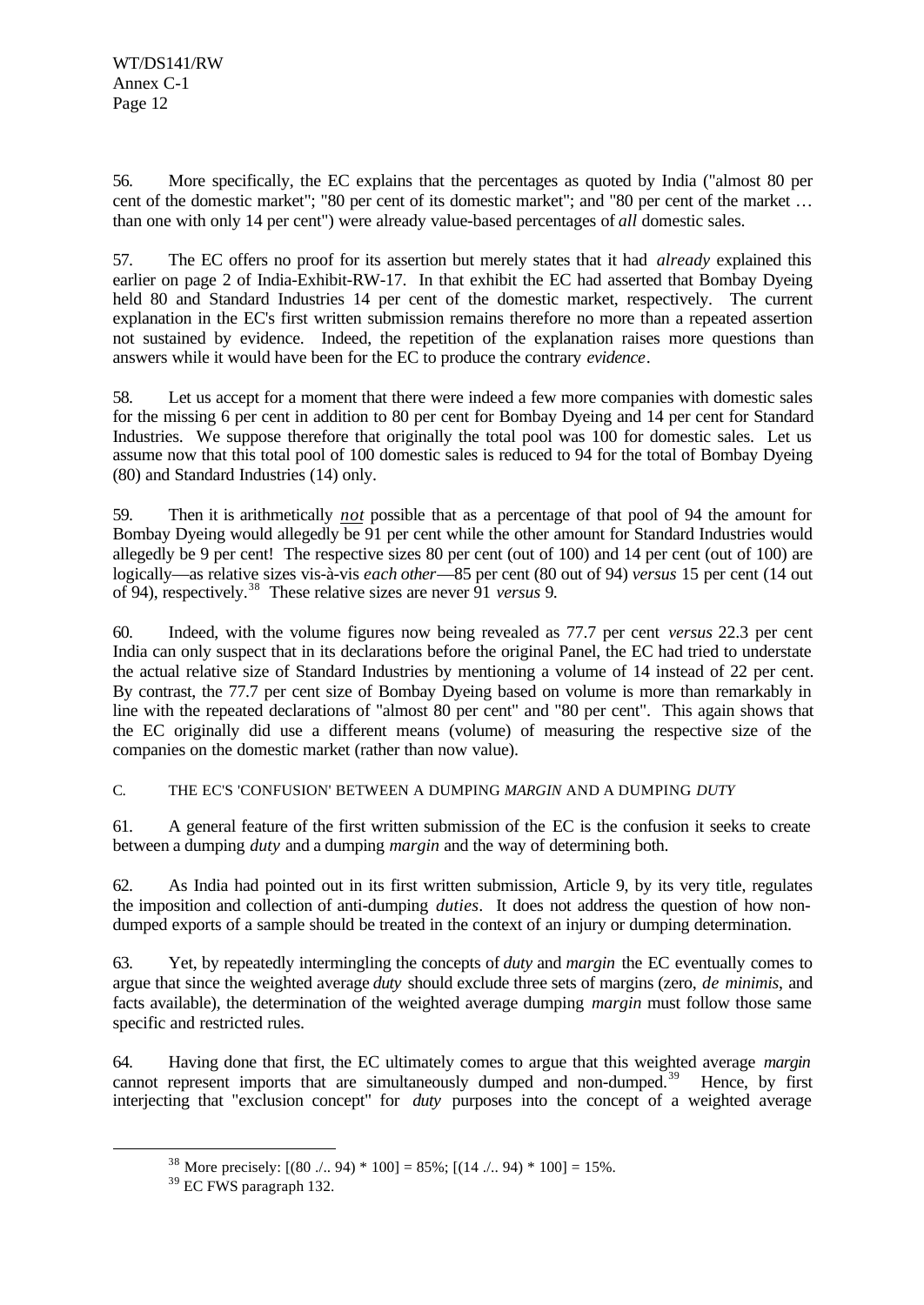dumping *margin*, and subsequently taking this *margin* to override the concept of a sample, the EC eventually comes to defeat the very purpose of a sample.

65. In fact, if that argument of the EC is followed to its consequences then that means that this case must immediately be terminated because of negative dumping for the entire country on a weighted average basis.<sup>40</sup>

66. Coming back to India's point: once it is acknowledged, following the guidance of the Appellate Body<sup>41</sup>, that the purpose of a *duty* determination under Article 9 ("Imposition and Collection of Anti-Dumping *Duties*) is restricted to just that, it is perfectly clear that the EC has violated both Articles 3.1 and 3.2 by deliberately disregarding positive evidence on the record, based on sample data, as regards the real volume of dumped and non-dumped imports.

D. THE MISQUALIFICATION OF THE "ALL OTHERS" RATE

67. The EC's references as regards the calculation of its "all others" rate<sup>42</sup> are unfortunate since they mix the concepts of "residual duty", the "weighted average duty", and the US concept of an "all others" rate. In order to clarify this confusion for the Panel, India briefly wishes to correct the statements of the EC.

68. Basically, the anti-dumping duty applied to non co-operating companies is, under EC law frequently referred to as the "residual duty". For example Regulation 1644/2001 states at recital (14) that, in view of the high level of co-operation:

" … it is considered appropriate to set the dumping margin for non cooperating companies in India at the level of the highest dumping margin established for a company in the sample."

69. Under EC law this residual duty is the duty applied to "all others", *i.e.* everyone who did not co-operate. This duty is typically set at the same level as the highest dumping margin in case of a high co-operation (such as in *Bed Linen*) and a higher (punitive) level in case of a low cooperation.

70. Under US law, the "all others" rate is also the rate that is applied to the non-co-operating producers, but there it is calculated as a weighted average of the co-operating companies. $^{43}$  This concept of what is the "all others" duty is therefore different in US and EC law.

71. In EC law, in order to qualify for the weighted average rate, one has to be cooperating but not sampled; it cannot be obtained through non-cooperation.<sup>44</sup> This is therefore called the "weighted" average duty for co-operating non-sampled producers."

72. Thus, in simple terms, under EC law the "all others" rate is the highest, while under US law this is generally<sup>45</sup> a weighted average.

<sup>40</sup> See paragraph 0 *infra.*

<sup>41</sup> Appellate Body *Bed Linen* report, footnote 30.

<sup>&</sup>lt;sup>42</sup> EC FWS paragraphs 82, 126, 130, 132, 135.

<sup>&</sup>lt;sup>43</sup> To be more precise it should be noted that in US law a company which has been designated by DOC as a "mandatory" respondent must participate or face the application of adverse facts available; in such situation it cannot elect the "all-others" rate by non-co-operation. A second caveat is that in a non-market economy case in the US, the "all others" rate is based on adverse facts available. This is because in such cases, the DOC presumes that all companies in the country are under government control, such that failure to respond to the questionnaire is deemed to be non-co-operation.

<sup>&</sup>lt;sup>44</sup> Except in the case of "newcomers".

<sup>&</sup>lt;sup>45</sup> But see the above caveats.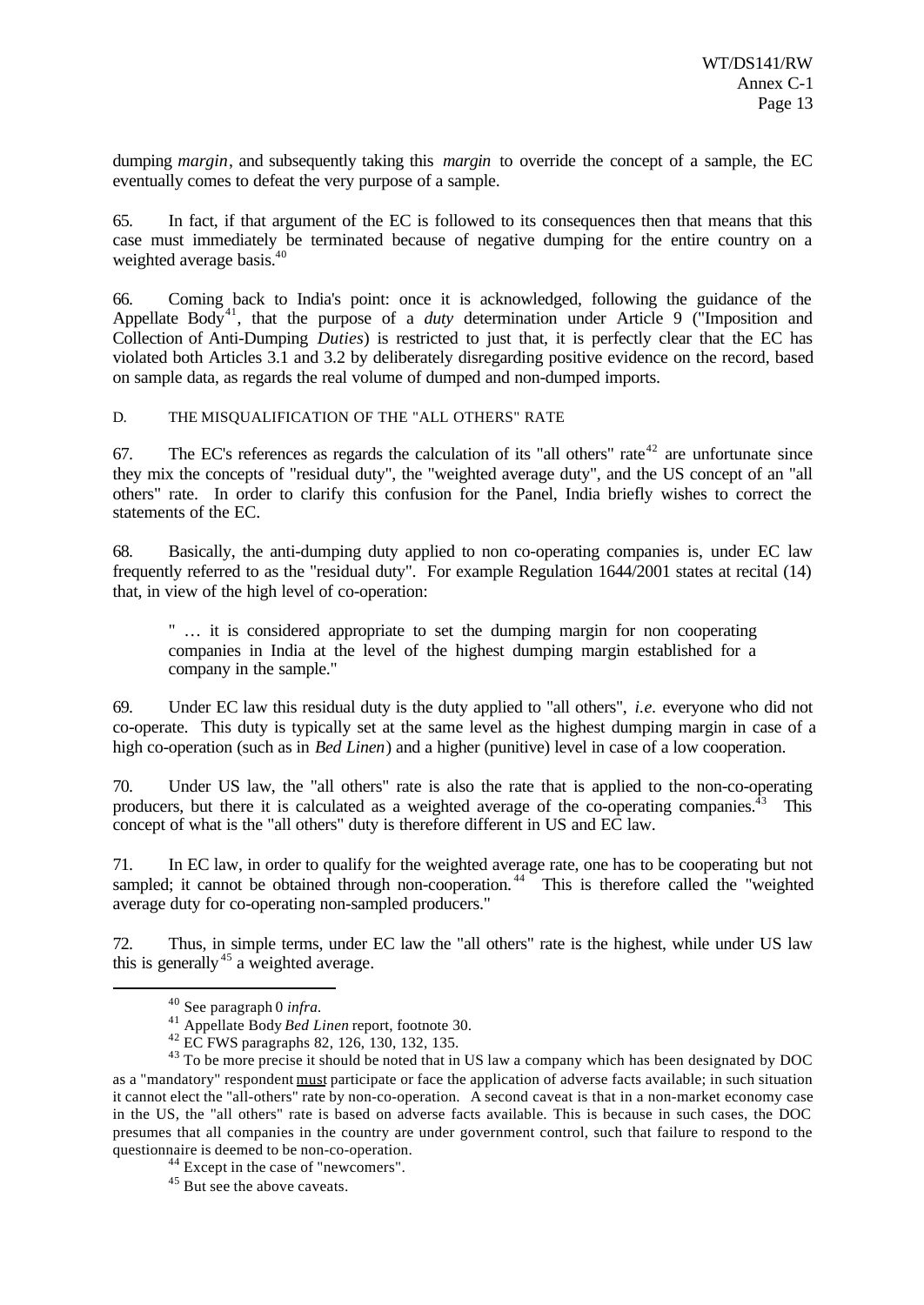73. The difference is important to clarify since in paragraphs 82, 126, 128, 130, 132, 135 of its submission the EC refers to the "all others" rate when in fact it means to refer to the "weighted average duty for cooperating non-sampled producers."

## **IV. RESPONSE TO THE LEGAL ARGUMENTS OF THE EC**

#### A. GENERAL

74. India will now proceed to refute in detail the arguments that the EC has made in its first written submission.

#### B. THE RELATIVE SIZE OF COMPANIES WITH DOMESTIC SALES (CLAIM 1)

#### **1. Introduction**

75. The EC seeks to misrepresent India's claim by resorting to strong language: "the method proposed by India would lead to a meaningless result and is manifestly unreasonable".<sup>46</sup> The EC then proclaims that its own method is "beyond question"<sup>47</sup> and that even if the EC were proven wrong then it "would be inconsequential and give rise to no nullification or impairment of benefits accrued to India". <sup>48</sup>

76. Upon scrutiny these statements are not convincing.

77. First of all, the method proposed by India is not meaningless but merely flows from the EC's earlier position. Since that earlier position would have led to one more company not being found dumping it is clear that what India proposes is neither meaningless nor manifestly unreasonable.

78. Indeed, India's view makes perfect sense: while the EC's value-method results in the company with the highest prices on the domestic market also weighing the most heavily in the establishment of the weighted average normal value, India's method is neutral as regards the price element of the companies on the domestic market. It is not biased towards a more heavy weight of companies with higher prices. Probably for this reason Article 6.10—on the mirror side—also includes no price element, since it is designed to be neutral as regards in- or exclusion of companies with the highest or lowest export prices.

79. Second, the assertion that even if the EC is wrong, no benefit is nullified finds no basis in the DSU. This is similar to the argument of Guatemala or Argentina, which tried to raise a final defence of "harmless error";<sup>49</sup> the Panels in *Cement-II* and *Floor Tiles* have clarified that "[q]uite the contrary is true."<sup>50</sup> The Panels explained that Article 3.8 of the DSU provides that there is a presumption that benefits are nullified or impaired where a provision of the Agreement has been violated.

80. To rebut this presumption, one has to show that there was no change in the competitive relationships, rather than that there was or there would have been no effect due to a violation. As the Appellate Body has stated in *EC – Bananas* quoting the *US – Superfund* panel:

<sup>46</sup> EC FWS, paragraph 63, last sentence.

<sup>47</sup> *Ibid.*

<sup>&</sup>lt;sup>48</sup> EC FWS, paragraph 64.

<sup>49</sup> *Argentina – Floor Tiles*, paragraph 6.102. *See also*, *Guatemala – Cement-II*.

<sup>50</sup> *Ibid.,* paragraph 6.104.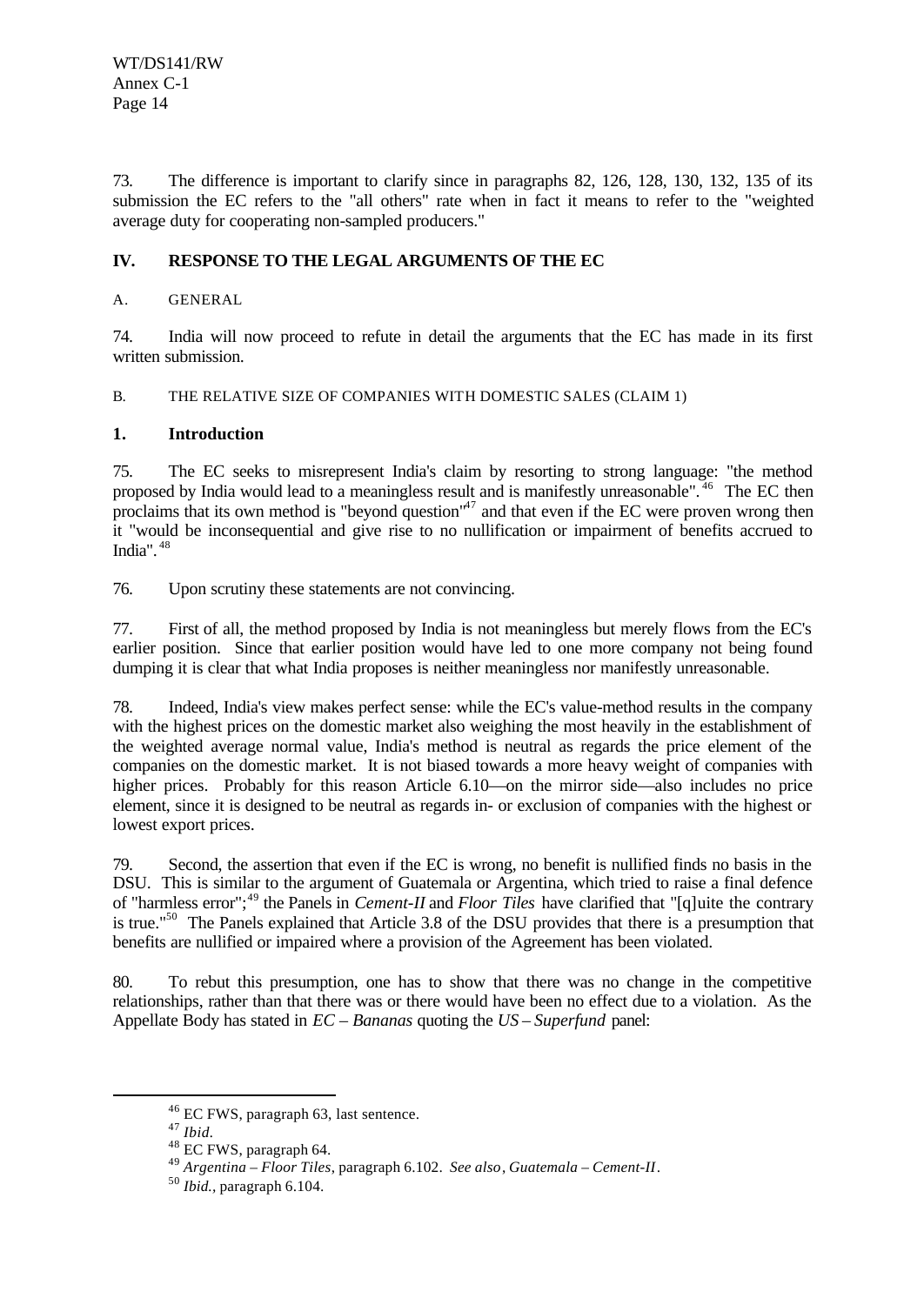"A change in the competitive relationship contrary to [Article III:2, first sentence] must consequently be regarded *ipso facto* as a nullification or impairment of benefits accruing under the General Agreement. A demonstration that a measure inconsistent with Article III:2, first sentence, has no or insignificant effects would therefore in the view of the Panel not be a sufficient demonstration that the benefits accruing under that provision had not been nullified or impaired even if such a rebuttal were in principle permitted. "<sup>51</sup> (emphasis added)

81. India submits that the EC argument<sup>52</sup> fails to take this finding of the Appellate Body into account.

82. Further, rather than—as the EC suggests—imposing an "unreasonable burden on the investigating authorities"<sup>53</sup> by using all possible calculation methods at each step of the dumping determination, this appears to be exactly what the EC did in this case. When faced with the dilemma of admitting that 70 per cent per cent of the exports of the sample were not dumped, rather than 53 per cent, the decision to shift from the original relative size 80-14 (later characterized as 77-22) to a new proportion (91-9) was quickly made.

## **2. Facts**

83. India has already illustrated above, in paras. 0-0, that the factual shift in position as regards the relative size of the companies is mathematically beyond doubt. While the EC seeks to shore up support by a simple reference to an earlier statement on the same matter, that 'justification' remains without evidence.

#### **3. Arguments**

84. The EC was simply reluctant to follow its own fact-sheets to their logical conclusion. That reluctance to implement the findings of the Panel and the Appellate Body also surfaced in the EC's redetermination where it resorted to defiant language (penultimate and last sentence of recital (74) of Regulation 1644/2001).

85. The EC first argues on the text of Article 2.2.2(ii).<sup>54</sup> It states that by choosing any method to average under Article 2.2.2(ii) it has not acted inconsistently with that provision.

86. However, it is not for India—nor for the EC—to interpret the provision in light of the Appellate Body's interpretation already on record: an interpretation should not be such so as to "substantially empt[y] the phrase "weighted average" of meaning."<sup>55</sup>

87. As pointed out by India, by coming up with a new weighing method, the relative importance of Standard Industries has become less than  $1/10<sup>th</sup>$  of the mean. This happened because companies with higher prices obtained more relative weight in the mean.

88. The EC subsequently seeks to characterize India's contextual argument as "contrived".<sup>56</sup> Yet, it is clear that India's argument is in accordance with the Vienna Convention which, apart from the

<sup>51</sup> Appellate Body Report, *European Communities – Regime for the Importation, Sale and Distribution of Bananas*, WT/DS27/AB/R, 9 September 1997, paragraph 252.

 $52$  EC FWS, paragraph 94.

<sup>&</sup>lt;sup>53</sup> EC FWS, paragraph 85.

 $54$  EC FWS, paragraph 65 *ff*.

<sup>55</sup> India FWS, paragraph 53.

<sup>56</sup> EC FWS, paragraph 70 *ff.*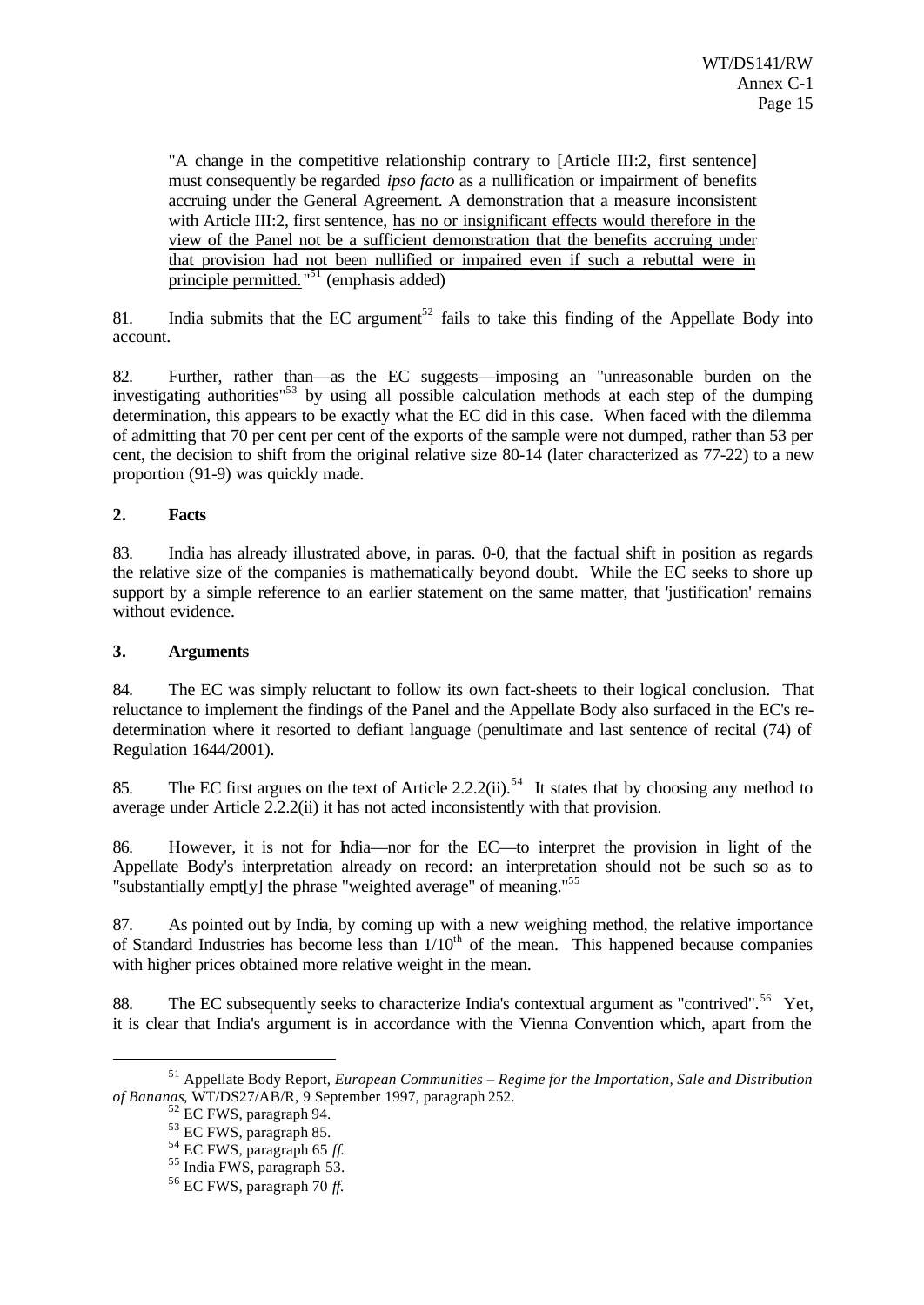WT/DS141/RW Annex C-1 Page 16

ordinary meaning of the terms, also attaches significance to those terms in their context and in the light of its object and purpose.

89. The EC argues that the provisions invoked by India address different issues and serve different purposes.<sup>57</sup> The US follows the same line of reasoning.<sup>58</sup> It is however not clear that the type of questions to be solved here are so different. All provisions cited by India address the question of measuring the relative size of sales, be it domestic sales in proportion to export quantity (footnote 2), domestic sales at a loss in proportion to total domestic sales (footnote 5), or the relative size of a company's export quantity in proportion to the total size of export quantity (Article 6.10). This is perfectly logical because prices are the core of the investigation and therefore are not 'neutral.'

90. The EC subsequently submits that its own case law does not constitute context.<sup>59</sup> India has already pointed out that the principle of good faith as enshrined in the Vienna Convention ensures that such case law can serve as relevant context. $60$  The EC subsequently argues that its own CFI judgement contradicts India's position. India however fails to see the contradiction: does it mean that the investigating authorities are permitted one day to weigh on value and the next day on volume? Clearly this would not be the discretion the Court had in mind. Rather it seems conceivable that the Court gave the institutions one choice. Having made that choice, it must be applied consistently.

91. The EC then refers to its own previous position.<sup>61</sup> India has already addressed this issue separately.<sup>62</sup>

92. The EC then states that it has reasonably exercised the discretion granted to it under the provision.<sup>63</sup> The question however is not that of judgment calls as to the reasonability of the discretion exercised. Rather, the question is whether a provision was "properly applied", as India asserts it was not. As the Panel noted in its original report:

" … the use of actual data itself ensures that subjective judgments about the reasonability of the results do not affect the calculation of constructed normal value. We consider that no purpose would be served by testing the results obtained under the chapeau and subparagraphs (i) and (ii) against some arbitrary or subjective standard of reasonability."<sup>64</sup>

93. The EC rather seems to imply that if the interpretation proposed by the EC is "reasonable", then that is actually what Article 2.2.2(ii) means. This approach to interpretation of legal acts seems

<sup>57</sup> EC FWS, paragraph 73.

<sup>58</sup> US Third party submission paragraph 10.

<sup>59</sup> EC FWS, paragraph 75.

<sup>60</sup> Compare Lennard who states that:

<sup>&</sup>quot;Issues of estoppel and acquiescence are not strictly issues of 'interpretation' and … may derive from the obligation to *perform* treaties in good faith, or else from generally accepted domestic law principles as a source of international law." (Emphasis in original, footnotes omitted).

Lennard, Michael (2002) *Navigating by the Stars: Interpreting the WTO Agreements,* JIEL 17-89 at 77. <sup>61</sup> EC FWS paragraph 79.

<sup>62</sup> Section 0 *supra*.

<sup>63</sup> EC FWS, paragraphs 63 and III.A.1.C.e., paragraphs 80 *ff.* In paragraph 63 the EC states:

<sup>&</sup>quot;Article 2.2.2(ii) *does not prescribe* the use of any specific averaging factor. Therefore, the investigating authorities have discretion to use the averaging factor which they deem most appropriate. In the case at hand, the EC authorities have exercised that discretion in *a reasonable* manner…" (Emphasis added)

<sup>&</sup>lt;sup>64</sup> Original Panel Report paragraph 6.99.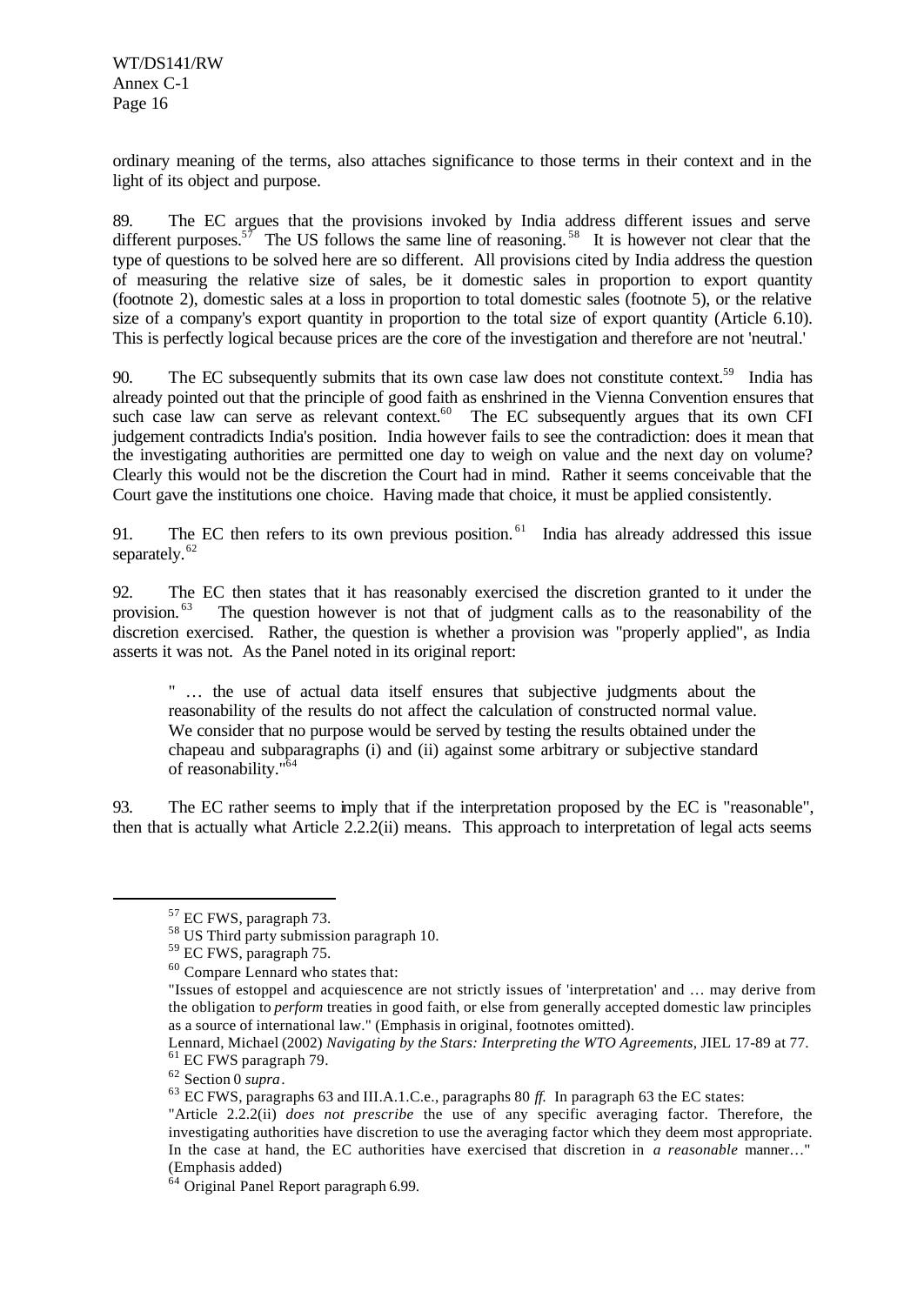similar to the so-called *Chevron* doctrine extensively applied in US administrative law<sup>65</sup> and reflected to a certain extent in Article 17.6(ii)ADA.<sup>66</sup> In this regard, India submits that this doctrine is inappropriate if applied at the international level in the way proposed by the EC.

94. 'Reasonability' is not listed among the tools that could be used to interpret an international treaty in accordance with Articles 31 and 32 of the VCLT. Only after the options provided for in these Articles are exhausted can an interpreter turn to clarification of the ambiguous provisions from the point of view of what should be reasonable in such case:

"As the Appellate Body has repeatedly stated, panels are to consider the interpretation of the WTO Agreements, including the AD Agreement, in accordance with the principles set out in the *Vienna Convention on the Law of Treaties* (*Vienna Convention*). Thus, we look to the ordinary meaning of the provision in question, in its context, and in light of its object and purpose. Finally, we may consider the preparatory work (the negotiating history) of the provision, should this be necessary or appropriate in light of the conclusions we reach based on the text of the provision. We then evaluate whether the United States' interpretation is one that is "permissible" in light of the customary rules of interpretation of international law."<sup>67</sup>

95. The EC does not follow this order of interpretation, probably *assuming* that interpretation in accordance with the VCLT will produce several 'permissible' or 'reasonable' interpretations. However, as the Appellate Body has stated, merely to assume something is not enough in such case. Well reasoned argument should prove that the application of the VCLT gives rise to at least two 'permissible' interpretations:

"This second sentence of Article 17.6(ii) *presupposes* that application of the rules of treaty interpretation in Articles 31 and 32 of the *Vienna Convention* could give rise to, at least, two interpretations of some provisions of the *Anti-Dumping Agreement*, which, under that Convention, would both be "*permissible* interpretations". In that event, a measure is deemed to be in conformity with the *Anti-Dumping Agreement* "if it rests upon one of those permissible interpretations."

It follows that, under Article 17.6(ii) of the *Anti-Dumping Agreement*, panels are obliged to determine whether a measure rests upon an interpretation of the relevant provisions of the *Anti-Dumping Agreement* which is *permissible under the rules of treaty interpretation* in Articles 31 and 32 of the *Vienna Convention*. In other words, a permissible interpretation is one which is found to be appropriate *after* application of the pertinent rules of the *Vienna Convention*."<sup>68</sup> (Footnotes omitted, emphasis original)

<sup>&</sup>lt;sup>65</sup> Croley, Steven P., and John H. Jackson. "WTO Dispute Settlement Procedures, Standard of Review, and Deference to National Governments." *American Journal of International Law* 90 (1996): 193-213: "Courts applying the Chevron doctrine face two sequential questions, often referred to as "step one" and "step two" of Chevron. First: Has Congress "directly spoken to the precise question at issue," or is the statute interpreted by the agency "silent or ambiguous"? … If the court concludes … that ?it is ?, then the reviewing court proceeds to a second question – step 2: Is the agency's interpretation of the statute a "reasonable" or "permissible" one?"

 $\frac{66}{6}$  The negotiating history of Article 17.6(ii) of the ADA shows that its wording is actually derived from the *Chevron* doctrine. Croley, Steven P., and John H. Jackson, *id*., at 146 ff.

<sup>67</sup> Panel Report, *United States – Anti-Dumping Measures on Stainless Steel Plate in Coils and Stainless Steel Sheet and Strip from Korea*, WT/DS179/R, 1 February 2001, paragraph 6.4.

<sup>68</sup> Appellate Body Report, *United States – Anti-Dumping Measures on Certain Hot-rolled Steel Products from Japan*, WT/DS184/AB/R, 24 July 2001, paragraphs 59-60.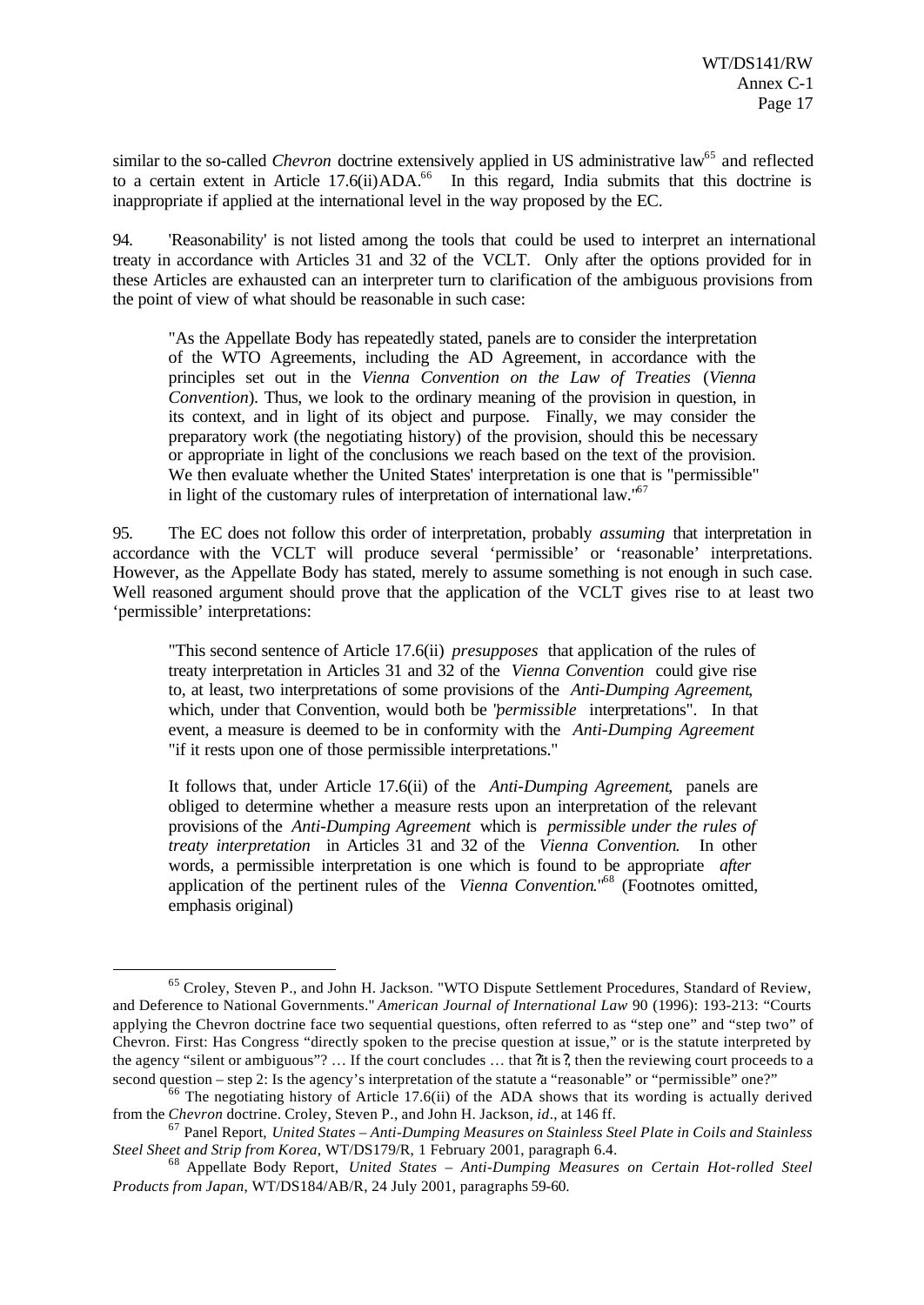96. In India's view however a well-reasoned argument cannot prove that the alleged silence of the text of the Article leads to the discretion of Article  $17.6(ii).^{69}$  The question of more than one permissible interpretation, *i.e.* the question of a choice, does not arise. At the risk of repetition: the stipulations of the Appellate Body, and the context of the Article do not allow value-based weighing. Notably the volume-criterion on the side of the export sales of exporters may not permit a different criterion on the domestic sales side of the exporters.

97. The EC then provides an example as to the fact that SGA and profit regularly follow a turnover allocation.<sup>70</sup> India is aware of this point but considers it irrelevant for answering the question. The issue in question is the relative size of domestic sales of various companies in the mean in a weighing exercise.

98. The EC then refers to the calculation of the "all others" rate.<sup>71</sup> India has already pointed out that the EC has unfortunately confused the concept of "all others" with that of the weighted average duty for co-operating producers (paras. 0-0).

99. The EC then seeks to draw India's argument away from the facts of the case by stating that the method applied by the EC authorities does not result necessarily in higher amounts for SGA and profits than India's proposed method.<sup>72</sup> This is beside the point: the EC had already established a relative proportion and then decided to depart from it when the outcome would have resulted in lower dumping margins.

100. The EC continues its line of arguing by stating that in a different set of factual circumstances, the EC's method might well have been more favourable to the exporters than India's own method.<sup>73</sup> India does not contest this. However, this is beside the point since provisions have to be applied properly.

101. The EC then refers to unacceptable implications and an unreasonable burden.<sup>74</sup> Yet, since the EC appears determined to use calculation methods resulting in the highest margin it seems reasonable to ask that some consistency in method be followed in order to maintain legal predictability. To choose, invariably, the method that always results in the highest possible dumping margin may be a consistency in goal but is not a consistency in method.

102. Indeed, even if the Panel were to accept that the text is "silent"—*quod non—*and that the above considerations put forward by India do not mandate the authority to use a neutral volume method, the question first becomes whether the discretion granted to the Member is absolute. India submits that that is *not* the case if there are specific criteria that limit such discretion.<sup>75</sup> The ADA, as clarified by the Appellate Body, created such limitations. One of these criteria has already been put

l

*A fortiori*, once restrictions on the discretion exist, they must be heeded.

<sup>69</sup> Similar to the EC, this appears also the suggestion of the US Third Party Submission at paragraph 11.

<sup>70</sup> EC FWS paragraph 81 *ff.*

<sup>71</sup> EC FWS paragraph 82.

<sup>72</sup> EC FWS paragraph 83 *ff.*

<sup>73</sup> EC FWS paragraph 84 *ff.*

<sup>74</sup> EC FWS paragraph 85.

<sup>75</sup> *Cf.* Case of the S.S. "Lotus" (France v. Turkey), PCIJ Series A, No. 10 (1927). At paragraph 18 the PCIJ held that:

<sup>&</sup>quot;International law governs relations between independent states. The rules of law binding upon States therefore emanate from their own free will as expressed in conventions or by usages generally accepted as expressing principles of law and established in order to regulate the relations between these coexisting independent communities or with a view to the achievement of common aims. Restrictions upon the independence of States cannot therefore be presumed".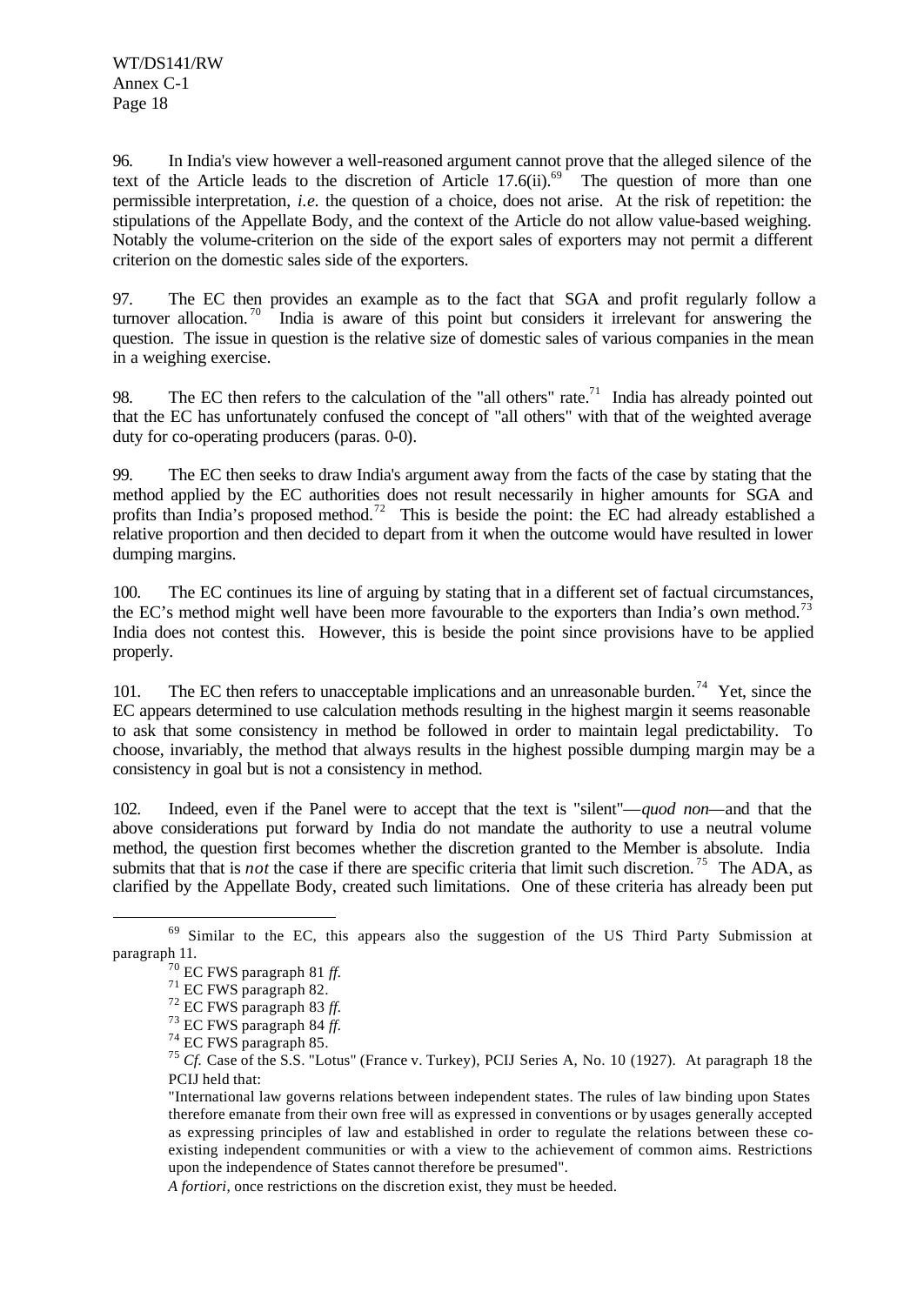forward and was the finding of the Appellate Body that the text should have a meaning. Another important point to recall is that the text of the first sentence of Article 15 applies in a case against a developing country member. That sentence mandates that "special regard must be given." (Emphasis added). Clearly this also imposes a norm that limits the discretion granted to a Member. The EC would agree that a calculation method that results in a lower margin is one such form of complying with the first sentence under Article 15.

103. The EC then suggests that the proposal by India is unreasonable and would involve new choices as to the several possible criteria for measuring the sales volume of the product concerned.<sup>76</sup> This suggestion is however not correct; India's methodology only stems from taking the EC's original position to its conclusion and from applying the Article as it should be.

104. The EC seeks to explain that India's method is manifestly unreasonable and leads to a meaningless result.<sup>77</sup> Nothing is less true. India's method would have led to three exporters not being found dumping. Objectively such result is relevant since it would have reflected the absence of dumping of more than two-thirds of India's exports. (Even though under the EC's extravagant "logic" of treating a sample this would probably still have implied that the EC found that virtually all of India's exports were dumped). In this connection the EC draws attention to pillows and duvets. Fact of the matter remains that it was the EC who had originally defined the relative volume as 80-14.

105. Contrary to the EC's assertion,<sup>78</sup> India's method is reasonable. India's method is *a priori* neutral as regards the influence of companies with the highest or lowest prices and merely takes the facts to their conclusion.

106. Finally the EC refers to a newly discovered calculation method by which it could have found even more dumping.<sup>79</sup> Undoubtedly more methods might exist when one re-studies the facts. This however does no justice to the original facts as originally declared. India had seven calendar days to study and comment on the weighing method by the  $EC<sup>80</sup>$  It immediately identified the illegality of the result-oriented value based weighing method.

C. THE UNWARRANTED CUMULATION AND THE *EX-POST* REPARATIONS (CLAIMS 2  $AND 3)$ 

## **1. Unwarranted cumulation: Claim 2 regarding Articles 3.1 and 3.3**

107. The EC argues that only Regulation 1644/2001 is within the Panel's jurisdiction and that it revised the dumping determination for Pakistan only after August 2001. For that reason, it says, it was entitled to cumulate Indian imports with those of Pakistan in Regulation 1644/2001.<sup>81</sup>

108. As India mentioned in its first written submission in paragraph 73: such reasoning in itself is proof that the EC did not respect the deadline of 14 August 2001. The EC was required to prepare a legally correct *measure* within the deadline. The EC should have understood that a correct injury assessment against India—which originally involved cumulation—could not have been made without a double-check as to the dumped imports of other countries. The measure against India was closely

<sup>76</sup> EC FWS paragraph 86 *ff.*

<sup>77</sup> EC FWS paragraph 86 *ff.*

<sup>78</sup> EC FWS paragraph 89.

<sup>&</sup>lt;sup>79</sup> EC FWS paragraph 91-93. The EC found a new method to calculate volume in kgs.

<sup>80</sup> India FWS paragraphs 12-13.

 $81$  In this connection India assumes that the EC reference in paragraph 99 of the EC's FWS that "Regulation 1644/2001 confirmed the finding of dumping for Pakistan reached in Regulation 160/2002." is a misprint since Regulation 1644/2001 predates 160/2002. India assumes that the EC probably meant to refer to Regulation 2398/97 when it said 160/2002.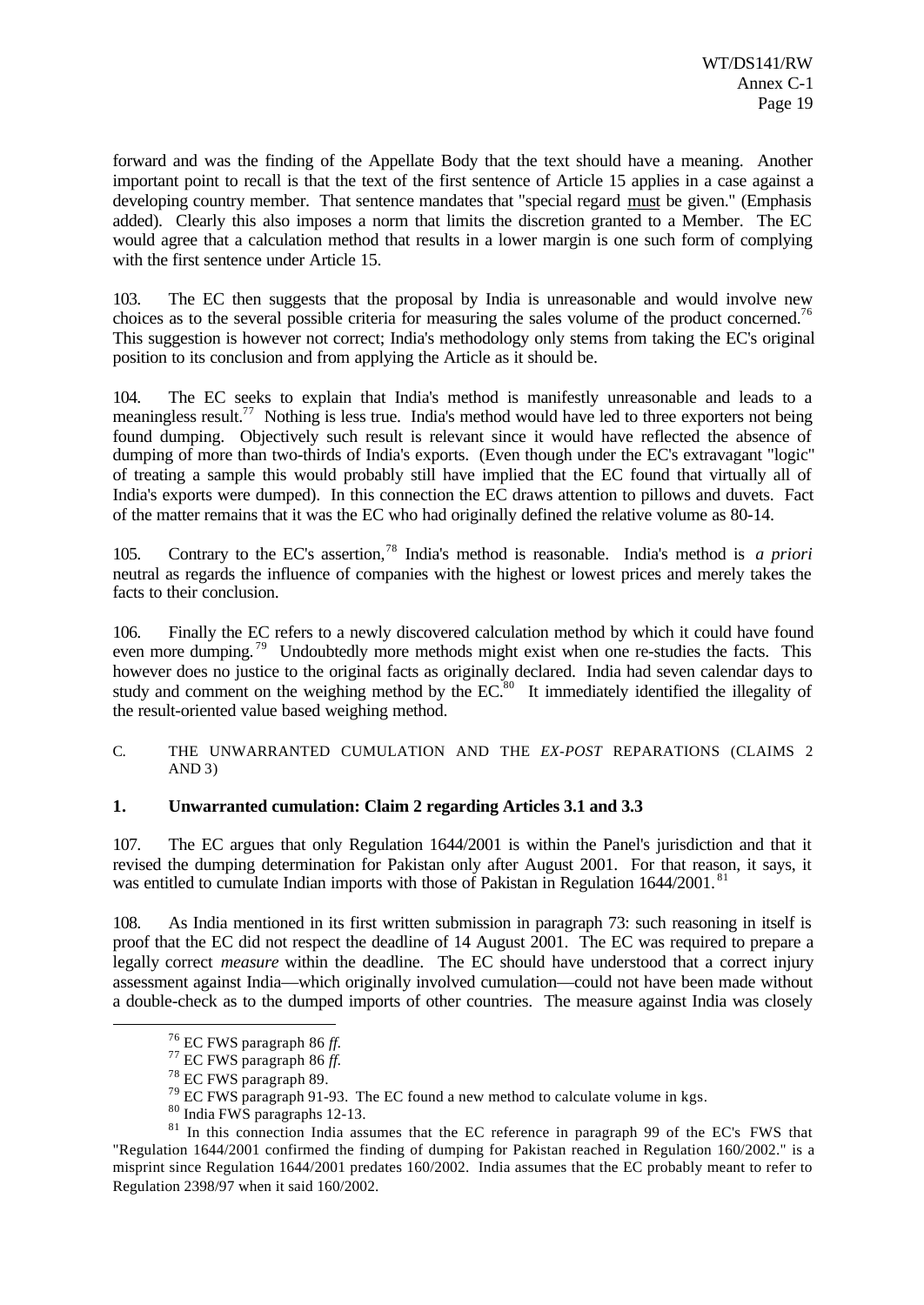l

intertwined with those of other countries and a re-determination of that measure would have involved an entire re-examination of the pertinent facts. One could even argue that Regulation 2938/97 as such (against the three countries) was the *measure* to be brought in conformity.

109. The fact that the injury attributed to the Indian imports was repaired in April 2002 proves that a correct measure for India should from the outset have involved a correct dumping and injury finding for Pakistan and Egypt in August 2001.

110. In case the Panel finds that the EC was permitted to calculate the dumping margin for part of the re-determination (*i.e.* for the Pakistani imports) at a later stage, then the fact remains a measure against India was in force from 28 January 2002 to 25 April 2002 whereby injury was based on imports from a country that did not dump. This is contrary to the text of Article 3.3 which permits cumulation only of dumped imports. As pointed out earlier, this violates both Articles 3.3 and 3.1. The issue is material since on 13 February 2002 (within that illegal injury period as far as Articles 3.3 and 3.1 are concerned) the EC initiated its "partial interim review" against India. Accordingly, the EC initiated its interim review based on an illegal measure.

111. In fact, the EC's argumentation that India's argument on cumulation is invalid appears rather cynical and unprincipled given the similar type violation of which the EC has recently accused the  $\mathrm{US.}^{82}$ 

112. Further, to the extent that Regulation 160/2002 repaired the dumping findings of Regulation 1644/2001 it is clear that the EC did not respect the synchronicity requirement enshrined in Article 5.7 (which India will address separately below).

113. To the extent that Regulation 696/2002 subsequently repaired both Regulations 1644/2001 and 160/2002 it is clear that the EC again did not respect the synchronicity requirement enshrined in Article 5.7 (which India will address separately below).

## **2***. Ex-Post* **reparations: claim 3 regarding Article 5.7**

114. The EC starts off by recalling that Regulations 160/2002 and 696/2002 are outside the jurisdiction of the Panel. In the EC's view these are not measures taken to comply. India has already clarified that it had identified these measures in its Request for the Panel and should therefore be permitted to bring claims with respect to them. The Regulations are closely intertwined and they seek to repair the re-determination for India.

115. The EC subsequently argues that Article 5.7 does not operate in the context of reviews or redeterminations following the implementation of a Panel report. For this purpose the EC provides certain arguments, most of which hinge on the application of Article 11 that deals with reviews.

116. One may separately contest whether the purported implementation of a Panel and Appellate Body report qualify as a form of "review" in the sense of Article 11. However, let us assume for the sake of argument that this is the case. $83$ 

117. The EC first states that a review may address only dumping or only injury and that *therefore* these determinations can be made separately. While the first part of the statement is true, the second

<sup>82</sup> *United States–Sunset Reviews of Anti-Dumping and Countervailing Duties on Certain Steel Products from France and Germany,* Request for consultations by the EC of 30 July 2002, WT/DS262/1,  $3<sup>d</sup>$  and  $6<sup>th</sup>$ matter raised in that request.

 $83$  If it is determined that a re-determination is tantamount to a new investigation then Article 5.7 applies without any question.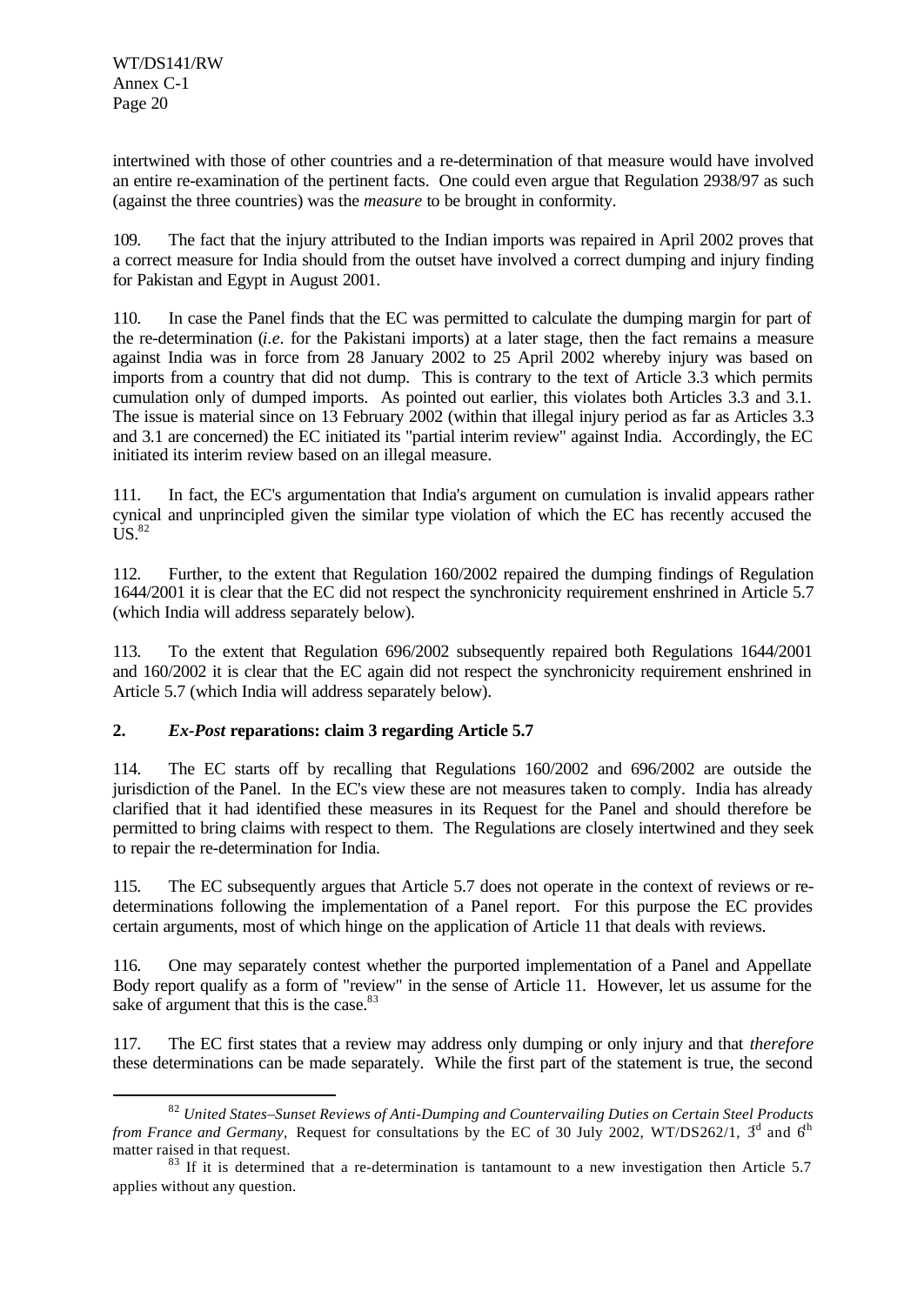part is not. The point is that *once both* dumping and injury are under review, the findings on them should not be separated: neither by doing part of the dumping aspects in August 2001 and the rest in January 2002, nor by doing dumping aspects in January 2002 and injury aspects in April 2002. Under such logic the EC could even have waited with injury reparations until the year 2003 or later.

118. The EC points to perceived "absurd consequence" of requiring re-consideration of all the findings.<sup>84</sup> This misrepresents the argument of India and tries to deflect attention from its own actions. As noted, in the previous paragraph, it is in theory possible that a given measure would only have problems on account of injury while dumping would have been correctly determined. In *such* a case there would not be the need to reconsider dumping once more. *But*, given the fact that in this *Bed Linen* case there was a need to carefully re-consider and re-analyse *both* dumping and injury on an overall basis, given various findings of the Panel and Appellate Body reports, it would be pointless to do this in three episodes as the EC did this time. Exactly to curtail such excesses and continued harassment, Article 5.7 contains the requirement of synchronicity.

119. Further, the EC puts up the view that since Article 5.7 is not mentioned in Article 11, it finds no application. In this connection India only needs to recall the recent Panel Report concerning *Certain Corrosion Resistant Carbon Steel Flat Products from Germany.<sup>85</sup>* In that case it was *the EC* which took the view that the *de minimis* standard contained in Article 11 of the ASCM should also apply in review proceedings even though Article 21 does not expressly repeat that *de minimis* standard.<sup>86</sup> The Panel in that case agreed with the EC.<sup>87</sup> While that Panel recognized that the text of the *de minimis* provision did not mandate its application in a review, it found that the terms of the provision were unequivocal. <sup>88</sup>

120. That Panel took into account that the provision in question was couched in mandatory and strong language, conveying that the drafters had in mind a particular outcome to protect exporters and to prevent trade harassment. Eventually the panel concluded, *inter alia*, that finding otherwise would compromise the disciplinary framework that the drafters sought to create throughout the Agreement.<sup>89</sup>

l

<sup>86</sup> *Ibid.*, for example, paragraph 5.41 last sentence:

<sup>84</sup> EC FWS paragraph 108.

<sup>85</sup> *US – German Steel*. One may also compare the recent EC's request for consultations in the case WT/DS262/1, *op. cit*., where the EC repeats this argument.

<sup>&</sup>quot;The EC submits that, for the reasons stated above, this threshold is not appropriate, and that since 0.53 per cent is below the 1 per cent *de minimis* level which should apply in sunset reviews, the US was in breach of Article 21.3 in continuing the measure" (emphasis in original)

and paragraph 5.112:

<sup>&</sup>quot;… a systematic and good faith interpretation of Article 21.3 with Articles 21.1, 22.1, 22.7 and 11.9 of the *SCM Agreement*, would suggest clearly that the *de minimis* rule of 1 per cent should be applied also in sunset reviews."

Or, as the EC stated in paragraph 5.417:

<sup>&</sup>quot; … the US is proposing again a formalistic interpretation of the terms of Article 21.3 and in complete isolation of its object, purpose and context."

<sup>87</sup> *Ibid.,* paragraphs 8.56-8.81.

<sup>88</sup> *Ibid.* paragraph 8.59.

<sup>89</sup> *Ibid.* paragraph 8.59:

<sup>&</sup>quot; … we recognise, at the outset, that nothing in the text of the provision provides for its de minimis standard to be implied in Article 21.3. What is clear from this language, however, is that a de minimis subsidy cannot be countervailed, and that, upon a finding of a de minimis subsidy, the Agreement mandates but one outcome. Investigating authorities must not only terminate the investigation, but they must do so immediately. The terms of the provision are unequivocal. Such mandatory ("shall") and strong ("immediate") language would suggest that the drafters had an important consideration in mind in drafting this provision, reflected in the precise choice of words. In particular, the mandatory nature and strong language of the provision convey, in our view, that the drafters sought a particular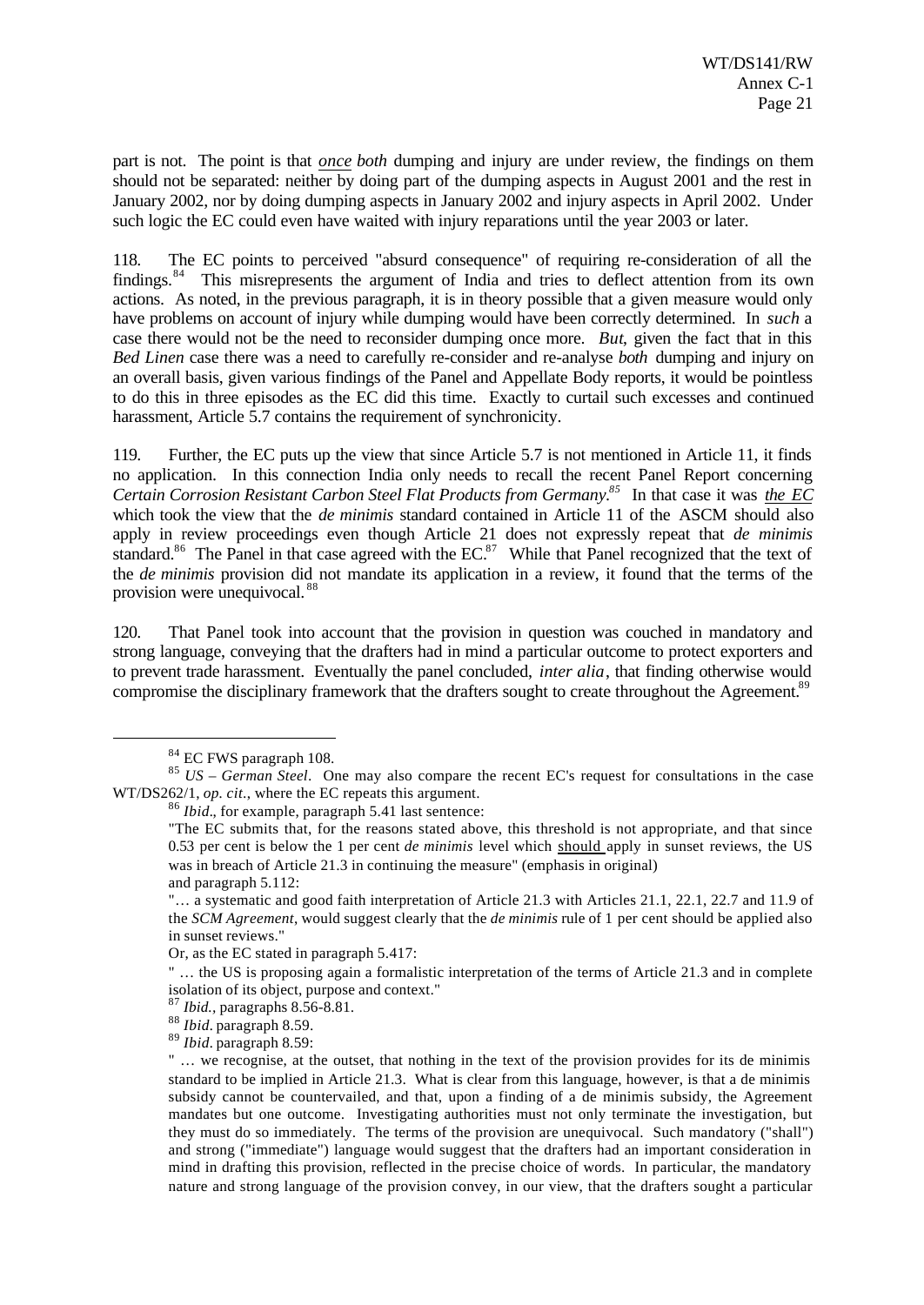121. India respectfully submits that the EC admit that similar logic applies to Article 5.7 of the Anti-Dumping Agreement. In light of this history of continued amendments India has the fearful premonition that the next amendment will be the imposition of excessive punitive duties as a result of the EC's "partial interim review".

122. Moreover, India submits that while interpreting Article 5.7, as for its applicability to the redetermination of dumping or injury findings for the purposes of implementing the DSB's recommendations and rulings, it is important to take into account as part of context Article 21.2 of the DSU. It goes without saying that the obligation contained in this Article to pay particular attention to *prompt* compliance with the DSB recommendations in favour of a developing country is, *inter alia,* served by an interpretation of Article 5.7 according to which the re-determination of dumping and injury are necessarily simultaneous.

123. For these reasons India requests the Panel to uphold its claim on Article 5.7. The provision also contains mandatory language, and the drafters would have had in mind a particular outcome. It forms part of a disciplinary framework contained in the Anti-Dumping Agreement and *does* have a meaning, which is, *inter alia*, to protect exporters from harassment.

D. THE SIGNIFICANT OVERSTATEMENT OF DUMPED IMPORTS FROM INDIA (CLAIM 4)

124. Central to the EC's defence that 'to the extent a sample does not show dumping it is not relevant for the injury analysis' is the rule contained in Article 9.4. As is known, that rule addresses the determination of the maximum *duty* that can be imposed on co-operating non-sampled producers. Yet, the EC not only continues to invoke Article 9.4—directly or indirectly—but also continues to assimilate the different concepts of *duty* and *margin* when in truth those are distinct or at most only partially overlap. For this purpose India has already dismantled that confusion in paragraphs 0-0 *supra.*

125. The confusion of the concepts of the "all others" (*i.e.* residual) duty with the "weighted average duty for co-operating non-sampled producers" has also been pointed out.

126. Further, India had in its first written submission already pointed to the irrelevance of Article 9 (imposition and collection of duties) for the question under consideration. For that purpose India had already recalled the guidance of the Appellate Body that the rules on the imposition and collection of duties do not bear on the issue of the establishment of the existence of dumping margins.<sup>91</sup>

outcome, to protect exporters under investigation and prevent trade harassment through continuation of an investigation of a de minimis subsidy."

And 8.79:

l

"In sum, we consider that the rationale for the de minimis standard set out in Article 11.9 is clearly that CVDs are to be used to counter injurious subsidisation, and the threshold set out in this provision demarcates the level below which subsidisation is deemed to be so small as to be non-injurious for purposes of the imposition of CVDs. Having found this to be the case, and having established that one of the objects and purposes of the SCM Agreement is to regulate the imposition of CVDs and to create a disciplinary framework therefor, we are of the view that the de minimis standard must be applicable to sunset reviews as it is to investigations. Finding otherwise would compromise the very object and purpose of the SCM Agreement and the disciplinary framework that the drafters sought to create through the Agreement."

<sup>90</sup> Section 0 *supra.*

<sup>91</sup> India's first written submission paragraph 120. Appellate Body in *Bed Linen* footnote 30.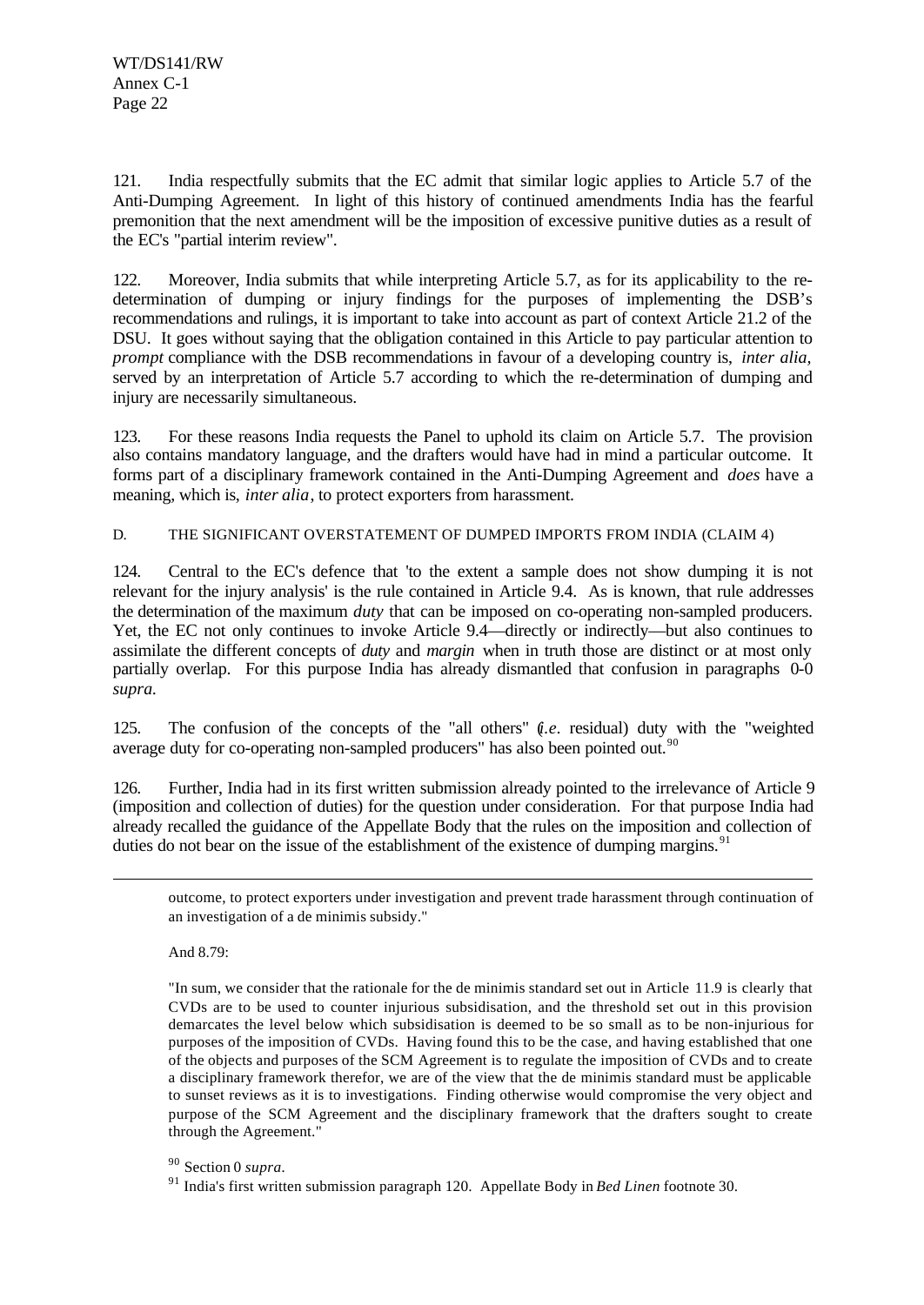127. The EC itself is also forced to admit in its paragraph 128 that the Appellate Body stated that the only thing that Article 9.4 does is to place a limit on the level of the anti-dumping *duty* that may be applied to imports from non-examined exporters.<sup>92</sup>

128. If the EC would indeed *follow* that logic then it is clear that Article 9 is irrelevant for the calculation of a dumping margin. Yet, the EC does not follow that logic. It only continues to invoke Article 9 but also continues to disregard the specific admonition in paragraph 4 of Article 9 ("for the purpose of this paragraph"); that paragraph underlines its own restricted purpose. The EC's statement that rule in paragraph 4 only applies with regard to the obligation to disregard but not with respect to the other rules makes no sense.

129. The EC goes on and contradicts its own re-determination by presenting the argument that imports from a country cannot simultaneously be both dumped and non-dumped for the purposes of the ADA. That assertion contradicts, *inter alia*, the EC's own finding that 53% of the sample was not dumped while 46 per cent was dumped. Common sense dictates that part of the imports of a country can be dumped and the remainder non-dumped. This is also the view of the important non-attribution language contained in Article 3.5. Article 3.5 mentions as an example of one such possible other factor the volume and prices of imports not sold at dumping prices and mandates that these "must" not be attributed to the dumped imports.

130. Yet, let us, for the sake of argument, take the "logic" of the EC (*that there can be only one weighted average dumping margin for the country*) to its logical consequence. Then it becomes clear that on a weighted average basis India was not dumping:

|                      |                |                       |           | Duty (per      |
|----------------------|----------------|-----------------------|-----------|----------------|
|                      | CIF value      | Dumping Result Margin |           | Art $9.4)$ (%) |
| <b>Bombay Dyeing</b> |                |                       |           |                |
| / Nowrosjee Wadia    | 100,924,637.03 | 5,612,587.09          | 5.56%     | 5.5            |
| Madhu                | 183,063,049.40 | 5,630,527.42          | 3.08%     | 3.0            |
| <b>Omkar</b>         | 212,877,521.30 | $-829,312.23$         | $-0.39\%$ |                |
| Anglo-French         | 126,464,036.70 | 12,458,213.32         | 9.85%     | 9.8            |
| Prakash              | 314,529,134.10 | -36,949,733.62        | $-11.75%$ |                |
| Total                | 937,858,378.53 | $-14,077,718.02$      |           |                |
| Weighted Average     |                |                       | $-1.50%$  | 5.7            |
| "All                 |                |                       |           |                |
| Others"<br>$\sim$    |                |                       |           | 9.8            |

(Source: India-Exhibits-RW-6, -7, -8, -9)

131. If *this* EC argument is therefore to be followed, then the EC should have concluded that the whole of India was not dumping (the weighted average *margin* was *minus* one point five!).<sup>93</sup> India *had not even gone that far* since, according to the original Panel Report, dumping is normally a determination made with reference to a product from a particular *producer/exporter*<sup>94</sup>—and not with reference to a country*.* India only made the point that a *sample* should be considered what it is supposed to mean: "a relatively small part or quantity intended to show what the whole is like; a

<sup>92</sup> The EC quotes the Appellate Body in *Hot Rolled Steel* paragraph 116.

 $93$  This is even before any correction in the dumping margin of Madhu.

<sup>94</sup> Original *Bed Linen* panel report, paragraph 6.136.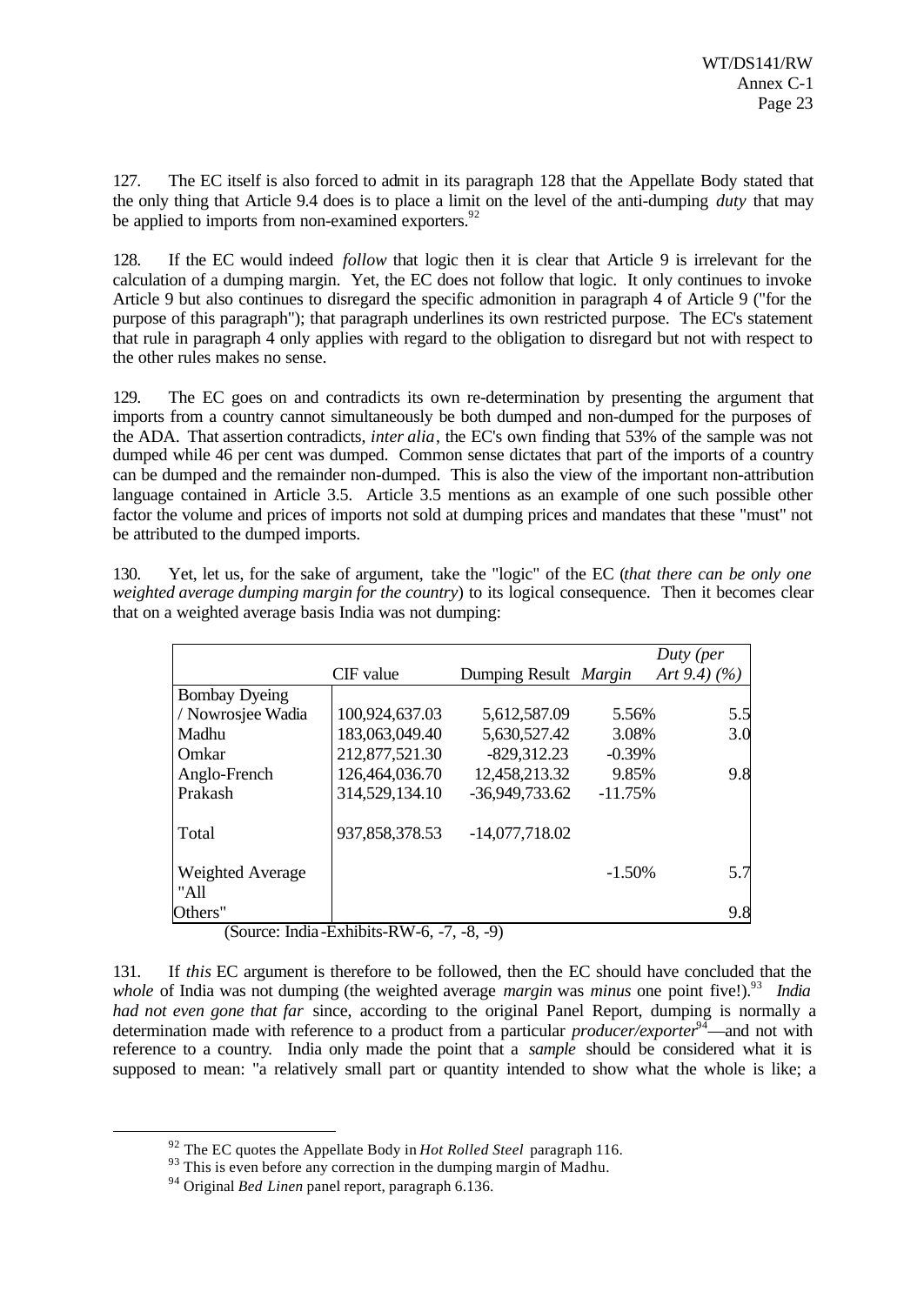specimen." By disregarding this pertinent fact, the violations with Articles 3.1 and 3.2 have been specified in detail in India's First Written Submission.<sup>95</sup>

132. For the record India hereby respectfully submits that if *the particular* line of reasoning from the EC is accepted, and therefore leads to the calculation that the entire product of the country is not dumped on a weighted average basis, the violation with Articles 3.1 and 3.2 also exists. In such case, the *entire* imports from the country should not have been considered dumped for the injury analysis. In such situation, the case should have been *immediately* terminated because of no dumping.

133. Finally, in its first written submission, the EC's assertions about its treatment of the sample on the domestic industry side and on the exporters side are incomprehensible. India's view was straightforward: if a domestic sample is taken to represent the domestic industry on the one hand, then the exporters' sample should also represent the exporting producers on the other hand.

#### E. THE ABSENCE OF AN AUTHENTIC RE-EVALUATION OF DATA THAT WERE NOT EVEN COLLECTED (CLAIM 5)

#### **1. Arguments**

l

134. India recalls that it had presented two arguments with respect to its claim under Articles 3.1 and 3.4. First, India had pointed out that data that were not collected cannot suddenly be evaluated. Second, even if data had been collected—*quod non—*there should have been an overall reconsideration and analysis: the evaluation should be adequate and not merely a gloss that pays lip service to the findings of the Panel and contradicts facts on the record.

#### **2. Data which were not collected cannot be evaluated**

135. As India had pointed out in its first written submission, the Panel had originally found a substantive violation of Article 3.4.

136. For this purpose India had highlighted two examples that were illustrative of the fact that data had not been collected.

137. It may be that the EC considers that it has responded to the two examples. Upon inspection its answers are unimpressive. The EC's justification that it had collected data on stocks is limited to a reference back to an earlier explanation.

138. The EC states that stock information was obtained from accounts and then verified on spot but offers no evidence to support its statement. In any event, such statement is too simplistic and calls for clarification. Accounts only reflect stock data at a company level. Exactly for such purpose the questionnaires for *exporters* invariably contain separate detailed questions and tables on stock data for the product concerned. The issue is material since data on stocks form an important means in EC anti-dumping practice through which sales and production data are double-checked.

139. Yet, the questionnaires for EC *producers* contained no such questions on stock data.

140. The Panel and the EC will recall that India has two years ago *already* made available in Exhibit-53 of its original First Written Submission the copies of all non-confidential questionnaire

<sup>&</sup>lt;sup>95</sup> India recalls its example provided in its first written submission which showed that the logic of the EC would lead to nearly all the imports from a country being found dumped, even if there was only one exporter in the sample found dumping. (Paragraph 123 India FWS). The EC has not even attempted a refutation other than stating that its method is perhaps less than perfect. (Paragraph 135 EC FWS).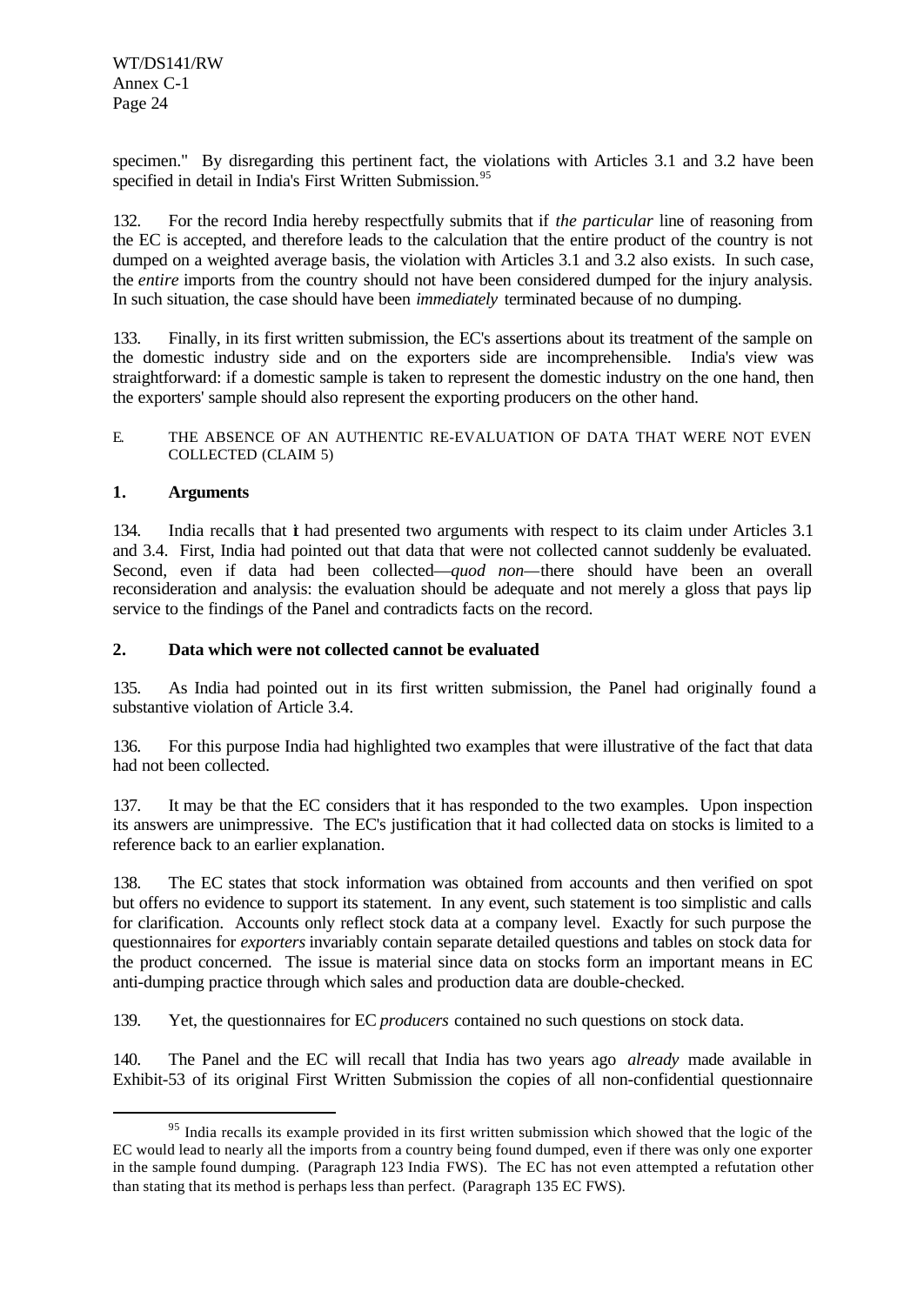replies of the Community Industry. No information on stock or capacity utilization (to restrict us to these two examples) was ever collected. Sections II and III of those questionnaires dealt with sales. Sections IV and V dealt with production. The only 'collection' that ever took place was that in section VI producers were *permitted*, on less than half a page, to "please *describe* the effects" (*"Bitte beschreiben Sie die Auswirkungen"* (page 726 of Annex 53)) of the imports on nine factors: market share, sales, prices, production, capacity utilization, stocks, employment, profitability, ability to invest, etc. *If needed*, they could continue on another paper (*"Utilisez, si necessaire, une autre feuille de papier"* (page 791 of Annex 53)). None of these seventeen producers ever provided hard data on stock or capacity utilization (nor on any of those other factors).<sup>96</sup> This pertinent absence of facts may well have formed part of the Panel's finding that it appeared that data were not even collected.

141. By contrast, the Bed Linen questionnaire for *exporters* did contain such detailed questions for the product concerned.<sup>97</sup>

142. Another step in the false reasoning in paragraph 152 is that the EC admits that the error of establishing consumption is not only a feature of the Bed Linen case but also of other proceedings. While it is possible that other proceedings suffer from the same deficiency that does not justify the mistake here.

143. The EC then points out<sup>98</sup> that it should have been the task of third parties to ensure that the investigating authority correctly satisfies its job obligations. Such a statement is bizarre. Article 3.1 ADA imposes the obligation on the authorities to objectively examine the situation based on positive evidence, regardless of whether third parties remind them.

144. India has in its first written submission already had occasion to the fallacies in the reasoning on capacity in the re-determination. The EC's defence now becomes absurd:

"Thus, the EC considered that in the absence of meaningful data for all companies in the sample, this factor did not have a bearing on the situation of the industry within the meaning in Article 3.4."<sup>99</sup>

145. In other words: *Because these data were absent they were not relevant.* What if the producers had had huge profits and had chosen not to disclose them? Probably the EC would have considered them not relevant as well. Yet, it is exactly the task of the authority to collect these data and evaluate them.

146. In short, by allowing domestic producers to decide what data to provide, and by accepting that only that is relevant, the injury determination becomes a meaningless self-fulfilling prophecy. Data was simply not collected for a large number of factors, a fact which India already pointed out in its original first written submission to the Panel more than two years ago.

147. Finally, India had in its first written submission pointed that the sequence in which the evaluation was conducted was entirely improper. It amounted to an *a priori* dismissal of factors. For this purpose India already recalled that the original Panel Report had also quoted *Korea – Dairy*

<sup>96</sup> Compare pages 726, 736, 756, 763, 764, 772, 791, 806, 813, 829, 842, 851, 871, 923 and 950 of Annex 53. Certain companies did not even answer Section VI (the QR that starts on p. 929 ends on p. 942 without section VI. In these pages, nearly all these companies limited their information on the factors to a few sentences or paragraphs. None of them gave any concrete information on stocks or capacity utilization.

 $97$  India Exhibit-63, page 1108. For capacity and capacity utilization of the product concerned: page

<sup>1107.</sup>

<sup>&</sup>lt;sup>98</sup> EC FWS paragraph 153 last sentence.

<sup>99</sup> EC FWS paragraph 154 last sentence.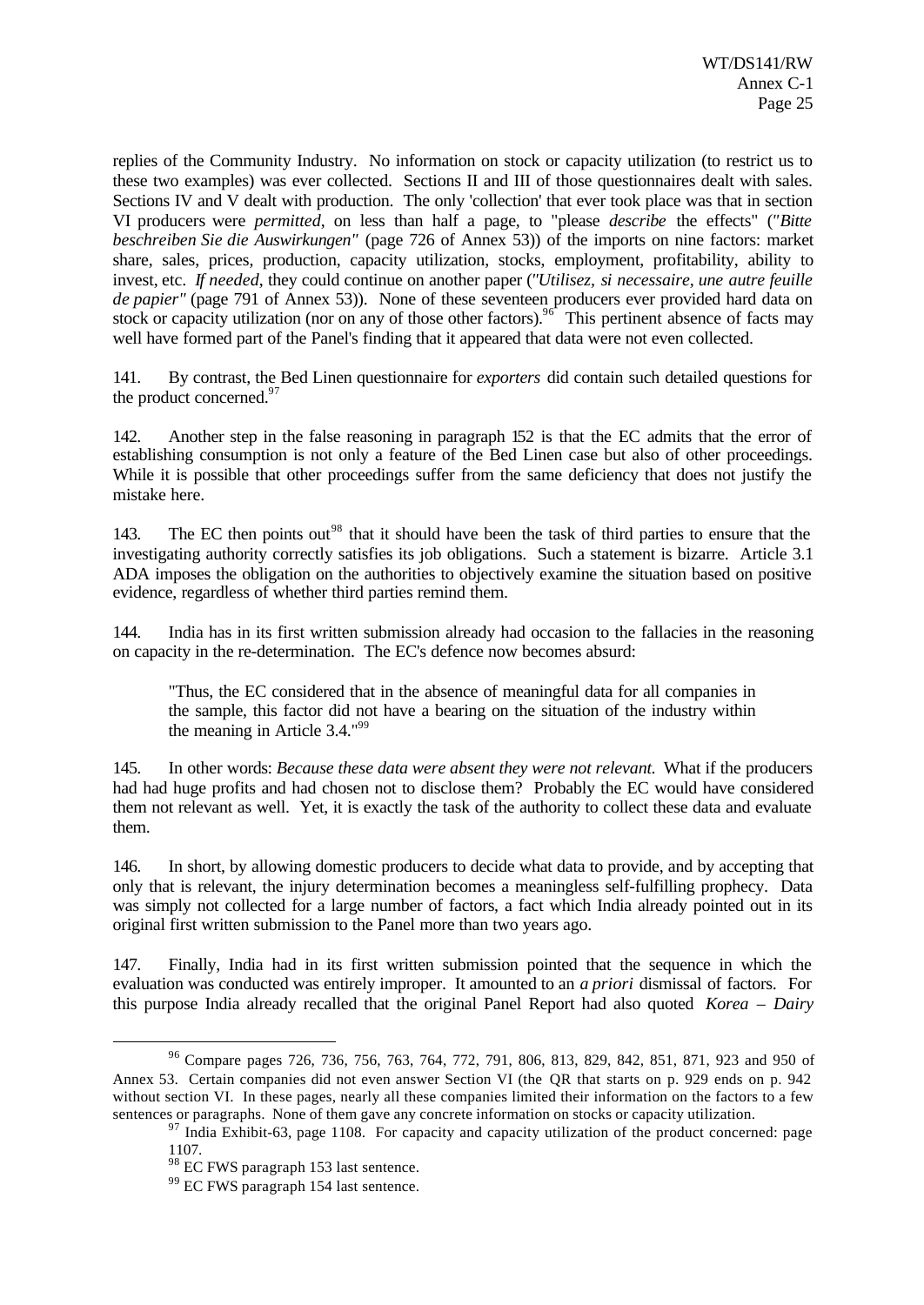*Safeguards* that had made clear that facts pertaining to a certain factor must *first* be collected and *then* brought on record, *after* which they can be evaluated. Only this may form a basis for a proper injury determination. <sup>100</sup>

148. The EC concludes its section 157 with one correct observation that:

"The key point is that each factor is considered and that the evaluation is objective"

149. To sum it up: *that* is exactly what *never* happened in *Bed Linen*. The logical impossibility of that had already been pointed out in the original Panel report: without collection of the necessary evidence it was impossible to even engage in a proper and objective evaluation.

## **3. Even if data had been collected—***quod non***—there should have been an overall reconsideration and analysis**

150. The EC starts off with the preliminary remark that "its careful analysis of all the factors was consistent with the requirements of Article 3.4". India needs only to refer back to the opening paragraphs of the EC first written submission where it states that Regulation 1644/2001 limits itself to "nothing but confirm" the original findings.<sup>101</sup> The EC itself was already forced to admit that to that extent "it cannot be considered that such re-determination constitutes a measure "taken to comply"."<sup>102</sup>

151. India already had occasion to note that these observations of the EC were in line with paragraph 157 of India's first written submission.

152. For that purpose India had in its first written submission identified a number of elements, as well as the relevant case law of *Mexico – HFCS 21.5*, that would have mandated an *overall reconsideration and analysis.*

153. Other than that, the EC's first written submission, for the most part, does not directly address the arguments of India. Instead, the EC has largely done no more than summarize its re-determination and contend in a *pro forma* manner that it satisfies the requirements of the AD Agreement.

154. For example, in paragraph 159 the EC quotes the Panel in *US – Hot Rolled Steel*. The EC misrepresents India's arguments by stating that India implied that injury could not be suffered if certain factors would not show injury. By contrast, and apart from *Mexico – HFCS 21.*5 as already quoted by India in its first written submission, India recalls that the Panel in *Thailand – H-Beams* also made abundantly clear that there should be an overall analysis containing an adequate evaluation:

"While we do not consider that positive trends in a number of factors during the IP would necessarily preclude the investigating authorities from making an affirmative determination of injury, we are of the view that such positive movements in a number of factors would require a compelling explanation of why and how, in light of such apparent positive trends, the domestic industry was, or remained, injured within the meaning of the Agreement. In particular, such a situation would require a thorough and persuasive explanation as to whether and how such positive movements were outweighed by any other factors and indices which might be moving in a negative direction during the IP."<sup>103</sup>

<sup>&</sup>lt;sup>100</sup> These steps in the investigation should not be confused since they are separate and distinct.

 $101$  EC FWS, paragraph 41.

<sup>102</sup> EC FWS, paragraph 42.

<sup>103</sup> *Thailand–H-Beams*, Panel, paragraph 7.249.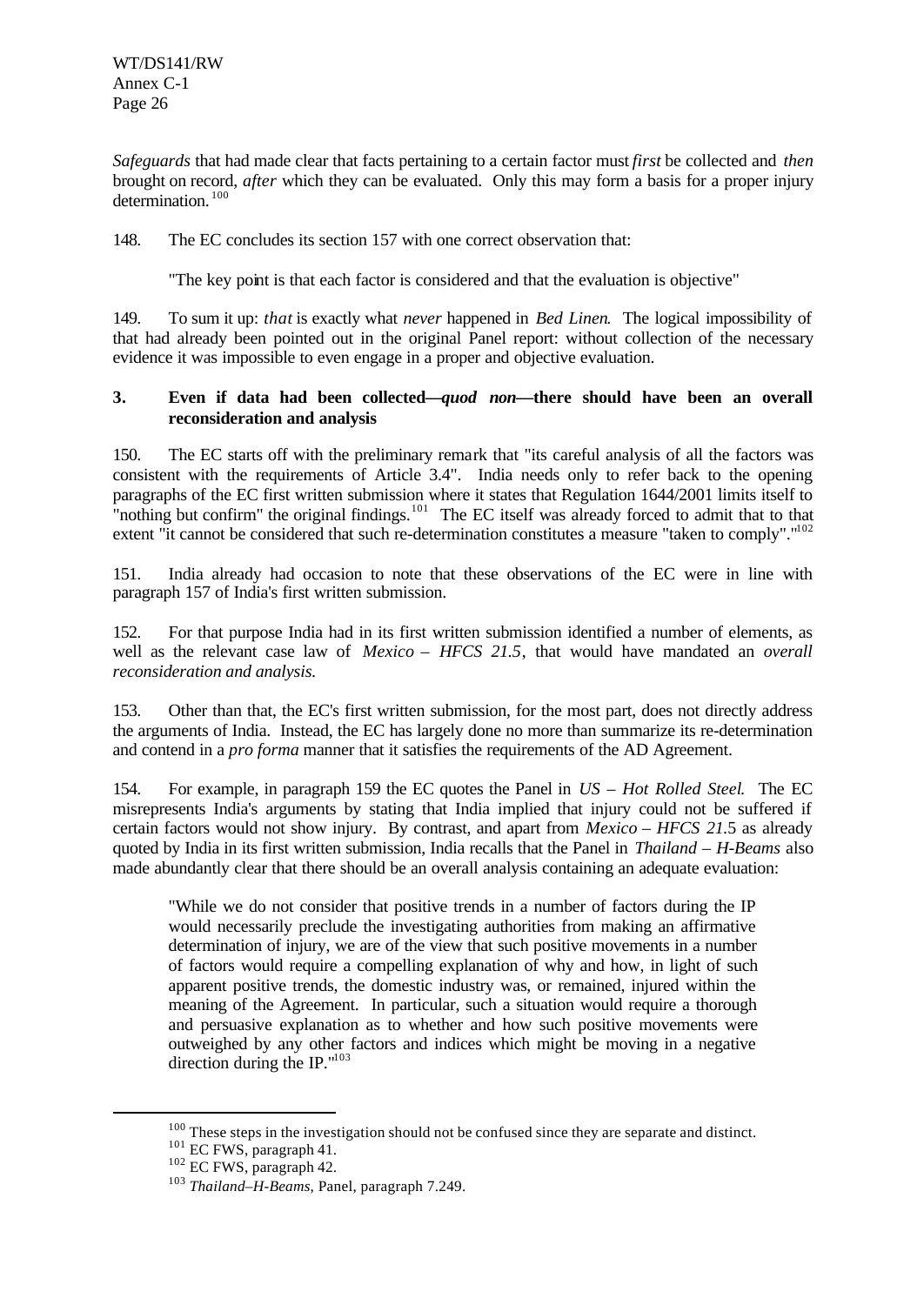155. India does not consider that the *Bed Linen* re-determination meets this standard *at all*. For this purpose it has already provided its views in its first written submission.  $104$ 

156. India denies the EC's false suggestion that it would have suggested that data on the sample are not relevant.<sup>105</sup> Of course these data are relevant, provided that they are interpreted properly.

157. India does not dispute that the EC's re-determination provides a recitation of data concerning the Article 3.4 factors. However, such recitation alone is insufficient to satisfy EC's obligation under Article 3. The Panel Report<sup>106</sup>, consistent with the findings of other panels<sup>107</sup>, indicated that the ADA requires an analysis of the pertinent information, not merely a reference to it.

158. The EC accuses India of making a "formalistic argument" that a mere reference back is nothing more than a restatement of a previous finding.<sup>108</sup> Yet, it would have been up to the EC to explain what the difference is between their approach and a simple restatement. An overall reconsideration and analysis cannot simply be assumed by references back to earlier findings. This is witnessed, to name but one example, in the context of market share: while the EC merely states that the previous findings are confirmed, an overall reconsideration and analysis should have led to the inclusion of the verified sampled EC producer who was importing the product from Pakistan. This should at least have led to a change in the market share data.

159. For the sake of brevity India will not re-enter again the entire discussion on each of the factors. Basically India disagrees with all the EC has stated unless it explicitly agrees. However, for certain points India wishes to make additional observations.

#### *Sales, Market Share, Prices*

160. As for sales volume and market share India had pointed out that under any measure of the percentage, or any of the EC data, both went *up*. The EC has not explained why this increasing trend was not probative for the state of the industry. The continued reference to the sale of *niche* products is irrelevant since *it was the EC* itself who defined the 'like product'.

161. If the EC would have wished to investigate and/or protect the producers of a certain type or model (say the high value merchandise) of that *'like product'*, then the EC would have been free to define the *'like product'* as such and initiate a proceeding against such *'like product'*.

162. Following the EC's 'logic' this would always give rise to injury for sales volume and market share: *in a case where sales volume and market share go down, then this is a sign of injury of the like product; if by contrast sales volume and market share go up, then this is due to a special product mix which overrides the criterion of like product*. Such reasoning is fallacious.

163. The same observation goes for the average prices: *if average prices would have gone down, then the EC would have taken this as a sign of injury for the like product; yet now that average prices went up, the supposed reason is the existence of shift in the product mix which overrides the criterion of like product.* Again, such reasoning is fallacious.

<sup>104</sup> India FWS, paragraphs 157-213.

<sup>&</sup>lt;sup>105</sup> EC FWS paragraph 162.

<sup>&</sup>lt;sup>106</sup> For example at 6.162 the Panel held that authorities "must explain their conclusion as to the lack of relevance or significance of such factors." Yet, to name but one example, the EC never mentioned why the 8.7 per cent increase in output was not probative for the state of the industry. It merely mentioned that this increase in output "explains" the increased productivity. Re-determination at recital (31).

<sup>107</sup> E.g. *Thailand – H-Beams.*

<sup>&</sup>lt;sup>108</sup> EC FWS paragraph 163.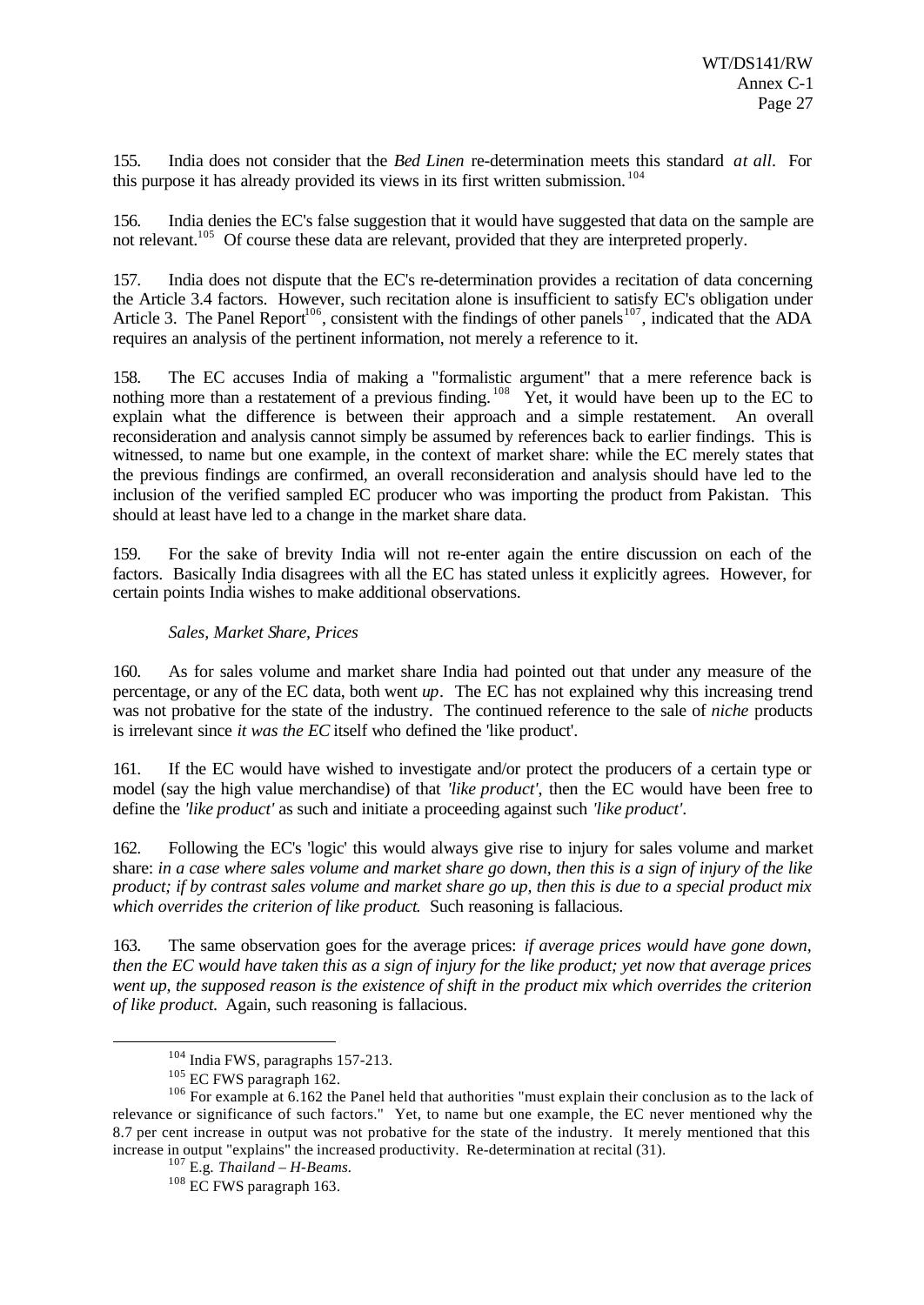164. Accordingly, for these three important factors the EC's evaluation makes no sense: Heads the EC wins, tails India loses. In India's view such evaluation focusing on a shift in the product mix does not fulfil any standard of an objective examination.

## *Profits*

165. The EC still does not reveal the profits of the Community industry; rather it states that it was only able to collect profit data for a "number of" (all?) sampled producers.<sup>109</sup> This still does not explain how total sales, output, employment, wages, figures could all be obtained at the industry level, while profit data could not. It could be that, following the EC's logic, because producers chose not to give these figures, the EC found these not relevant. $110$ 

166. As regards the admitted clerical error in turnover India can no longer understand the EC's findings on profits. The fact remains that with different turnovers the EC now came to exactly the same percentage of profits. This is incomprehensible.

167. As regards the level of profit India further fails to see why a year outside the IIP would be relevant. First of all one may wonder where the information came from if it is outside the IIP. Second, one may wonder about the perceived relevance of 1991. Why not 1980. Or 1880.

168. India still has reservations as to the EC's explanation regarding investments. The explanation is restricted to a mere reference back to one title in a table of India-RW-17. When returning to the original source, the tables attached to India-RW-3, the EC had provided a comparative profit and loss table for five years. In that table there was for each year of the IIP the production, turnover, wages paid, as well the investments. While the production, turnover, and wages are all yearly figures, the investments should now be considered accumulated figures, according to the EC.

#### *Output*

169. The EC does not offer any compelling explanation as to why the increase in output was not probative for the state of injury. It only states that this increase in output was due to the concentration on higher value niche products. India already pointed to the fallacy in such reasoning: if the output had reduced the EC would have considered this as a sign of injury for the *Bed Linen* industry. Now that it goes up, it is also a sign of injury because of the alleged change in product mix. India considers such reasoning fallacious and, again, recalls that the 'like product' definition under Article 2.6 applies "throughout" the ADA, and not only when the factor points towards injury.

170. The EC then states that the declining profits override the increase in output. This however does not meet the requirements of *Thailand–H-Beams* which made clear that issues such as this require:

" … a compelling explanation of why and how, in light of such apparent positive trends, the domestic industry was, or remained, injured within the meaning of the Agreement." $111$  (underlining added)

<sup>&</sup>lt;sup>109</sup> EC FWS paragraph 176.

 $^{110}$  EC FWS paragraph 154, last sentence.

<sup>111</sup> *Thailand – H-Beams*, Panel, paragraph 7.249.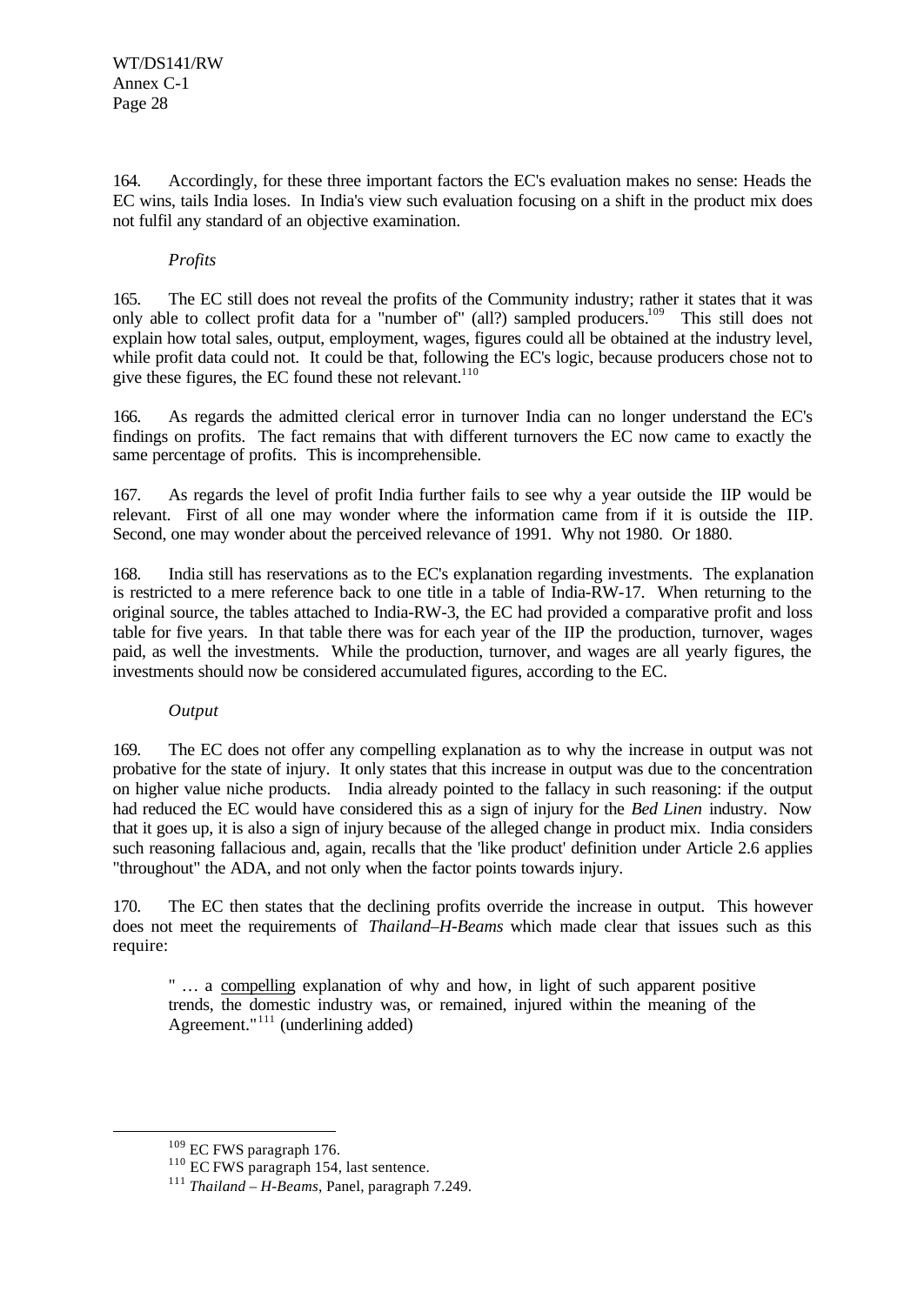## *Productivity*

171. India had already explained in its first written submission how the EC's increased productivity could not result of the reduction in jobs, but rather was a result of more efficient machinery.<sup>112</sup> The EC merely refers to its earlier inverted 'logic': because workers were laid off, the remaining workers decided to start work harder, in order to become more productive.

## *Factors affecting prices*

172. The injurious effects of the increase in raw material prices should have been separately established. India refers in this regard also to its discussion of causation and the non-attribution language, *infra* in section 0.

## *Margin of dumping*

173. The EC takes the position that for the consideration of margins of dumping only the positive margins count. It again relies on the specific rule for duty purposes that zero margins can be disregarded. This disregards that the word "dumping margin" also has to be capable of covering the absence of dumping in case dumping is not there. Probably the EC would also argue that the dumping margins for Pakistan were substantial, since in its view the zeros should be disregarded.

## *Cash flow*

174. The EC spent two curt sentences on the evaluation of cash flow. India had pointed to the inadequacy of that evaluation. The EC does further not dispute the factual error.

## *Inventories*

175. India has already pointed to the absence of data collection for inventories, as well as to the fallacies in the analysis.

## *Employment*

176. India refers to its earlier comments.

*Wages*

177. The EC fails to explain why this was not decisive.

178. *Growth*

l

179. The EC considers that the growth in market share was "very limited". Yet, market share is a relative figure. Does the EC expect this to grow every year and up to what level?

180. As for the alleged trends the EC remains selective in when to look at trends and when not. Fact is that the injury investigation period was originally determined at 1992 to the I.P. Moreover, it is not a requirement that "there could have been" a finding of injury. Injury must be "determined" based on an objective examination of positive evidence.

<sup>112</sup> India FWS, paragraph 201.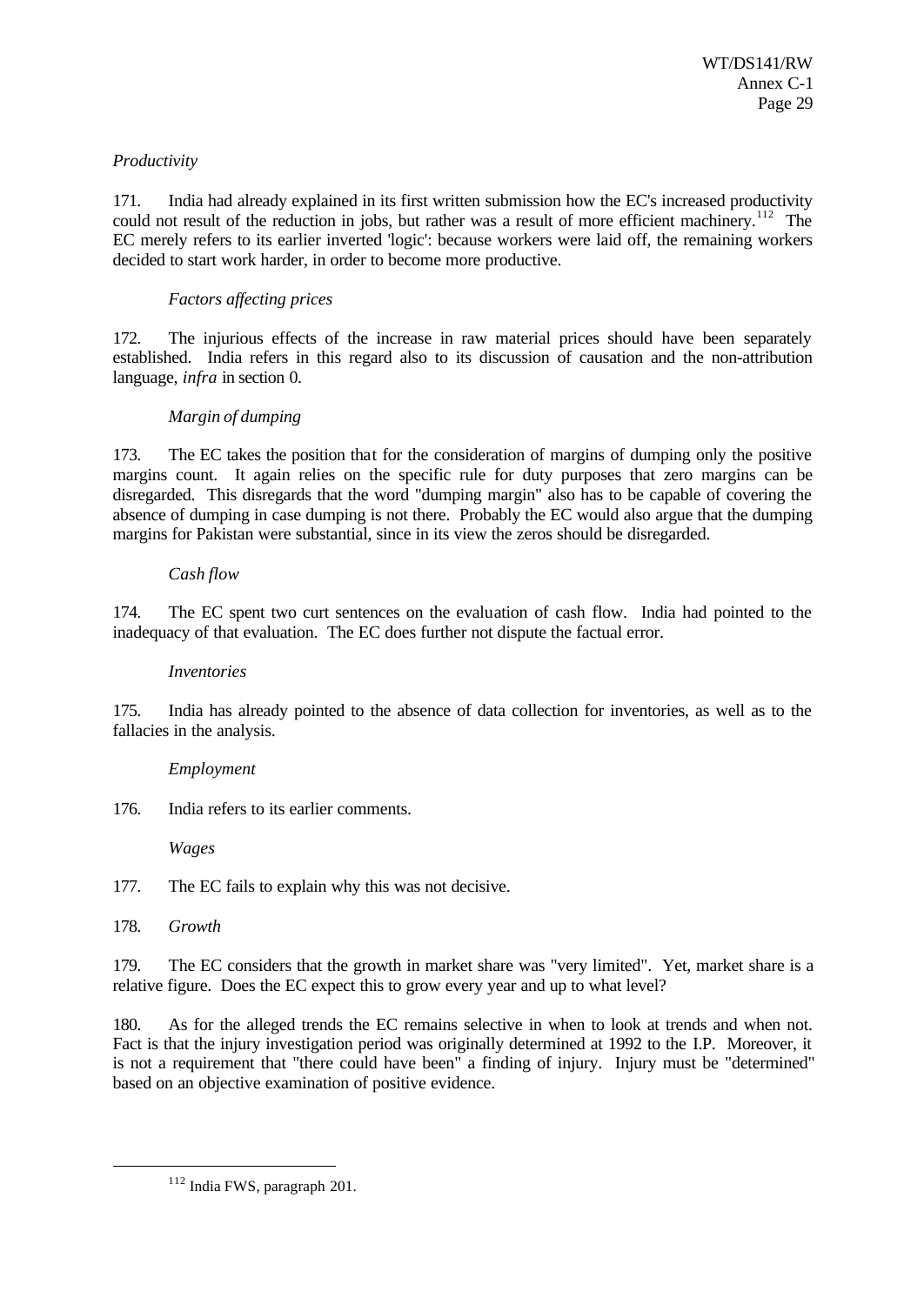*Ability to raise capital*

181. Again this factor does not point towards injury.

#### **4. Factual errors**

182. India had in its first written submission highlighted a number of factual errors. The answers of the EC are not convincing. For the sake of brevity India will be short.

183. As regard the deliberate disregard of verified information of one producer, the EC has requested a preliminary ruling. India has already pointed out that that request misrepresents the nature of India's argument. As noted, there was no separate claim under Article 4.1(i) but this does not prevent India from making an argument in which this Article is mentioned.<sup>113</sup>

184. The EC then mentions that there were no findings that would have mandated any change in the composition of the sample. Yet, according to the second paragraph of recital (54) of the provisional Regulation that producer *was* in the original sample and *was* verified. Its information was only excluded after the authorities determined that it was importing from a dumped source. Now that Regulation 160/2002 revealed that this source was in fact not dumping, the verified information of that producer could no longer be disregarded. Yet by deliberately disregarding such positive evidence as verified, the requirements of an objective examination were violated. Moreover, the fact that such verified information is disregarded also witnesses that no overall reconsideration and analysis ever took place.

185. The EC then states that there was no deliberate decision to disregard. Yet, the error remains and positive evidence has been ignored. The EC's characterization as 'harmless error' finds no basis in the DSU. Moreover, nobody knows whether the mistake was harmless or not, exactly because it is unknown how the injury determination would have looked had this producer been included.

186. As regards the change in sales data the EC admits its error. This in itself was not the sole point. The question was how data sheets with a different turnover than before could still show the same profit margin (from 3.6 to 1.6). With different turnovers the EC came to exactly the same percentage of profits. This remains beyond India's understanding.

187. As regards the change in market share India thanks the EC for its explanation on the measurement shift from value to volume.

188. Concerning the attribution of sample amounts to the Community industry the EC merely states that India was not misled by the figures. That is however beside the point. The point is that the errors are abundant and will mislead any reader without extensive and detailed background knowledge on the case.

189. Finally, concerning the level of the dumping margins the EC continues to defeat common sense. The EC again relies on the specific rule for duty purposes that zero margins can be disregarded. As noted, this disregards that the word "dumping margin" also has to be capable of covering the absence of dumping in case dumping is not there.

<sup>113</sup> See the discussion in paragraphs 0-0 *supra.*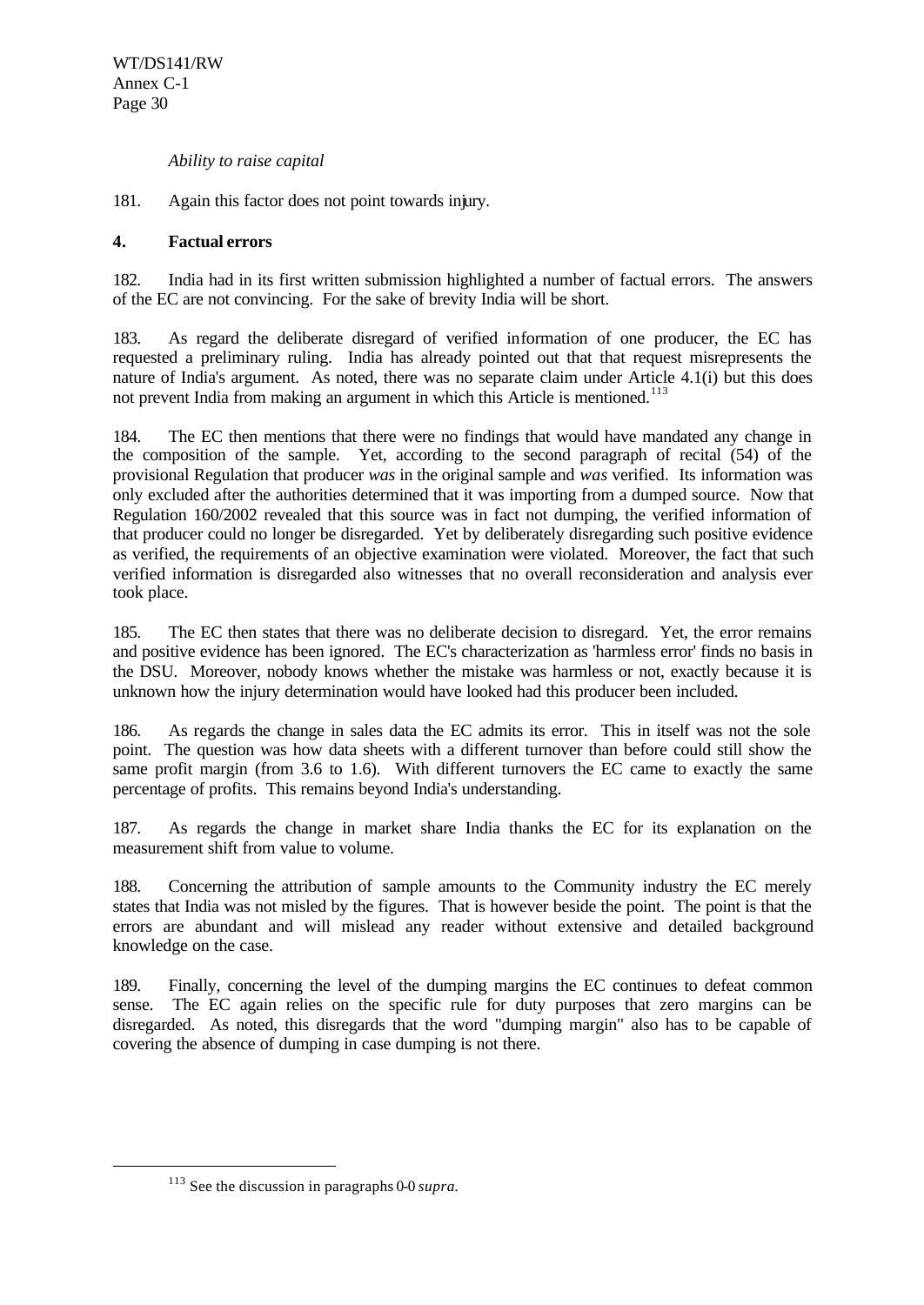#### F. THE IMPROPER CAUSAL LINK AND THE ABSENCE OF NON-ATTRIBUTION (CLAIM 6)

#### **1. General**

190. India recalls that it had presented two arguments for its claim under Article 3.5. As a first argument India had argued that the EC had not proven the causal link. As a second argument India had argued that the EC had disregarded the non-attribution language by neither (a) examining all other factors which might have caused injury, nor (b) distinguishing the injury caused by other factors.

#### **2. The Causal Link**

191. As regards the error in including Pakistani imports as well as the error that overstated the volume of dumped imports, India refers to its earlier arguments, *supra*.

192. As regards the four other arguments of the  $EC<sup>114</sup>$  India wishes to present its views as follows.

193. The EC first states that it was not required for the investigating authority to prove that dumped imports were *the sole cause* of material injury.<sup>115</sup> In support the EC quotes the Appellate Body Report in *US – Wheat Gluten* and refers to the Appellate Body Report in *US – Lamb*. The EC then concludes, based on the findings in *US – Hot Rolled Steel* concerning the non-attribution language, that the findings in *Wheat Gluten* and *Lamb* with respect to causation also apply *mutatis mutandis* in the context of the Anti-Dumping Agreement.

194. For this latter purpose the EC, *inter alia*, suggests that the wording of Article 3.5 is similar to that of Article 4.2(b) of the Agreement on Safeguards.

195. Let us first compare the two texts and then recall the findings of the Appellate Body.

196. Article 3.5 of the ADA states that:

"It must be demonstrated that the dumped imports are, through the effects of dumping, ... causing injury within the meaning of this Agreement." (emphasis added)

197. Article 4.2(b) of the ASG states that:

"The determination referred to in subparagraph (a) shall not be made unless this investigation demonstrates, on the basis of objective evidence, the existence of the causal link between increased imports of the product concerned and serious injury or threat thereof."

198. Clearly, these texts are not identical.  $116$  This is a first reason why India considers that it is not necessarily true that the standard of causation as pronounced in *Wheat Gluten AB* and *Lamb AB* must directly be transplanted to the Anti-Dumping Agreement.

<sup>114</sup> EC FWS paragraph 226 *ff.*

<sup>&</sup>lt;sup>115</sup> EC FWS paragraph 226, first bullet point.

<sup>116</sup> Compare also *US–Line Pipe AB* which, in paragraph 214, quoted approvingly *US–Hot Rolled Steel AB*:

<sup>&</sup>quot;[a]lthough the text of the *Agreement on Safeguards* on causation is by no means identical to that of the *Anti-Dumping Agreement*, there are considerable similarities between the two Agreements as regards the non-attribution language."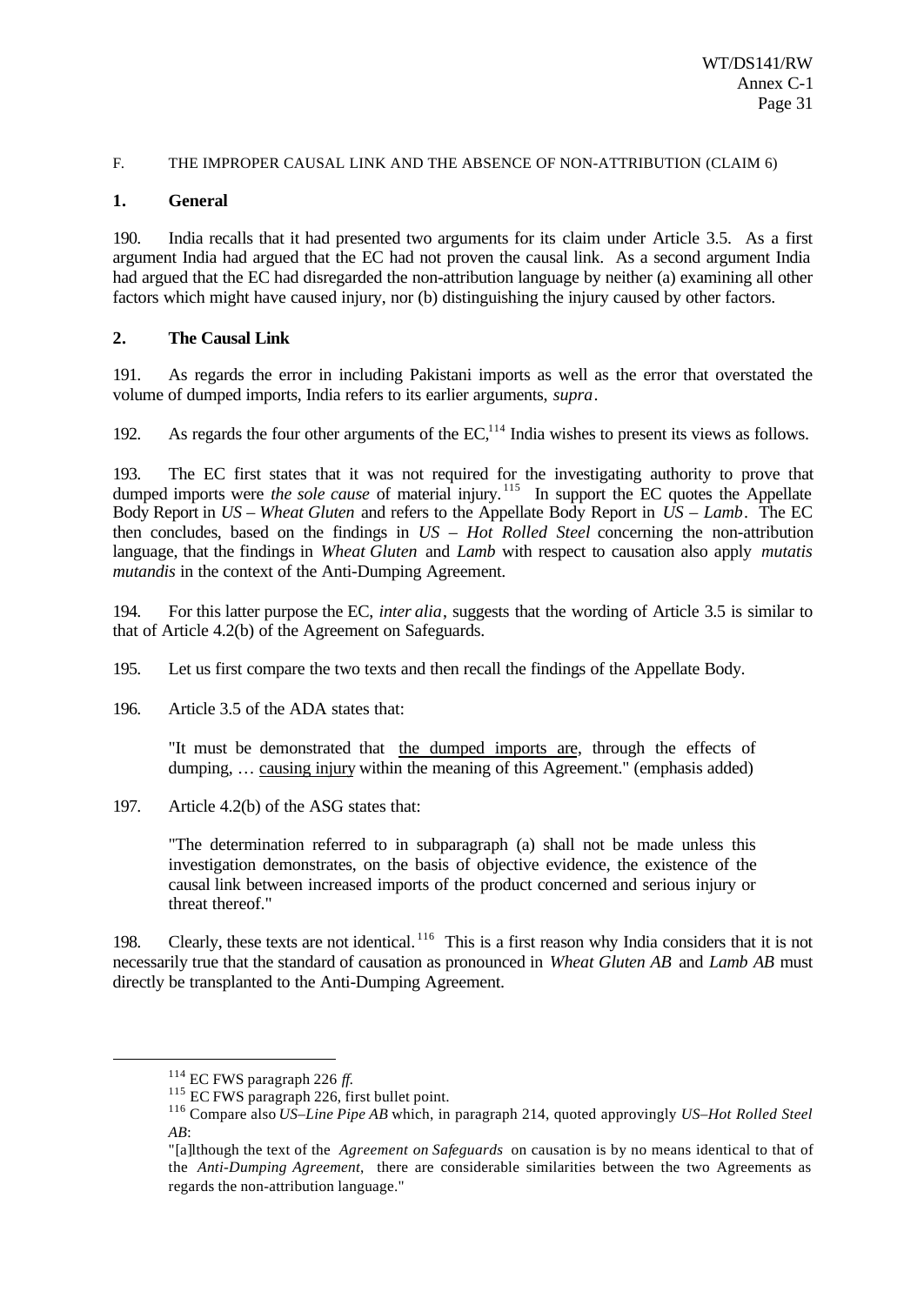199. More importantly, India said something *different* than what the EC is implying it said. India is *not* proposing that in the context of the ADA the standard of causation as per the Panel in *Wheat Gluten* should be applied.

200. In the case of *Wheat Gluten*, the *Panel* had expressly found that the increased imports had to be sufficient:

" … *in and of themselves*, to cause injury which achieves the threshold of "serious" as defined in the Agreement. $117$  (emphasis added)

201. The Panel in *Wheat Gluten* concluded that "Article 4.2(a) and (b) SA require that increased imports *per se* are causing serious injury."<sup>118</sup>

202 On appeal, the Appellate Body stated that:

" … the need to distinguish between the effects caused by increased imports and the effects caused by other factors does *not* necessarily imply, as the Panel said, that increased imports *on their own* must be capable of causing serious injury, nor that injury caused by other factors must be *excluded* from the determination of serious injury." (emphasis in original) $119$ 

203. India has *nowhere* gone as far as arguing that the dumped imports must *on their own* be capable of causing material injury, although it considers that good arguments exist to support this logic in the ADA context. However, in this case this is a bridge that need not be crossed. India has merely stated, that in this case it:

"considers that the EC has not adequately proven at all that the … dumped imports from India were … *the cause* of the profit reduction of the Community industry  $\ldots$ ".<sup>120</sup> (emphasis in original)

204. India had therefore, in its first argument of its sixth claim, remained extremely close to the text of the first sentence of Article 3.5 which states that:

"It must be demonstrated that *the dumped imports are*, through the effects of dumping, … *causing injury* within the meaning of this Agreement." (emphasis added)

205. Accordingly, India does mt consider that it has contradicted the Appellate Body Report in *Wheat Gluten* or that it has set forth a wrong standard of causation in the context of the Anti-Dumping Agreement.

206. India's view fits with the non-attribution language, as interpreted in *US – Hot Rolled Steel AB*, since that language ensures that the effects of dumped imports must be distinguished from the injury caused by dumped imports. Through such non-attribution the investigating authorities ensure that injury caused by factors other than dumped imports is not attributed to dumped imports. Accordingly the determination finally rests on a genuine and substantial relationship of cause and effect between dumped imports and material injury.

<sup>117</sup> *Wheat Gluten* Panel, paragraph 8.138.

<sup>118</sup>*Ibid.*, paragraph 8.143.

<sup>119</sup> Appellate Body *Wheat Gluten* paragraph 70, last sentence.

<sup>120</sup> India FWS, paragraph 248.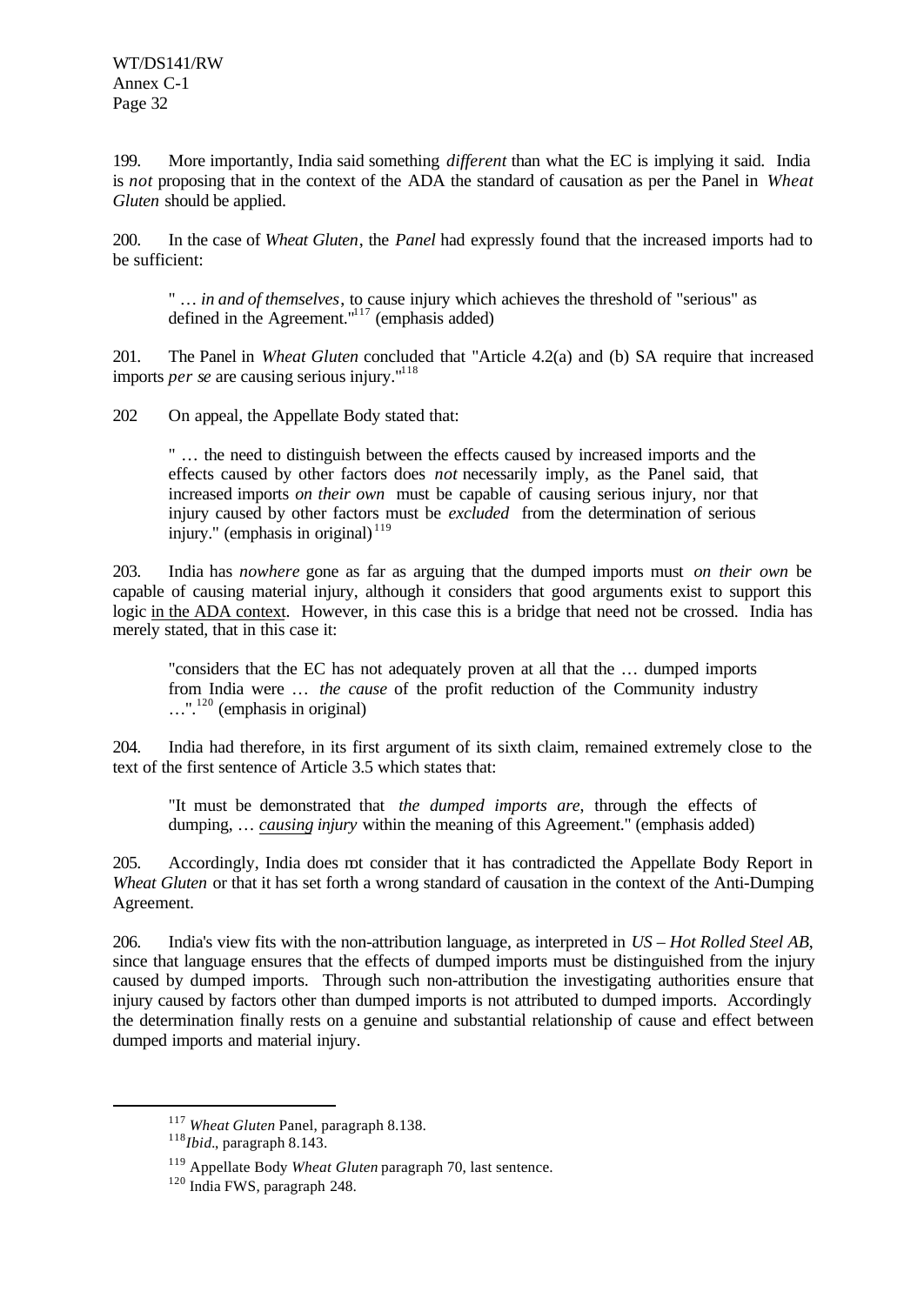207. The Appellate Body in *US – Hot Rolled Steel* would appear to have ruled clearly that the dumped imports should *cause* the injury. In its Report the Appellate Body stated that if the nonattribution language is not heeded then:\$

" … the authorities would have no rational basis to conclude that the dumped imports are indeed causing the injury which, under the *Anti-Dumping Agreement*, justifies the imposition of anti-dumping duties. $n^{121}$ (underlining and emphasis added)

208. Therefore, investigating authorities should ensure that the dumped imports are indeed causing the injury, as required by the Anti-Dumping Agreement. Besides that, the causation analysis is as important as never before due to the Appellate Body statement in *US – Line Pipe* that under Article 5.1 of the ASG (which is textually similar to Article 11.1 of the ADA) "safeguard measures may be applied only to the extent that they address serious injury attributed to increased imports". <sup>122</sup>

209. India respectfully submits that it has presented a correct view on the question of causation in the context of the Anti-Dumping Agreement.

210. The second argument of the  $EC^{123}$  misrepresents the views of India. India had stated that the EC had not *demonstrated* that the tiny increase in imports had *caused* the injury.<sup>124</sup> This argument is now changed by the EC into that India had stated that "if the increase in the market share held by the dumped imports is relatively small, those imports cannot be considered a cause of injury." $125$  Since the EC is therefore addressing something that India has *not even* stated it seems rather pointless to react to it.

211. The third argument of the EC mentions that the injury finding was not based on a loss in market share.<sup>126</sup> Of course India has never suggested this since the market share of the Community industry went *up*. Indeed, since this market share went up it would have been not more than prudent to provide, as one Panel put it:

" … a compelling explanation of why and how, in light of such apparent positive trends, the domestic industry was, or remained, injured within the meaning of the Agreement."<sup>127</sup>

212. Finally the EC refers to the alleged increase in market share of dumped imports from India.<sup>128</sup> While India has already pointed out that the EC's calculation of "dumped imports" was wrong, the EC once more misrepresents the dumped imports from India. It states that the market share of "dumped imports" represented over 50 per cent of the EC industry's sales volume. Even following the EC's "logic" on calculating dumped imports (with dumped imports from India taken as 8.5 per cent (rather than 4.6 per cent)), this is still *less* than 50% of the 19.7% market share (in volume terms) as explained in recital (35) of Regulation 1644/2001. The argument of the EC is therefore based on a wrong presentation of facts.

<sup>121</sup> *US – Hot Rolled Steel AB,* paragraph 253.

<sup>122</sup> *US – Line Pipe AB*, paragraph 260.

 $123$  EC FWS, paragraphs 240-241.

<sup>124</sup> *Ibid.*

<sup>&</sup>lt;sup>125</sup> EC FWS paragraph 231.

<sup>&</sup>lt;sup>126</sup> EC FWS paragraph 235.

<sup>127</sup> *Thailand – H-Beams*, Panel, paragraph 7.249.

<sup>&</sup>lt;sup>128</sup> EC FWS paragraph 237.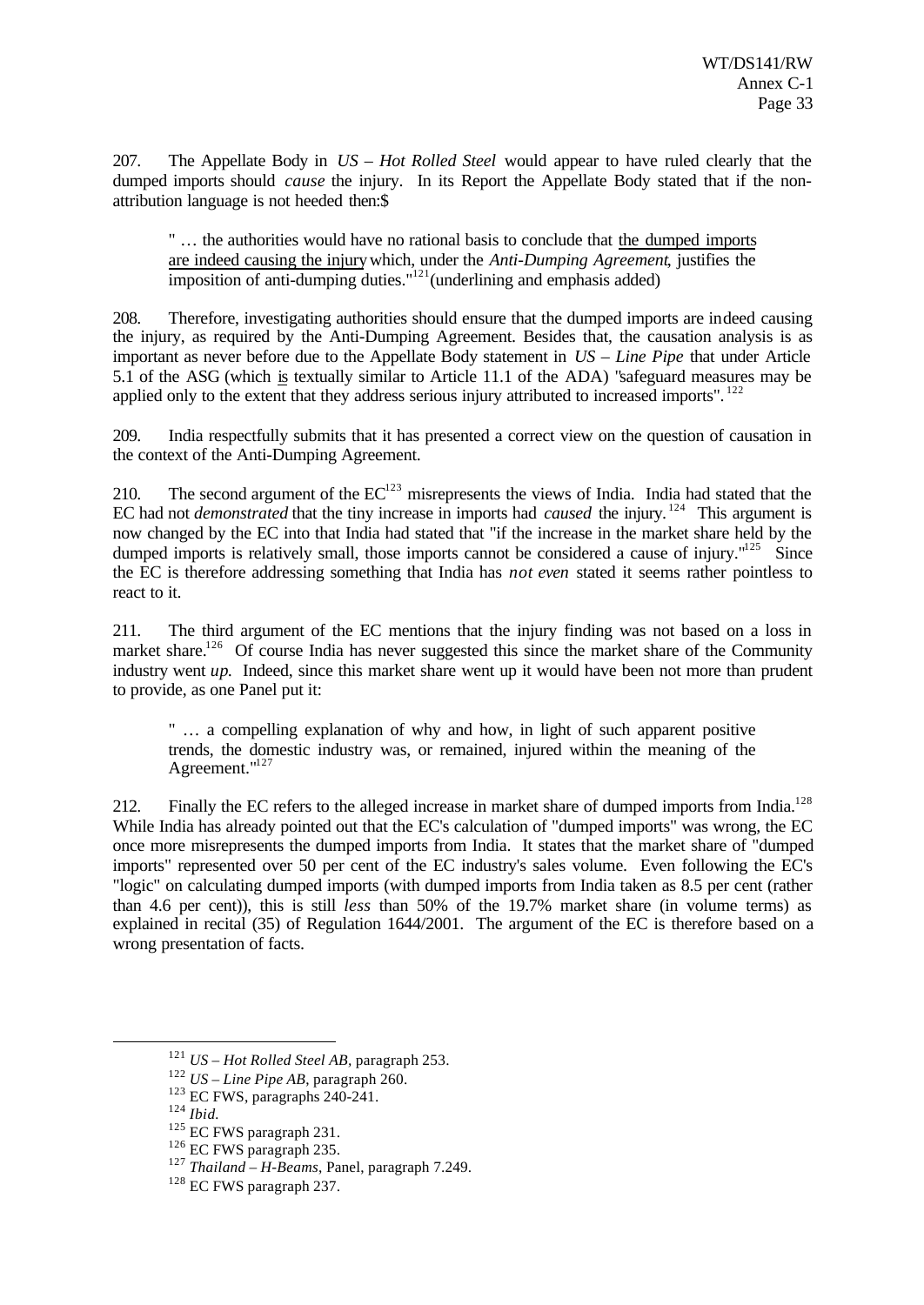WT/DS141/RW Annex C-1 Page 34

#### **3. The Non-Attribution Language**

213. As a first aspect, India fails to understand the EC's rebuttal concerning the non-examination of all other factors that might have caused injury. India had provided one example of such other factor, which was the inflation in prices of consumer goods.<sup>129</sup> While identified, this factor had not even been examined as a possible other factor. The EC states that this was regarded as a sign of injury, not a possible *cause*. <sup>130</sup> Yet, since price suppression and inadequate profits were singled out as the main indication of injury, the inflation could well have been a cause of that alleged injury. This should have been examined separately.

214. As a second aspect, India had mentioned that the EC had failed to engage in ensuring that injury caused by other factors should not be attributed to the dumped imports. For this purpose India had quoted the apposite paragraphs from the Appellate Body in  $\overline{US} - \overline{Hot}$  Rolled Steel.<sup>131</sup>

215. As India mentioned, there is the obligation to separate and distinguish the different injurious effects caused by other factors, from the effects of the dumped imports.<sup>132</sup>

216. And, in India's view, the EC did not engage in such separation nor did it distinguish the different injurious effects. This observation from India was pertinent since the EC in recital (103) of the provisional Regulation had stated that:

"The Commission concluded that increases in raw material prices had caused injury."

217. Again, in the re-determination the EC stated at recital (50) that:

"… the declining and inadequate profitability … is basically the result of prices which had not been able to reflect the increases in the costs of raw cotton."

218. Yet, nowhere in the provisional Regulation, nor elsewhere for that matter, were the injurious effects caused by the price increase in the costs of cotton separated and distinguished from the effects of the dumped imports.

219. Accordingly, India submitted that by not engaging in such mandatory separation and distinguishing of effects of this other factor the EC acted inconsistently with the non-attribution language of Article 3.5 as clarified by the Appellate Body.

220. In rebuttal the EC merely concludes that:

"Since the increase in the cost of the raw cotton was not a separate cause of injury, its injurious effects cannot possibly be "separated/distinguished" from those of the dumped imports."<sup>133</sup>

221. Yet this explanation is not in line with the obligations as expressed by the Appellate Body as regards the non-attribution of injury and the mandatory separation of injurious effects.<sup>134</sup> Once the

<sup>129</sup> India FWS, paragraph 250.

<sup>130</sup> EC FWS, paragraph 241.

<sup>131</sup> India FWS, paragraphs 249, 251, 253, 254, quoting the Appellate Body in *US – Hot Rolled Steel* paragraphs 222, 223, and 228.

<sup>&</sup>lt;sup>132</sup> India FWS, paragraph 255.

 $^{133}$  EC FWS, paragraph 248.

<sup>134</sup> *US – Hot Rolled Steel AB* paragraph 228. Moreover, the Appellate Body in *Line Pipe,* in the context of the ASG, at paragraph 217, did not leave any doubt: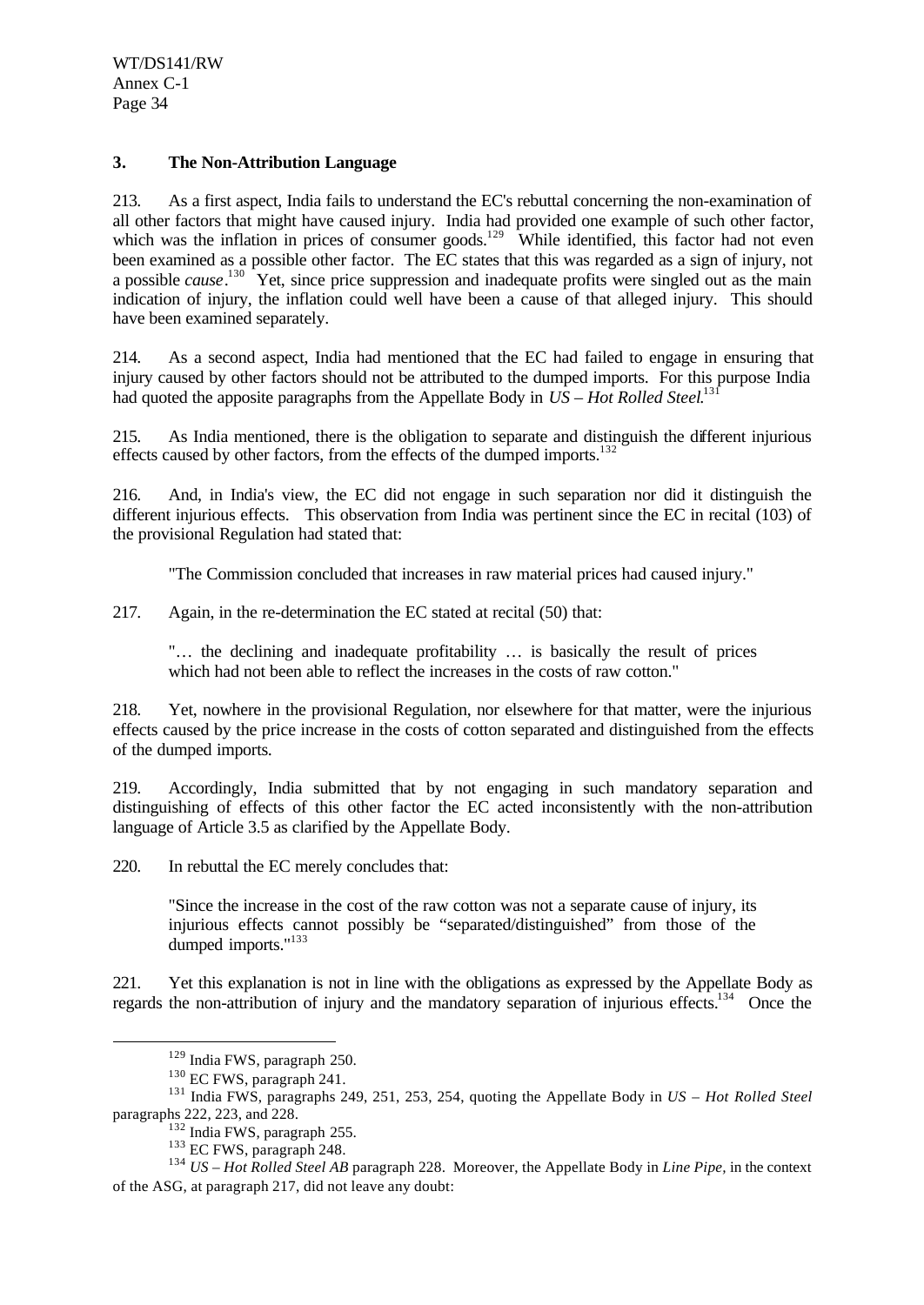EC determined that the increase in raw material prices caused injury,<sup>135</sup> such cause *had* to be separated from the alleged injury caused by dumped imports. While the Appellate Body recognized that:

" … it may not be easy, as a practical matter, to separate and distinguish the injurious effects of different causal factors<sup>"136</sup>

it immediately added that:

" … although this process may not be easy, this is precisely what is envisaged by the non-attribution language."<sup>137</sup>

222. Accordingly, India respectfully submits that, the EC, by failing to do *precisely that*, acted inconsistently with Article 3.5.

G. THE EC'S DISREGARD FOR INDIA'S STATUS AS A DEVELOPING COUNTRY (CLAIMS 7 AND 8)

#### **1. India's claim 7 regarding Article 15**

223. First of all, India recalls that the core of the problem here is that the EC did, once again, nothing to help Indian exporters in a constructive fashion. The imposition of duties was merely suspended with the sole goal of (soon) seeking to impose duties higher than ever. As the Panel had already clearly stated in its original report: suspension of measures is not a "remedy" of any type, constructive or otherwise.

224. The EC does not try to deny these facts but tries to argue that its failure to respect Article 15 results from one word in the Article, which is the word 'applying'. That shift in attention does not solve the problem which is that the EC did exactly that what it was not supposed to have done.

225. Nevertheless, India wishes to briefly address that EC argument since it does not agree with it. One needs only to compare the word 'apply' with the word 'action'. Each of these words has to be capable of covering an activity in case something is done. However, this does not detract from the fact that both can also include the meaning of an 'inactivity' or a 'decision not to act.'

226. Similarly, the suspension of an imposition of duties can in itself also qualify as a form of application. This is for example recognised in Article 7, addressing the question of provisional measures. Article 7.1, and the rest of that Article, uses variations of the word 'apply', rather than 'impose'. In Article 7.2, the "withholding of appraisement" is a recognised form of a provisional measure, even though no duty is imposed.

227. The Appellate Body followed a similar line of reasoning in *Line Pipe*:

" … Article 9.1 is concerned with the application of a safeguard measure on a *product*. And we note, too, that a duty, such as the supplemental duty imposed by

<sup>&</sup>quot; … the competent authorities must establish explicitly, through a reasoned and adequate explanation, that injury caused by factors other than increased imports is not attributed to increased imports. This explanation must be clear and unambiguous. It must not merely imply or suggest an explanation. It must be a straightforward explanation in express terms."

 $135$  Provisional Regulation recital (103).

<sup>136</sup> *US – Hot Rolled Steel AB* paragraph 228.

<sup>137</sup> *Ibid.*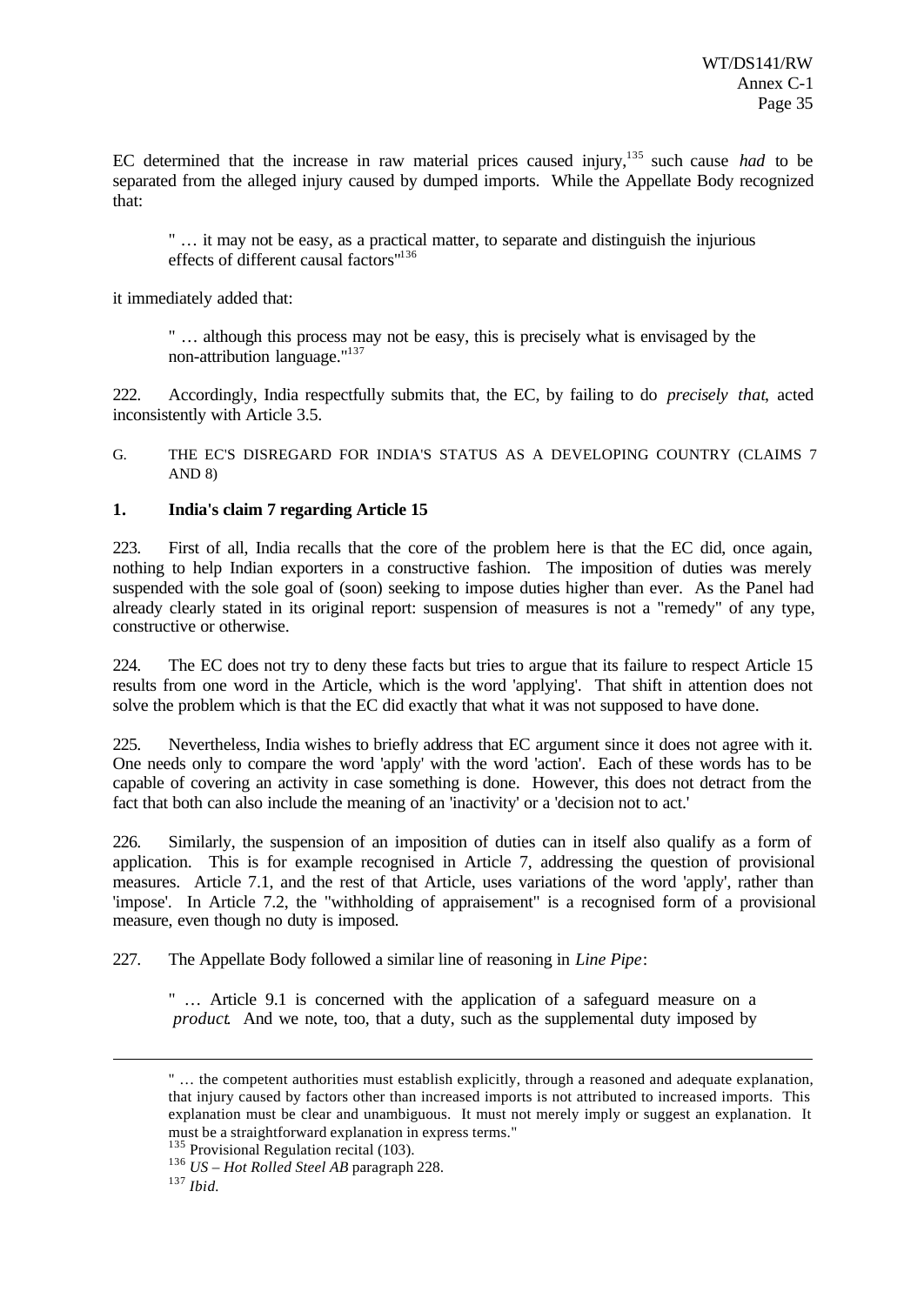the line pipe measure, does not need actually to be enforced and collected to be "applied" to a product. In our view, duties are "applied against a *product* " when a Member imposes conditions under which that product can enter that Member's market—including when that Member establishes, as the United States did here, a duty to be imposed on over-quota imports. Thus, in our view, duties are "applied" irrespective of whether they result in making imports more expensive, in discouraging imports because they become more expensive, or in preventing imports altogether."<sup>138</sup> (Underlining added)

228. In similar vein, the suspension of imposition of duties equally qualifies as an application of measures. The measures are dormant, but they apply. If they would not apply then there would be no need to suspend their imposition. This suspension is conditional upon the partial review not being concluded.<sup>139</sup> There is therefore a very clear timing condition within imports have to take place—a condition which moreover will soon run out and after which no more imports can take place.

229. Having dismantled the semantic confusion that the EC has sought to create, India wishes to return to the root of the problem. India recalls that the obligation to explore rests on the EC, not on India. Thus, while the EC recognises that India had provided various alternatives as possible constructive remedies, the only reaction from the EC (now, after one year) is that all of India's suggestions do in the EC's view not qualify as constructive remedies. One may only wonder how more often an initiative has to come from India while the onus to explore rests on the EC?

230. The EC also hastens to explain that Regulation 1515/2001 was neither emergency legislation nor retroactive. Yet, one only needs to read Article 4 of that Regulation: even though the Regulation entered into force on 27 July 2001, "it applies to reports adopted after 1 January 2001 by the DSB." Since the Bed Linen reports were adopted by the DSB on 12 March 2001, Regulation 1515/2001 applied to it, even though that Regulation entered into force four months later. This also addresses the question of being specifically tailored: there is only one set of Reports affected by that retroactivity the Bed Linen Reports of 12 March 2001. The issue is material since the legitimate refunds under EC law could have served as some sort of remedy, even though for many bankrupt companies it is already too late.

231. Finally, the EC tries to rebut the Panel's finding that non-imposition of measures is not a remedy of any type. The EC argues that suspension is a remedy, directly contrary to what the Panel had held. It is therefore not for India to refute such assertions. The Panel had already enunciated itself on this issue in paragraph 6.228 of its original Report. The EC did not appeal these findings. Hence it is inappropriate for it to do so now.

## **2. India's claim 8 regarding Article 21.2 DSU**

232. The EC states that Article 21.2 is not mandatory, despite relevant case law of the Appellate Body on the question of 'should'. India has already identified that case law. India has also quoted and paraphrased the relevant sections in its first written submission.

233. The EC then wrongly states that India has not identified any *specific element* render the word 'should' mandatory beyond doubt. Yet, India had identified *two* express criteria that were fulfilled and triggered the obligation beyond doubt. In return to that identification of two express criteria the EC has not attempted a refutation.

234. The EC hides behind formalistic arguments.

<sup>138</sup> *US–Line Pipe AB*, paragraph 129.

<sup>&</sup>lt;sup>139</sup> Re-determination Article 2 paragraph 2.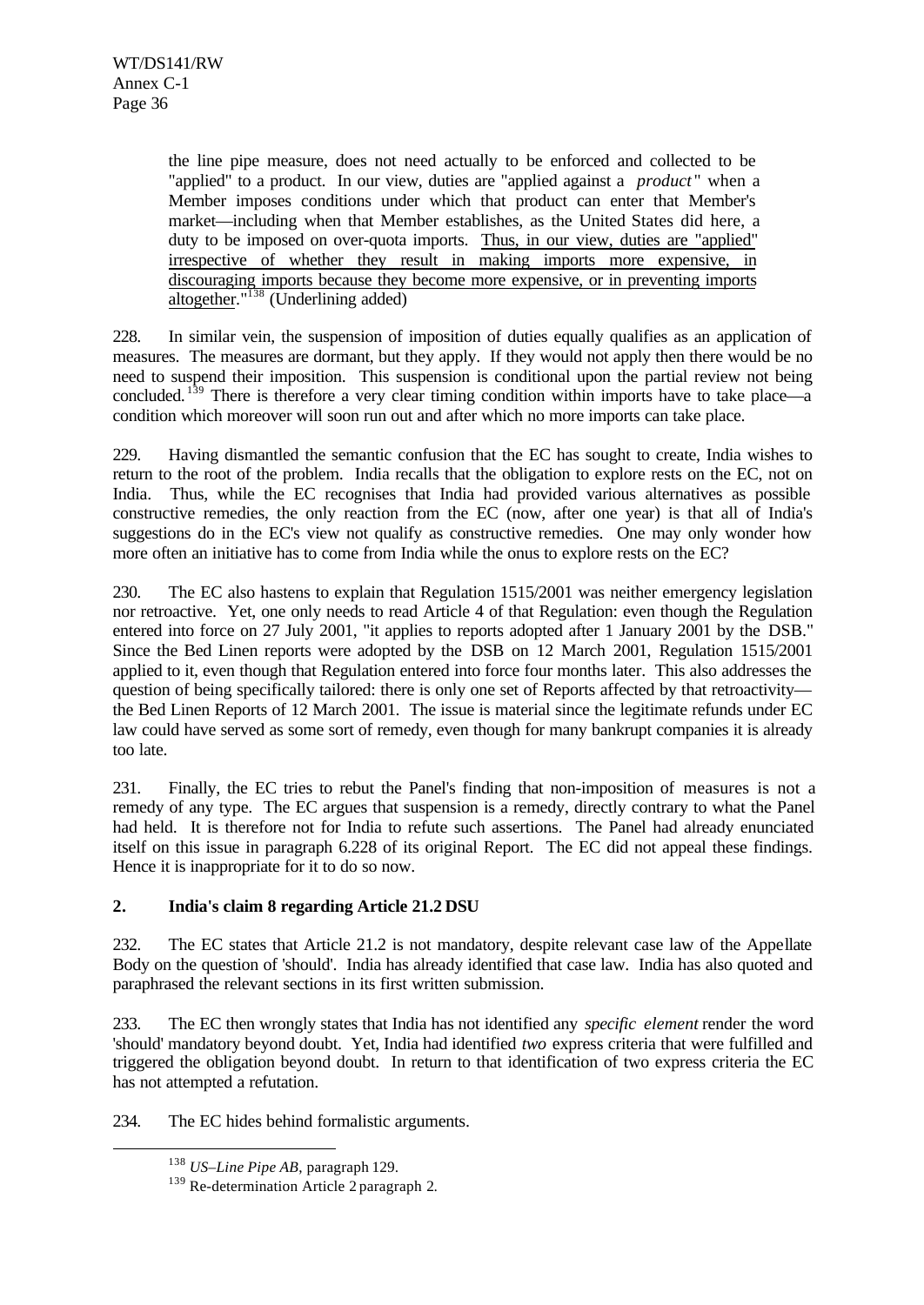235. The EC first mentions that the Article is vague. Yet that does not render the obligation inoperative*.* If provisions would have *no* meaning then there is no purpose for such provisions. If such view is upheld then that also implies that Articles 4(10) and 24 (first sentence) of the DSU are meaningless. If this is so they might as well be deleted. Yet, an interpreter is not free to adopt a reading that would result in reducing whole clauses or paragraphs to redundancy or inutility.<sup>140</sup>

236. Indeed:

l

"A treaty interpreter is not entitled to assume that … usage [of words] was merely inadvertent on the part of the Members who negotiated and wrote the Agreement."<sup>141</sup>

237. To confirm its reasoning India recalls that in the arbitral award in *Chile–Alcoholic Beverages,* it is said that:

"because Article 21.2 is in the DSU, it is not simply to be disregarded."

238. The award goes on to say that:

"Article 21.2, whatever else it may signify, usefully enjoins, *inter alia*, an arbitrator functioning under Article 21.3(c) to be generally mindful of the great difficulties that a developing country Member may, in a particular case, face…"<sup>142</sup> (underlining added)

239. India also recalls that in *all* arbitrations under Article 21.3(c) of the DSU Article 21.2 has been enforced when requested so by the developing countries.<sup>143</sup>

240. Moreover, in *India–Quantitative Restrictions* the Panel anticipating the difficulties of India to comply with an adverse decision stated the following:

"The foregoing factors take an added importance in light of the principle of special and differential treatment. This principle should be highlighted, given that Article 21.2 of the DSU requires that "Particular attention should be paid to matters affecting the interests of developing country Members with respect to measures which have been subject to dispute settlement."<sup>144</sup> (Underlining added)

241. India also wishes to remind the EC that on at least one occasion the EC has *itself* stated that 'should' in Article 21.2 of the DSU means 'must':

"The European Communities argues that though in accordance with Article 21.2 of the DSU, when assessing the "reasonable period of time" the arbitrator must take into account the "interests" of Argentina as a developing country, this does not mean that the arbitrator must take into account "circumstances" which are "qualitatively

<sup>140</sup> *Ut res magis valeat quam pereat*. This is clear-cut and undisputed case law, ever since paragraph 23 of *US – Gasoline AB.*

<sup>141</sup> *EC – Hormones AB* paragraph 164. Other examples abound. *E.g. Argentina – Footwear AB* paragraph 88, *Korea – Dairy Products AB* paragraph 80-81, *Japan–Alcoholic Beverages AB* page 12, *Canada – Milk AB* paragraph 135, *US – Underwear* page 15.

<sup>142</sup> *Chile–Alcoholic Beverages* 21.3, paragraph 45. (also quoted by Arbitrator in *Argentina–Bovine Hides* 21.3, paragraph 51).

<sup>143</sup> *Indonesia–Autos* 21.3, *Chile–Alcoholic Beverages* 21.3, *Argentina–Bovine Hides* 21.3.

<sup>144</sup> *India–Quantitative Restrictions*, Panel Report, paragraph 7.6.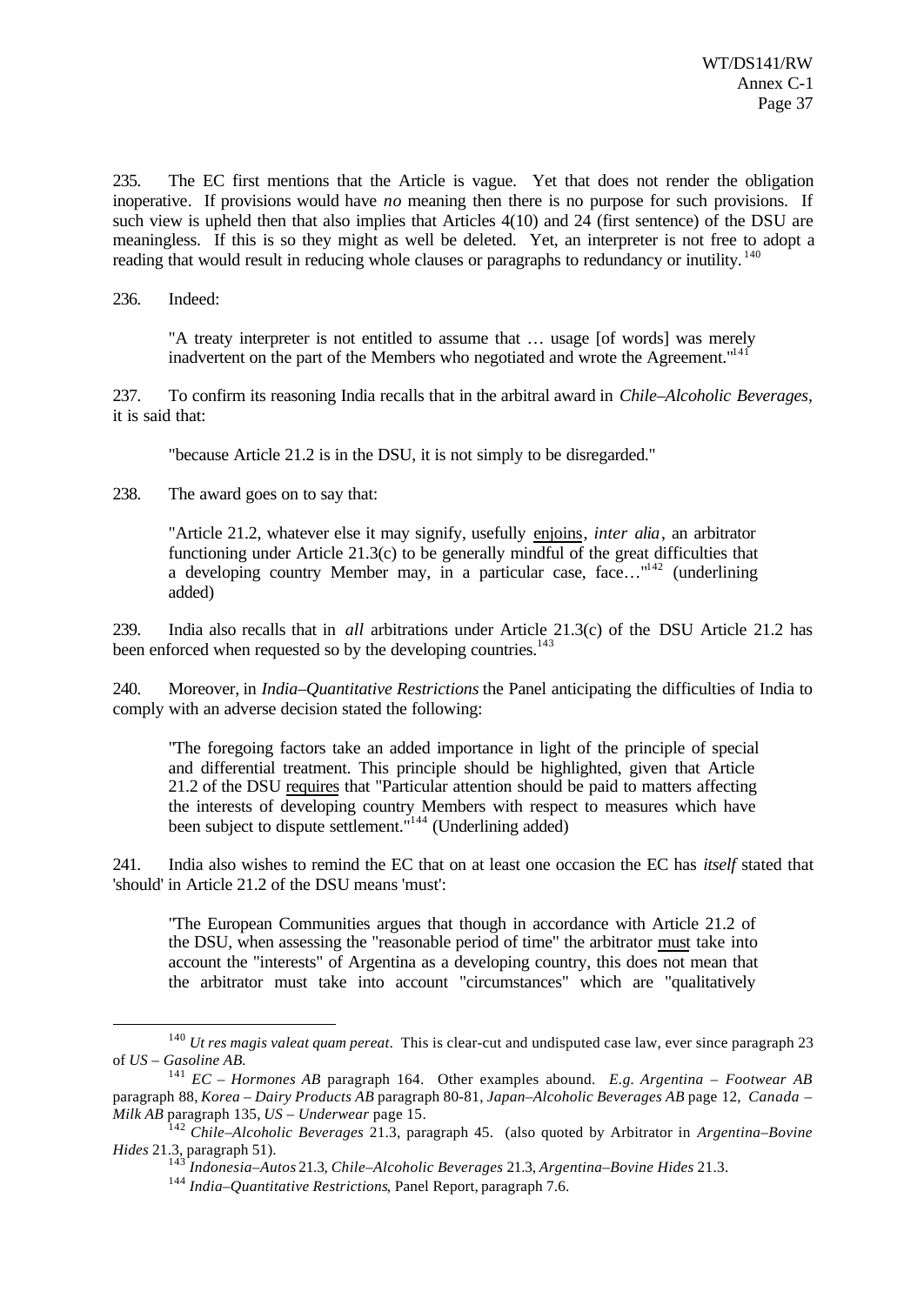different" from those that would be relevant for a developed country."<sup>145</sup> (Underlining added)

242. The EC refers to another Panel report which dealt with Article 15. India has however already addressed the question of Article 15 in its claim 7. In any event the facts and history of this case are entirely different. *Bed Linen* has a history of violations, including that of Article 15. The EC should have exercised much more caution rather than to initiate yet another review.

243. Now that the EC has brought up Article 15 in the context of Article 21.2 DSU, India wishes to briefly elaborate on this. India has already explained how Article 15 has been violated by the EC in the re-determination, by doing exactly the opposite of what the Panel held. The EC's repetition of its inconsistency—after the Panel already found fault with the EC's actions—brings with it also a violation with Article 21.2. India considers that the compelling logic of the Appellate Body enunciated in *Line Pipe*<sup>146</sup> also applies in the relation between Articles 21.2 of the DSU and Article 15 of the ADA: a Member cannot be considered to have paid particular attention unless, as a first step, it has heeded the essential interests of developing country Members under Article 15. The violation of Article 15 therefore brings with it the inconsistency with Article 21.2 DSU. India considers this one more reason that Article 21.2 has been violated.

244. The EC then refers to the negotiating of possible future legislation. This however is no 'context' foreseen in Article 31.2 of the Vienna Convention. That argument should therefore be dismissed as such. Moreover it is common knowledge that statements in negotiations may not always reflect the exact legal position of an Article in question; it could form part of an overall negotiating strategy.

245. The EC suggests that the obligations under Article 21.2 of the DSU are procedural rather than substantive. India disagrees that the Article sets forth a preference of form over content. In any event, the EC did just nothing that would qualify as an action under Article 21.2. On the contrary, the initiation of yet another Bed Linen review suggests that the EC did rather the *exact* opposite of paying particular attention to the interests of India.

246. Finally the EC states that it did pay particular attention. The examples that are mentioned however do not qualify as such. The implementation period depended on the mutual agreement and not on the fact that India is a developing country; moreover, the EC did not respect that period. The EC then asserts that it accepted India's request for a Panel the first time it was put on the agenda; however, this is not correct since the request had *de facto* been made once before.<sup>1</sup>

247. As a last resort the EC mentions that it took account of India's interests by suspending the imposition of the measures. As we know now that later action seems not to have been taken in good faith: in retrospect it appears no more than temporary lip service to enable the initiation of yet another *Bed Linen* proceeding and soon to impose duties higher than ever.

<sup>145</sup> *Argentina–Bovine Hides* 21.3, paragraph 33.

<sup>&</sup>lt;sup>146</sup> *US – Line Pipe AB*, at paragraphs 118-119 where the AB upheld the Panel's findings on the inconsistency with Article 8, that had quoted the AB report on *US – Wheat Gluten*. In *US – Wheat Gluten AB* it was held at paragraph 146 that:

<sup>&</sup>quot;In view of [the] explicit link between Articles 8.1 and 12.3 of the *Agreement on Safeguards*, a Member cannot, in our view, "endeavour to maintain" an adequate balance of concessions unless it has, as a first step, provided an adequate opportunity for prior consultations on a proposed measure."

<sup>&</sup>lt;sup>147</sup> India's first written submission paragraph 24.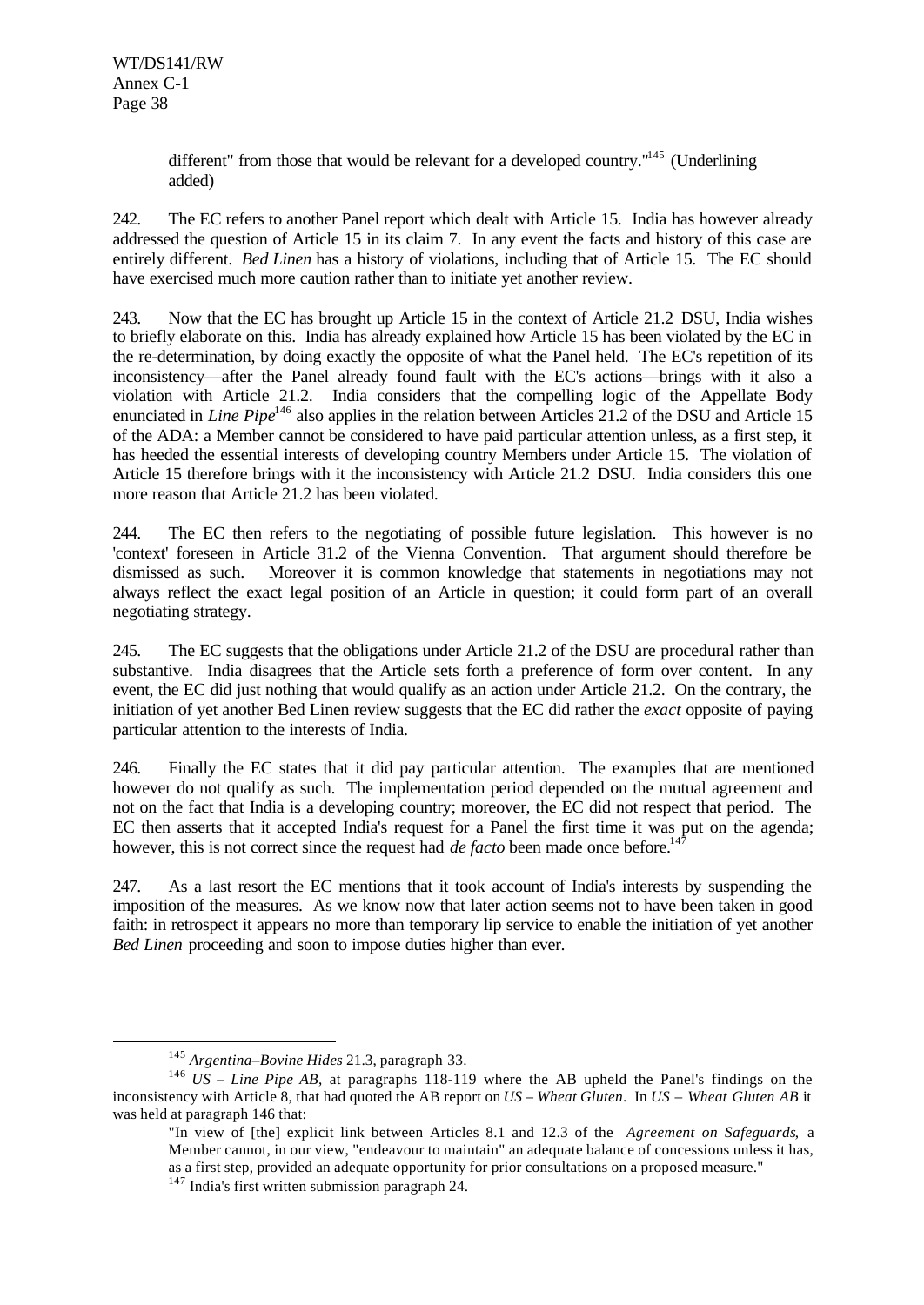248. Indeed, as for Article 21.2 DSU, the parameters are *not* completely undefined. *Particular attention should* be paid, yet the EC did entirely nothing. At least *something* discernible should have been done that should have shown the extra attention.

249. Similar to with the word *action*, *particular attention* can under circumstances also encompass the decision not to act. A published decision *not* to initiate *Bed Linen-3* could have qualified as such.

250. Indeed, and finally, even if parameters are not defined then that does not mean that *nothing* should be done. For example, it is an unwritten and basic rule in traffic that drivers in cars should pay particular attention to the situation of pedestrians. While parameters in those circumstances are also not expressly defined then this does not mean that drivers can simply ignore pedestrians. They are under the obligation to exercise additional *caution*, even though that can take several forms depending on the situation.

251. Yet, we all know that the contrary happened: *Bed Linen-3* was initiated.

## **V. CONCLUSION**

252. For the above reasons, India maintains the conclusions set out in its first written submission.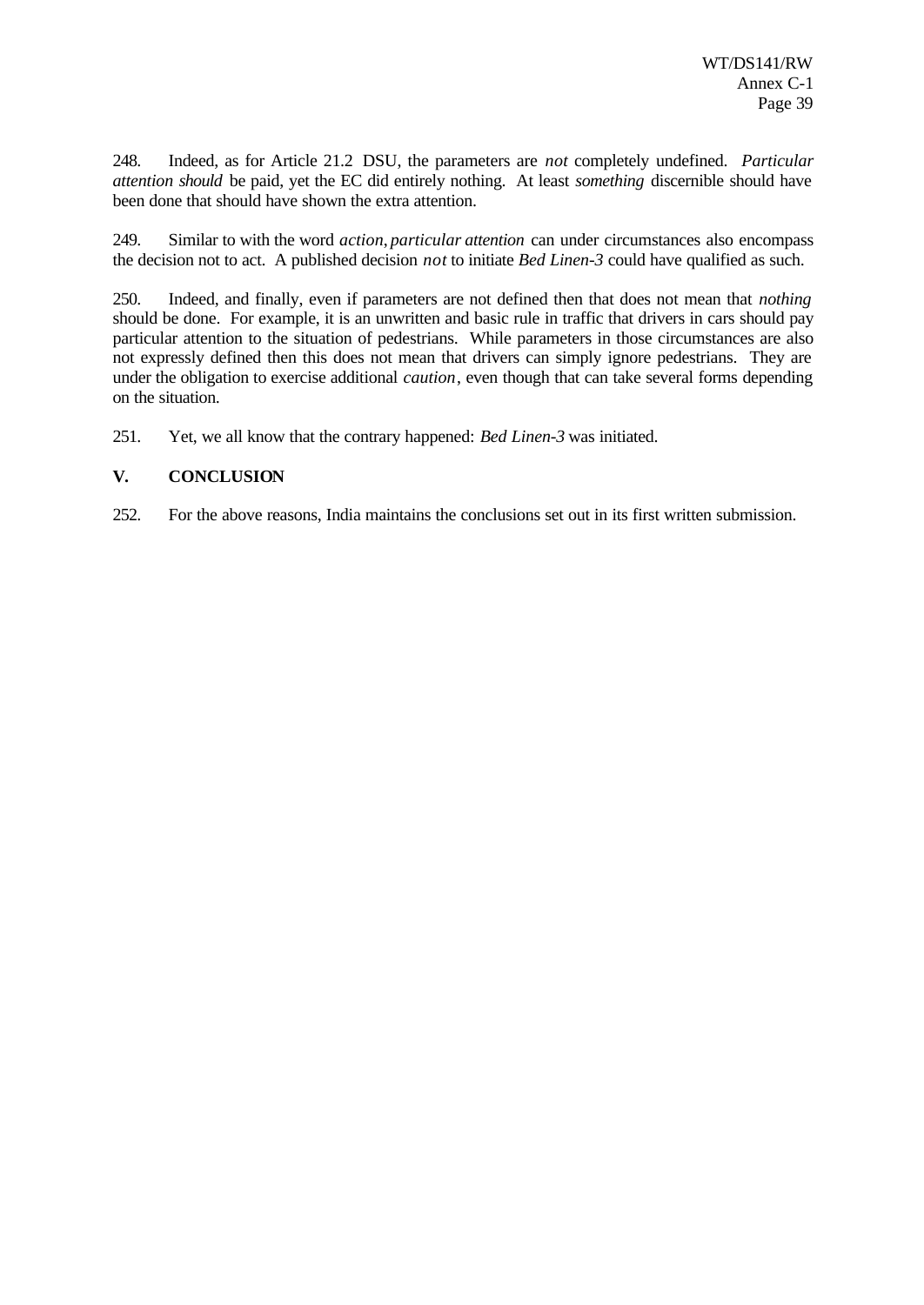## **List of Regularly Quoted Panel and Appellate Body Reports and Arbitration Awards**

| Argentina - Bovine Heads 21.3            | Argentina - Measures on the Exports of Bovine Hides and the Import of     |
|------------------------------------------|---------------------------------------------------------------------------|
|                                          | Finished Leather, Arbitration under Article $21.3(c)$ of the DSU,         |
|                                          | WT/DS155/10 of 31 August 2001                                             |
| <b>Argentina - Floor Tiles</b>           | Argentina - Definitive Anti-Dumping Measures on Imports of Ceramic        |
|                                          | Floor Tiles from Italy, WT/DS189/R of 28 September 2001                   |
| Australia - Leather 21.5                 | Australia - Subsidies Provided to Producers and Exporters of              |
|                                          | Automotive Leather, Recourse to Article 21.5 of the DSU by the United     |
|                                          | States, WT/DS126/RW of 21 January 2000                                    |
| Australia - Salmon 21.5                  | Australia - Measures Affecting Importation of Salmon, Recourse to         |
|                                          | Article 21.5 by Canada, WT/DS18/RW of 18 February 2000                    |
| Canada - Civilian Aircraft 21.5 AB       | Canada - Measures Affecting the Export of Civilian Aircraft, recourse     |
|                                          | to Article 21.5, Report of the Appellate Body, WT/DS70/AB/RW of           |
|                                          | 21 July 2000                                                              |
| Chile - Alcohol 21.3                     | Chile – Taxes on Alcoholic Beverages, Arbitration under Article $21.3(c)$ |
|                                          |                                                                           |
|                                          | of the DSU, WT/DS87/15 and WT/DS110/14 of 23 May2000                      |
| EC - Bed Linen                           | European Communities - Anti-Dumping Duties On Imports Of Cotton-          |
|                                          | Type Bed Linen From India, WT/DS141/R of 30 October 2000                  |
| <b>EC</b> - Bed Linen AB                 | European Communities - Anti-Dumping Duties On Imports Of Cotton-          |
|                                          | Type Bed Linen From India, Report of the Appellate Body,                  |
|                                          | WT/DS141/AB/R of 1 March 2001                                             |
| <b>EC</b> - Hormones AB                  | EC Measures concerning Meat and Meat Products (Hormones), Report          |
|                                          | of the Appellate Body, WT/DS26/AB/R and WT/DS48/AB/R of                   |
|                                          | 16 January 1998                                                           |
| Guatemala - Cement-II                    | Guatemala - Definitive Anti-Dumping Measures on Grey Portland             |
|                                          | Cement from Mexico (Cement-II), WT/DS156/R of 24 October 2000             |
| <b>India – Quantitative Restrictions</b> | India - Quantitative Restrictions on Imports of Agricultural, Textile and |
|                                          | Industrial Products, WT/DS90/R of 6 April 1999                            |
| Indonesia - Autos 21.3                   | Indonesia - Certain Measures Affecting the Automobile Industry,           |
|                                          | Arbitration under Article $21.3(c)$ of the DSU, WT/DS54/15,               |
|                                          | WT/DS55/14, WT/DS54/14, WT/DS59/13 and WT/DS64/12<br>of                   |
|                                          | 7 December 1998                                                           |
| Korea - Dairy Products AB                | Korea - Definitive Safeguard Measure on Imports of Certain Dairy          |
|                                          | Products, Report of the Appellate Body, WT/DS98/AB/R of                   |
|                                          | 14 December 1999                                                          |
| $\overline{M}$ exico - HFCS 21.5         | Mexico - Anti-Dumping Investigation Of High Fructose Corn Syrup           |
|                                          |                                                                           |
|                                          | (HFCS) From The United States, recourse to Article 21.5,                  |
| Thailand - H-Beams                       | WT/DS132/RW of 22 June 2001                                               |
|                                          | Thailand - Anti-Dumping Duties On Angles, Shapes And Sections Of          |
|                                          | Iron Or Non-Alloy Steel And H-Beams From Poland, WT/DS122/R of            |
|                                          | 28 September 2000                                                         |
| $US - Gasoline AB$                       | United States - Standards for Reformulated and Conventional               |
|                                          | Gasoline, Report of the Appellate Body, WT/DS2/AB/R of 29 April 1996      |
| US - German Stee                         | United States - Countervailing Duties on Certain Corrosion Resistant      |
|                                          | Carbon Steel Flat Products from Germany, WT/DS213/R of 3 July 2002        |
| US - Hot Rolled Steel AB                 | United States - Anti-Dumping Measures on Certain Hot-Rolled Steel         |
|                                          | Products from Japan, Report of the Appellate Body, WT/DS184/AB/R of       |
|                                          | 24 July 2001                                                              |
| US - Hot Rolled Steel 21.3               | United States - Anti-Dumping Measures on Certain Hot-Rolled Steel         |
|                                          | Products from Japan, Arbitration nder Article $21.3(c)$ of the DSU,       |
|                                          | WT/DS184/13 of 19 February 2002                                           |
| $US$ – Lamb $AB$                         | United States - Safeguard Measures on Imports of Fresh, Chilled or        |
|                                          | Frozen Lamb Meat from New Zealand and Australia, Report of the            |
|                                          | Appellate Body, WT/DS178/AB/R and WT/DS178/AB/R of 1 May 2001             |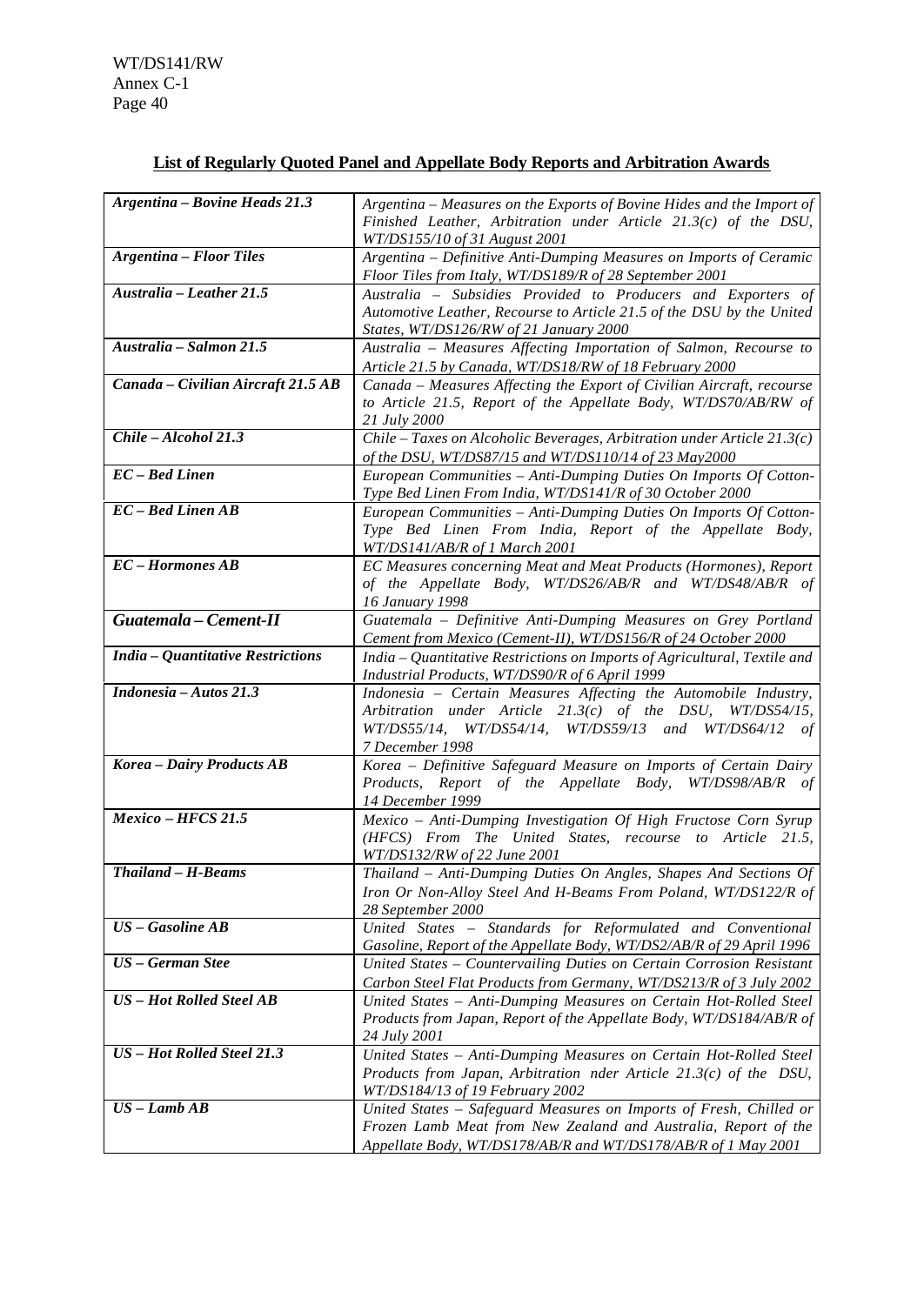| $US$ – Line Pipe AB    | United States – Definitive Safeguard Measures on Imports of Circular |
|------------------------|----------------------------------------------------------------------|
|                        | Welded Carbon Quality Line Pipe from Korea, Report of the Appellate  |
|                        | Body, WT/DS202/AB/R of 15 February 2002                              |
| $US - Shrimp$ 21.5     | United States - Import Prohibition of Certain Shrimp and Shrimp      |
|                        | Products, Recourse to Article 21.5 by Malaysia, WT/DS58/RW of        |
|                        | 15 June 2001                                                         |
| $US - Shrimp$ 21.5 AB  | United States – Import Prohibition of Certain Shrimp and Shrimp      |
|                        | Products, Report of the Appellate Body, Recourse to Article 21.5 by  |
|                        | Malaysia, WT/DS58/AB/RW of 22 October 2001                           |
| $US$ – Wheat Gluten AB | United States - Definitive Safeguard Measures on Imports of Wheat    |
|                        | Gluten from the European Communities, Report of the Appellate Body,  |
|                        | WT/DS166/AB/R of 22 December 2000                                    |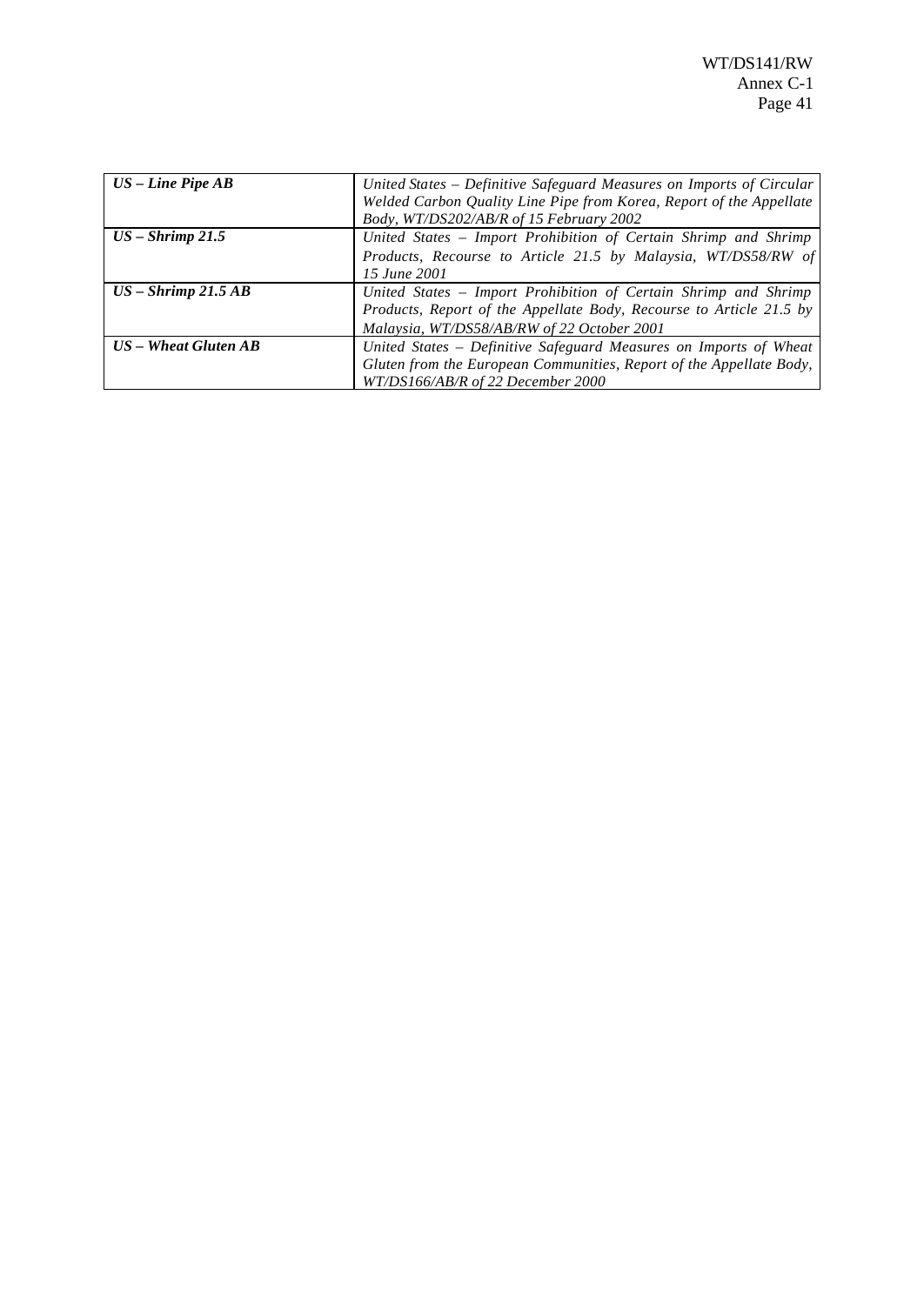# **ANNEX C-2**

# SECOND SUBMISSION OF THE EUROPEAN COMMUNITIES

## 12 August 2002

## **I. INTRODUCTION**

1. This Second Submission of the European Communities (the « EC ») addresses the arguments made by Japan and the United States in their Third Party Submissions filed on 5 August 2002. The EC notes in this respect that Japan's submission is limited to India's claims 5 and 6, whereas the United States has commented on the significance of measures taken after the expiry of the "reasonable period of time" and India's claims 1, 2, 3, 5, 6 and 8. The EC will address each of these in turn.

#### **II. ARGUMENT**

#### **A. Measures taken after the expiry of the « reasonable period of time »**

2. The EC agrees with the arguments made by the United States at paragraphs 2 to 4 of its submission to the effect that a Member can still take «measures to comply » after the end of the «reasonable period of time».<sup>1</sup>

3. Nevertheless, the EC understands India's position to be not that a Member cannot take « measures to comply » after the end of the «reasonable period of time» but, rather, that the mandate of this Panel is limited to establishing whether the measures taken within the «reasonable period of time» are consistent with the covered agreements. As explained by the EC, Article 21.5 of the *DSU* does not provide for such limitation of the Panel's mandate.<sup>2</sup> The EC notes that the Unites States agrees with that view.<sup>3</sup>

4. The EC has argued that the relevant date for assessing the consistency of the measures taken to comply is that of the date of establishment of the panel because that appears to have been the date taken into account by the panel in  $US - Shrimps$  (21.5).<sup>4</sup> However, as observed by the United States, the Panel need not decide whether the relevant date is the date of the panel request, that of the establishment of the panel, or a later date (as decided by the Panel in *Australia – Salmon*  $(21.5)^5$ ), because, in any event, all the measures at issue in this case were taken before the date of the panel request.

#### **B. Article 2.2.2(ii) of the Anti-dumping Agreement (India's claim 1)**

5. The EC notes that the United States shares its view that Article 2.2.2(ii) of the *Anti-Dumping Agreement* does not prescribe the use of any specific averaging factor according to which weighted average SGA and profit must be calculated.<sup>6</sup> The United States likewise disagrees with India's claim

<sup>&</sup>lt;sup>1</sup> US Third Party Submission, paras. 2-4.

<sup>&</sup>lt;sup>2</sup> EC First Submission, paras. 32-37.

<sup>&</sup>lt;sup>3</sup> US Third Party Submission, paras. 5-6.

<sup>4</sup> EC First Submission, para. 35.

<sup>5</sup> See EC First Submission, footnote 22.

<sup>6</sup> US Third Party Submission, paras. 9 and 10.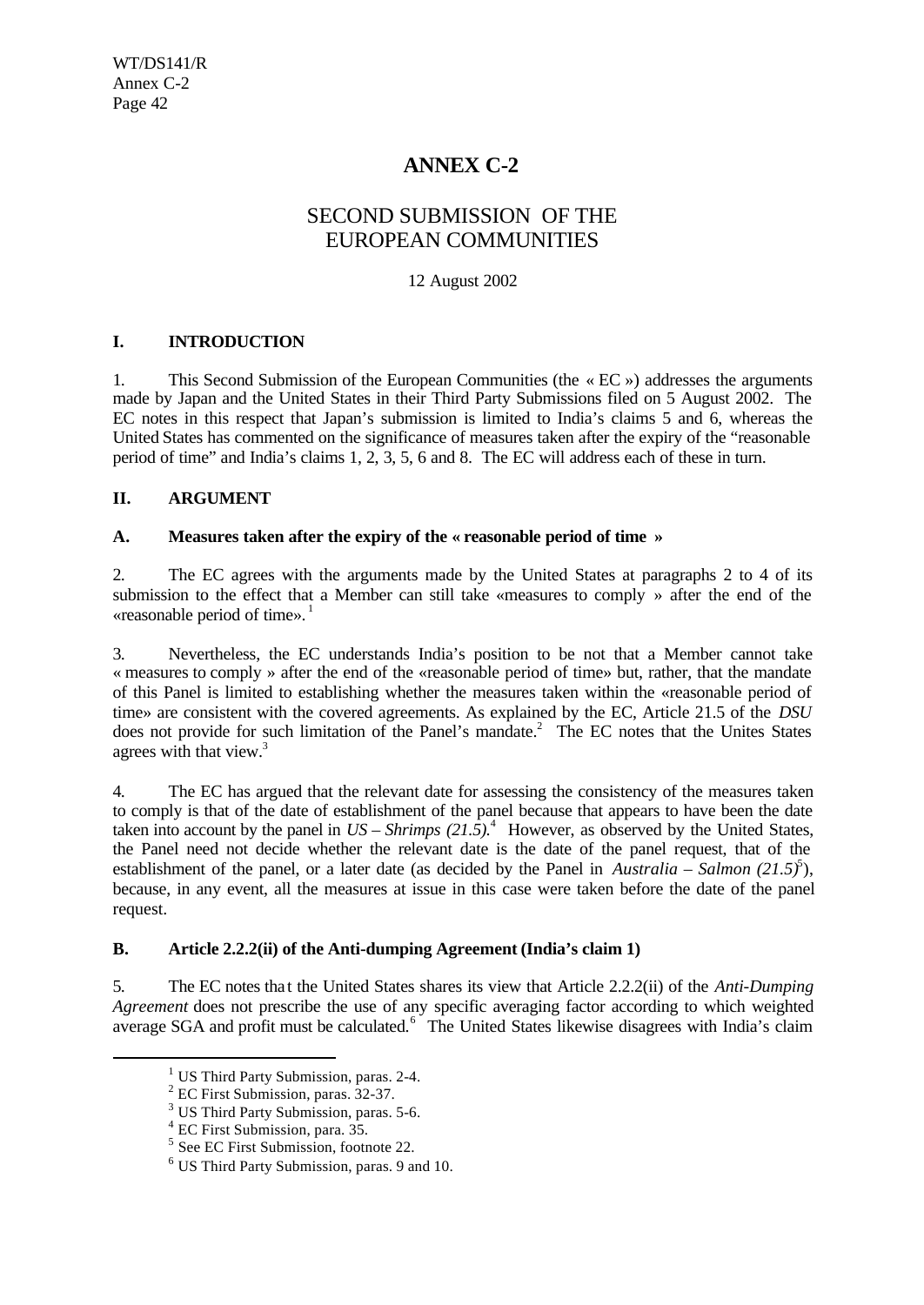that it can be inferred from references to sales volume or quantity elsewhere in the *Anti-Dumping Agreement* that Article 2.2.2(ii) implies that SGA and profit must be calculated on the basis of sales volume.

6. The EC agrees with the United States' conclusion that weighting could therefore be done on the basis of either sales value or sales volume, both being, in principle, "permissible interpretations" within the meaning of Article 17.6(ii) of the *Anti-Dumping Agreement*. Nevertheless, the EC has shown that the specific method proposed by India in this case (averaging by volume measured in terms of "sets/units") leads to a meaningless result. In other words, India's method does not allow a "proper establishment of the facts" within the meaning of Article 17.6 (i). For that reason, it cannot be considered a "permissible interpretation".

7. Finally, even if Article 2.2.2(ii) required the weighted average to be calculated on the basis of volume, India has not justified why sales volume should be measured in units/sets rather than by weight or size.<sup>7</sup> As the EC has highlighted, a weighting by sales volume measured by weight would have resulted in higher dumping margins than those calculated using sales value<sup>8</sup>, thus giving rise to no nullification or impairment of benefits to India under Article 2.2.2(ii).

## **C. Article 3.3 of the Anti-Dumping Agreement (India's claim 2)**

8. The EC notes that the United States concurs with the view that Regulation 160/2002 is not subject to this Article 21.5 proceeding because it is independent from the measures taken by the EC to comply with the recommendations and rulings of the DSB.<sup>9</sup>

9. The United States also agrees with the EC's position that the EC authorities were entitled to continue to treat imports from Pakistan as dumped for the purposes of the re-determination of injury made in Regulation 1644/2001.<sup>10</sup>

## **D. Article 5.7 of the Anti-Dumping Agreement (India's claim 3)**

10. The EC endorses the arguments made by the United States at paragraph 15 of its submission to the effect that Article 5.7 applies only with respect to the original investigation.

## **E. Articles 3.2 and 3.4 of the Anti-Dumping Agreement (India's claim 5)**

11. The EC agrees with Japan that information related to factors listed in Article 3.4 must be collected and evaluated to determine injury. The EC complied fully with this obligation in its redetermination following the DSB recommendations and rulings. The EC endorses the United States' view that whilst each of the factors enumerated in Article 3.4 must be evaluated, the question of whether or not a factor is relevant to the determination of injury will depend on the facts and circumstances of the industry in question.<sup>11</sup>

12. The EC notes the United States view that, in the light of Article 12.2, investigating authorities are not required to make a specific finding on each enumerated factor in Article 3.2 and 3.4, provided that it is discernible from their determination that they evaluated each of those factors. In any event, the EC submits that the fact that it evaluated each factor is not only discernible from Regulation

 $7$  EC First Submission, paras. 86-89.

<sup>&</sup>lt;sup>8</sup> EC First Submission, para. 64 and paras. 90-94.

<sup>&</sup>lt;sup>9</sup> US Third Party Submission, para. 13.

<sup>10</sup> Ibid., para. 14.

<sup>&</sup>lt;sup>11</sup> US Third Party Submission, para 17. See also *EC-Bed linen*, report of the Panel, para. 6.168.